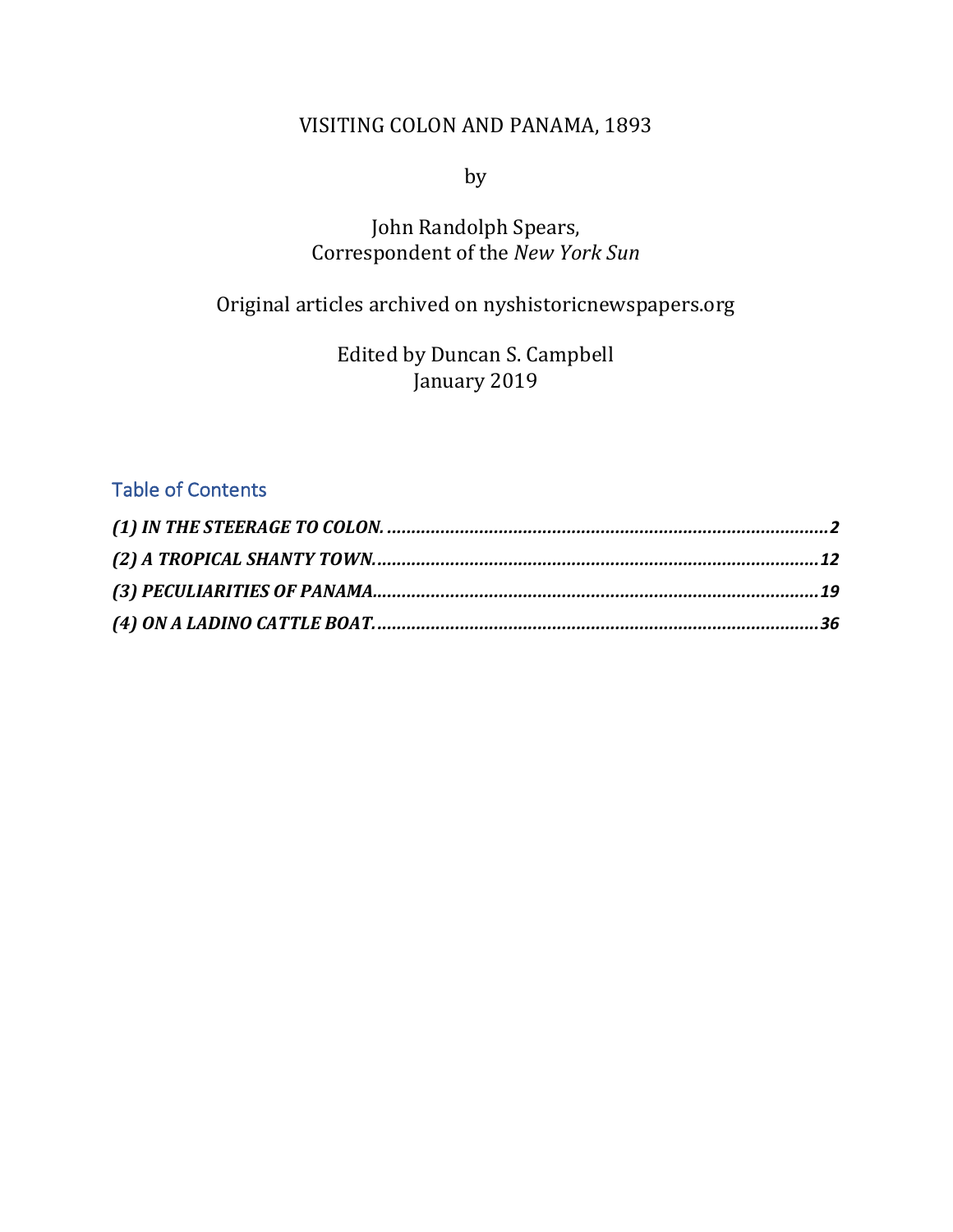# (1) IN THE STEERAGE TO COLON.<sup>1</sup>

### 'Tween Deck Life in A Pacific Mail Steamer From New York.

Private Quarters and Cabin Feed to be Had by Tipping the Steward, but the Regular Fare is Not Bad-The People One Meets, and the Charm of Tropical Voyaging.

This is a story of life between decks on a Pacific Mail steamer while *en route* from New York to Colón. I had engaged to obtain such pictures and stories as were to be found among the Ladinos, the interesting race of half-breeds ruling the country between Panama and Paso del Norte<sup>2</sup>—such views as might be obtained from the main deck of a cattle boat, or the orlop<sup>3</sup> deck of a dugout, or the back of an ill-trained mule while hurrying along by any passable road to the west and north with the rainy season in close pursuit. It was a part of the plan of this outing that I should "experience the discomforts and miseries necessarily *incident to a steerage passage in the tropics,"* in order that the readers of THE SUN might be reminded by the tale of how much better off they are than some other people. And so it happened that on the morning of Jan. 30 last I entered the office of the steamship company at the foot of Canal street with what a sailor would call my dunnage rolled up in a canvas hammock or stowed in a small valise. The baggage did not seem very extensive in quantity or expensive in quality; besides, I had left my overcoat at home. I was not surprised, therefore, when, the spruce young clerk behind the counter, after a look, went on with the writing on which he was engaged for a minute or two before asking me what I wanted. It is not an uncommon practice for clerks to assume that men who do not wear overcoats in January are in no hurry when they enter business offices.

After a little time, this clerk said to me: "*Well?*"

"*A steerage ticket for Colon*," said I.

 $\overline{a}$ 

"You mean a forward cabin. We have no steerage on these ships."

"*Very well, I want the cheapest you've got*."

<sup>&</sup>lt;sup>1</sup> Published in New York *Sun*, Sunday, October 29, 1893, page 8

 $2$  Paso del Norte — Present-day city of El Paso, Texas.

 $3$  Orlop — Lowest deck of a wooden sailing ship (Spears is being ironic)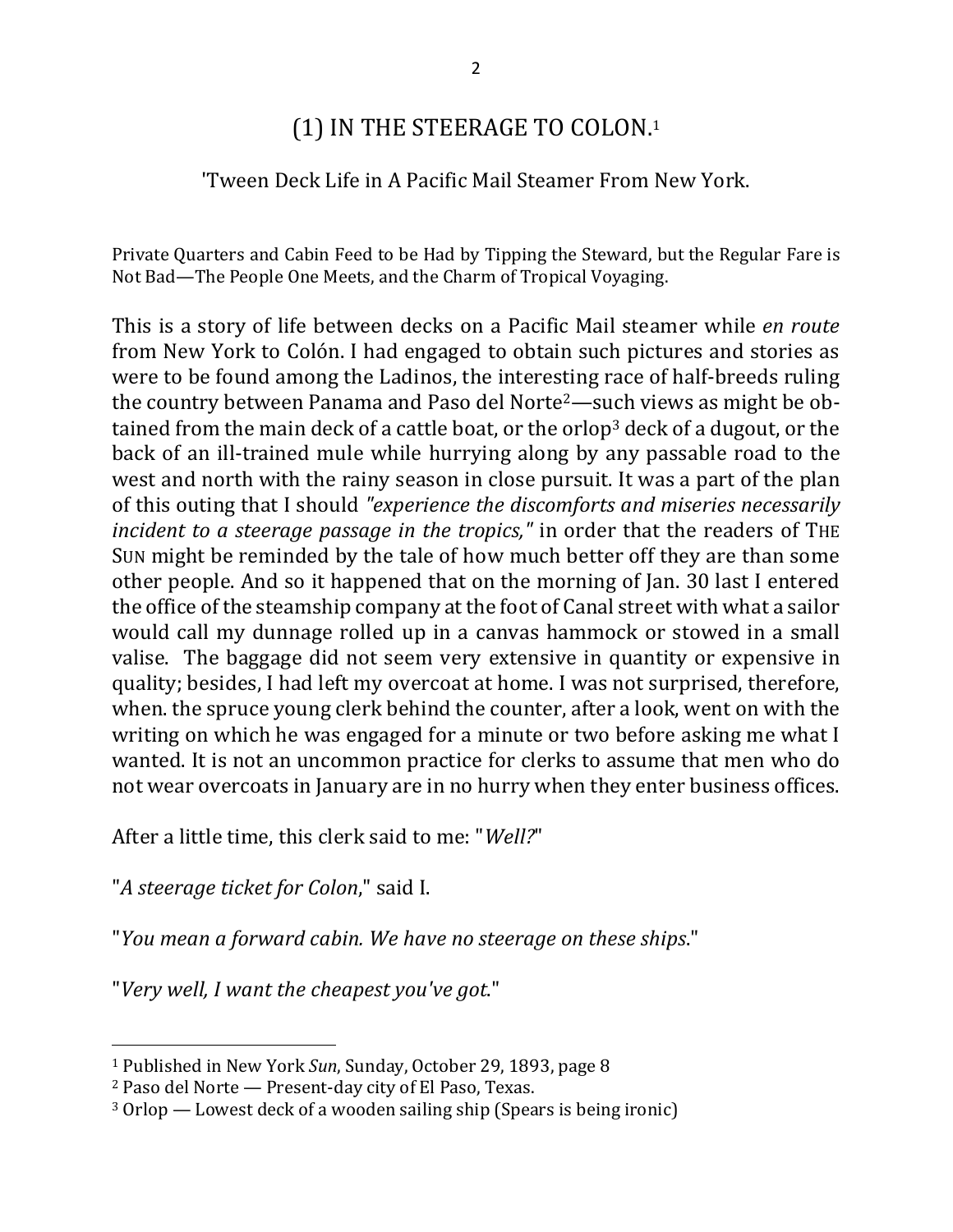"*Forty dollars*."

"What is the price to Panama?"

"*Forty-five dollars*."

"*And to San Francisco*?"

"Forty-five dollars: but there aren't any scalpers in Panama."

I wanted to go to Panama direct, but I bought a ticket to Colon, and so saved \$2.50, as will appear at another time.

At the head of the gangway leading from the pier to the deck of the *City of Para* a bright boy in a blue uniform with the word "Cadet" in gold on his cap directed the passengers to their quarters. I found the "forward cabin" on the main deck, say six feet above the water line. It was a room perhaps  $12x14$  feet large. There were six bunks on each side, and a white-haired Swede, who said he was the steward, in the middle. There were also in the room two Arabs and a metal worker who had not washed himself since leaving the shop three days before. I invited the steward outside, where I could talk to him confidentially.

"I want to experience the discomforts and miseries of steerage passage in the tropics," I said. "That's a part of the plan of my outing, but I wouldn't like to have those chaps in there catch me at it." Here I took out a \$5 bill. "Now, if you have a private room like a chair locker or a \_\_\_\_\_"

He took the. \$5 and led the way instantly to a little door marked "Forward Cabin Pantry." Inside this pantry I found a stack of shelves, two lockers, two deck buckets, and an empty pickle jar. There was neither food nor dish in sight. Behind the shelves was a passageway that led to a space where three bunks stood, one above the other. The space was lighted from a big skylight by day and an electric light by night. There was a rug on the deck, and two camp stools on the rug. It was clean, sweet, and well ventilated.

"How will this suit you as a place to—to—what did you say you wanted to do."

*"Experience the discomforts and miseries of a steerage passage in the tropics. It* will do very well. Who has the other bunks?"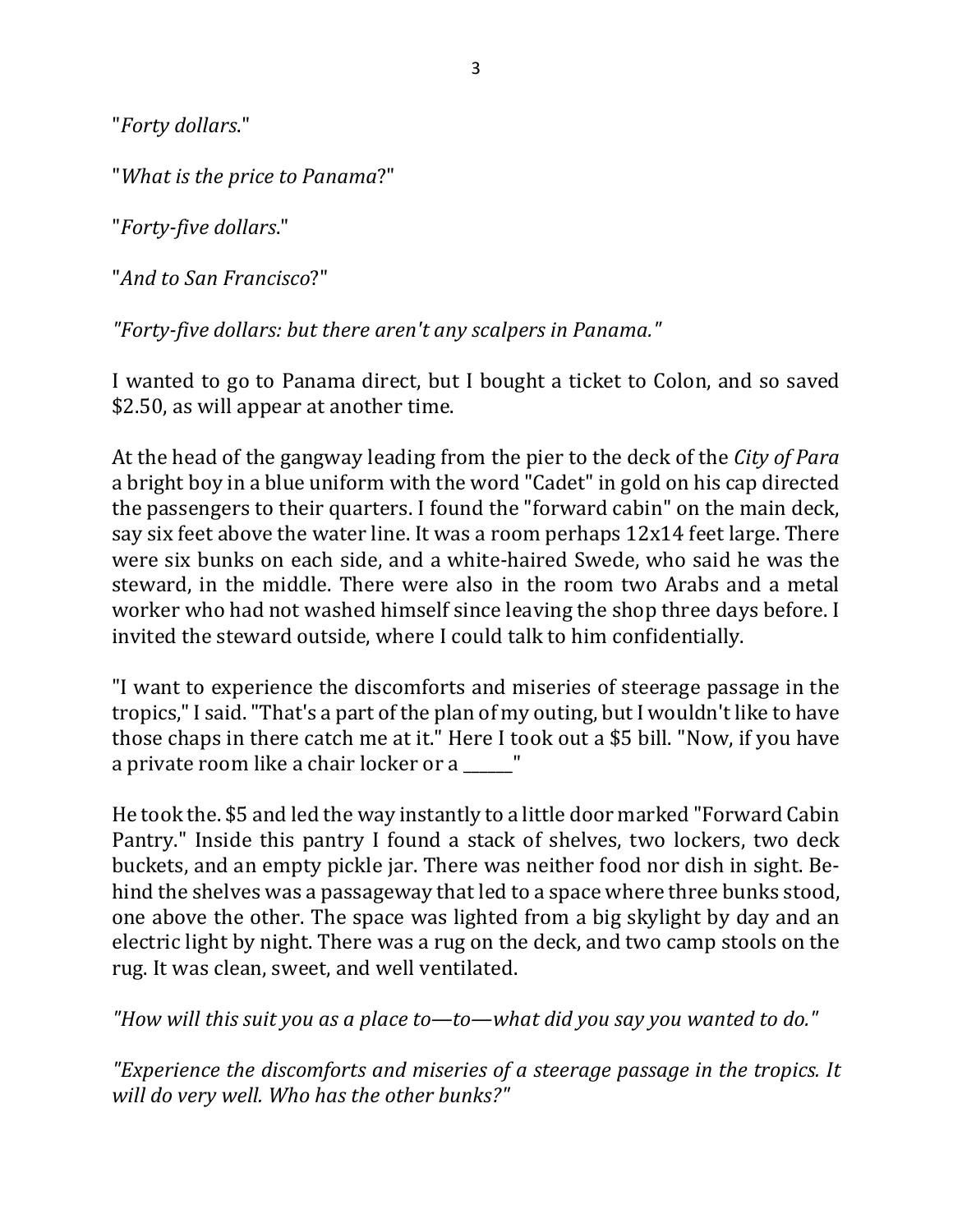"There's only one took. I suppose he's another gent down on his luck."

After a while a colored youth in a uniform went up and down the ship ringing a bell and saying something no ordinary person could understand. There was a crowd about the decks at the time, and another on the pier, and everybody was talking to somebody. The bell seemed to disturb an elderly gentleman who was talking to a group on the upper deck, and he asked the boy sharply what all that noise was made for.

"It's for everybody to go ashore what ain't gwine, sah," said the boy.

"*Bless my soul, I should have known that*," the man said, and after hurried goodbyes went over the bridge with a throng that had already started in that way.

When all had gone, the gangway was sent down on the pier, and the ship, with a stunning blast of its whistle, backed slowly into the stream, leaving the people on the pier waving their handkerchiefs energetically and shouting things which those on board had no possible chance of hearing. Out in the stream she stopped, hanging like a sailing ship for a moment in stays till her wheel was started in another direction, and. then she began slicing her way to the south through the mushy ice fields that covered the river, and the passengers made haste to seek shelter from the chilly blast that was coming from across the Jersey flats.

Down in the private stateroom, behind the forward cabin pantry, I found the other "*gent down on his luck*." He. did not seem to be very far down, for he was a slender young fellow, in good clothes, who said he was a carpenter who had "shoved a plane from San Francisco to New York by the way of Mexico City," and was now bound home again by the way of the isthmus "*just to see the world*."

We got on friendly terms very quickly, and then we went aft to the forward cabin proper to see what we could find. Every bunk there had been taken, and it was an interesting crowd that sat on the row of lockers running around in front of the bunks. One man was an English civil engineer, who had graduated from the best school in his country, and, after practicing his profession in Spain, Egypt and Australia, was bound to California to try his luck. He had come across from London second class, and was bound out in the steerage, "*because ye cawn't tell how long ye'll be lying idle, don't you know*," and it is a good plan to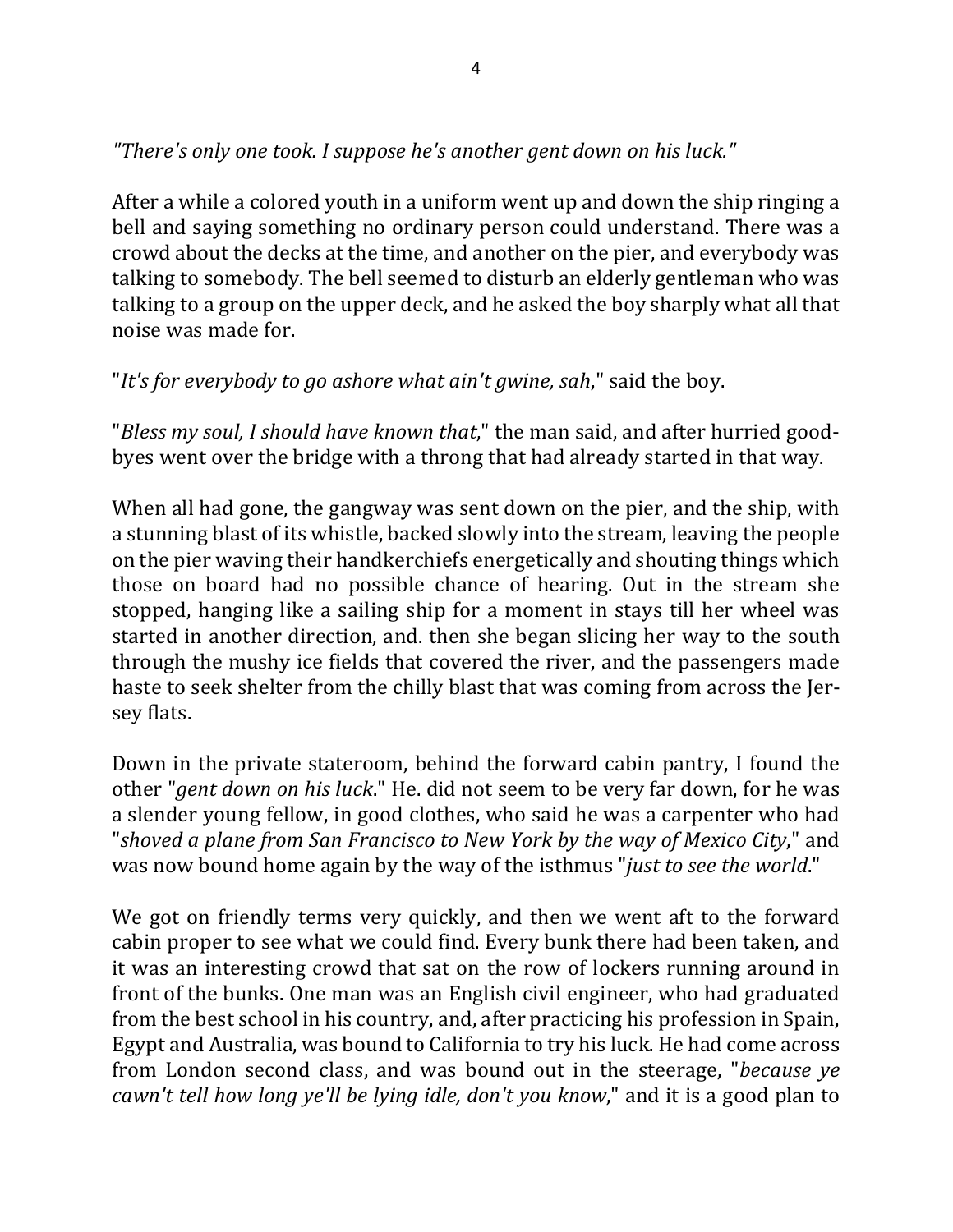have ready money when one is idle in a strange place. Then there was a little German bound for Salvador to enter the business house of a relative. He had had a-plenty of money for a first-class passage, but while stopping over in New York had found the suppers and. dinners so good and the companionship of chance acquaintances so enjoyable that he was obliged to go steerage. It was a great trial after the delights of life in the American metropolis, and. he was so dolorous that he amused the rest. Then there was a heterogenous gathering that consisted almost exclusively of mechanics bound for California, hoping to improve their chances in life.

On. the starboard side of the ship, opposite the steerage, was the forward cabin for women. It had but one occupant, Capt. Gus Durlacher, of whom THE SUN told an interesting story some time ago. He had been a runaway sailor, an officer on Mr. Vanderbilt's yacht *Alva*, a skipper of the New York Central tug *Evertso*, and had just blossomed out as a commercial traveler and was bound to Costa Rica, Nicaragua, and Honduras with a thousand dollars in sample watches, jewelry, and other things.

By a process of natural selection, the steerage passengers very quickly divided themselves into sets or cliques. The Arabs had a clique of two—themselves. They were playing a well-contested game of backgammon within an hour from the time of leaving the pier, and in that game and the reading of books, presumably in Arabic, they passed their waking hours during the entire voyage, wholly oblivious, apparently, of their surroundings. They were equally oblivious at night, save on one occasion, when the slats in the bunk above one of them gave way and let a big cook down. The entire steerage then learned that the Arabs could swear fluently in English, Spanish, and French, as well as in their native tongue.

However, that is anticipating. The civil engineer and myself found the ex-tug Captain an entertaining companion, and after a little we gathered in a gangway adjoining the engine room, where we could watch the ice as we steamed down the bay without being exposed to the winter breeze blowing on deck. While here we were made acquainted with another feature of the discomforts and miseries of a steerage passage in the tropics. The steward came to us and said: "Supper is ready, but if yous gents would like something diffrent, why I can fix it."

We decided to see what the regular supper was and walked around to the forward cabin. Swung in the gangway outside the cabin by iron rods from the deck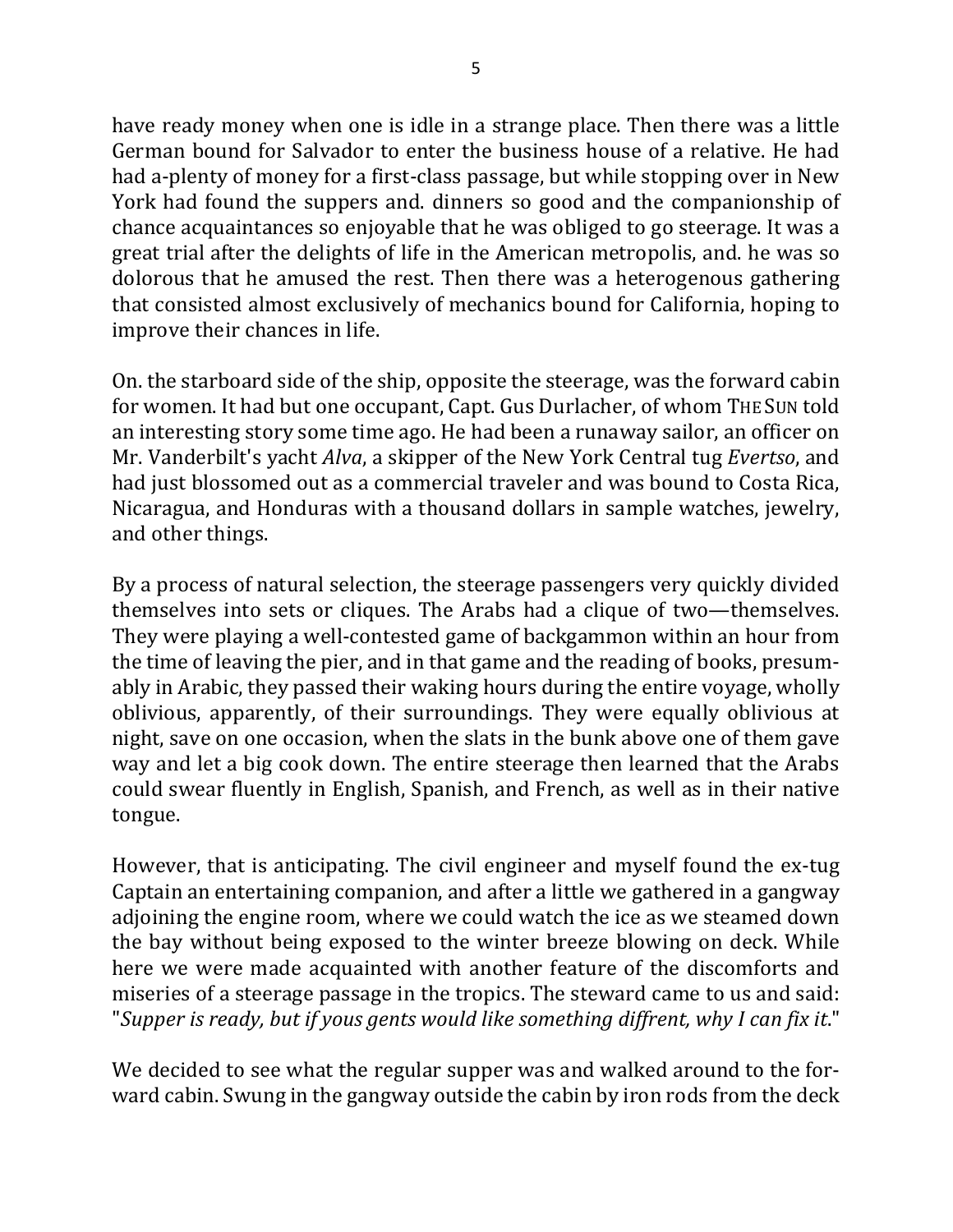above was a kind of combined table and trough—a trough ten feet long by three wide and three inches deep. Hanged around this trough were tin plates, tin cups, and iron knives, forks, and spoons. There was a big tin pail full of bread, another full of cold roast beef, a pail of pickles, a jar of mustard, and small pans of salt and pepper. There was also a big pot of tea, that had been sweetened in the pot and a pan of potatoes boiled with their jackets on. The bread was beyond reproach, and the beef a first-class rib roast, well cooked and excellent. No fault could be found with the pickles. The tea was vile and the potatoes disgusting to the eye, but, from the scramble the gang around the trough made for them, I assume that they were pleasing to the taste. No one complained of either the pepper or salt.

While we three looked at the rush for the food, the little German came along from aft. He gave one look at the trough, and then: "*God in heaven*!" he said, clasping his hands to his stomach. "*I am sick*."

He rushed to the rail instantly. The ship was pitching a trifle. I do not think he or anyone else was seasick before he arrived at the trough, but his example at the rail was followed by a couple more from the trough within a minute.

"*For* \$5," said the steward in a low voice, "*I can fix it*," and four of us, including the little German, told him to go ahead. The steerage supper was served at  $4\frac{1}{2}$ [?]. An hour and a half later the steward came to us in the engine-room gangway and said: "*Dinner is ready, gents*."

We followed him to the pantry. On top of the lockers, where I had observed only an empty pickle jar, were now found clean, white linen cloths. On these were plates of fine china, with silver knives, forks, and spoons. There was a castor<sup>4</sup> for pepper, salt, olives, and vinegar. There was a great platter of hot roast chicken and another of hot roast beef. There was an abundance of dressing. A third platter had corned beef. Deep dishes and tureens were heaped up with hot mashed potatoes, turnips, squash, cauliflower, and beans. There was a great dish full of delicious baked macaroni and cheese. There were the best qualities of bread and butter. Following these came cranberry pie and rice pudding, with tea and coffee, served with tinned cream and cut loaf sugar. It was not a conglomeration of leavings from the cabin table, but every dish was hot and clean from the cabin galley.

 $4$  Castor  $-$  Small container with holes on top, used for sprinkling condiments, sugar etc.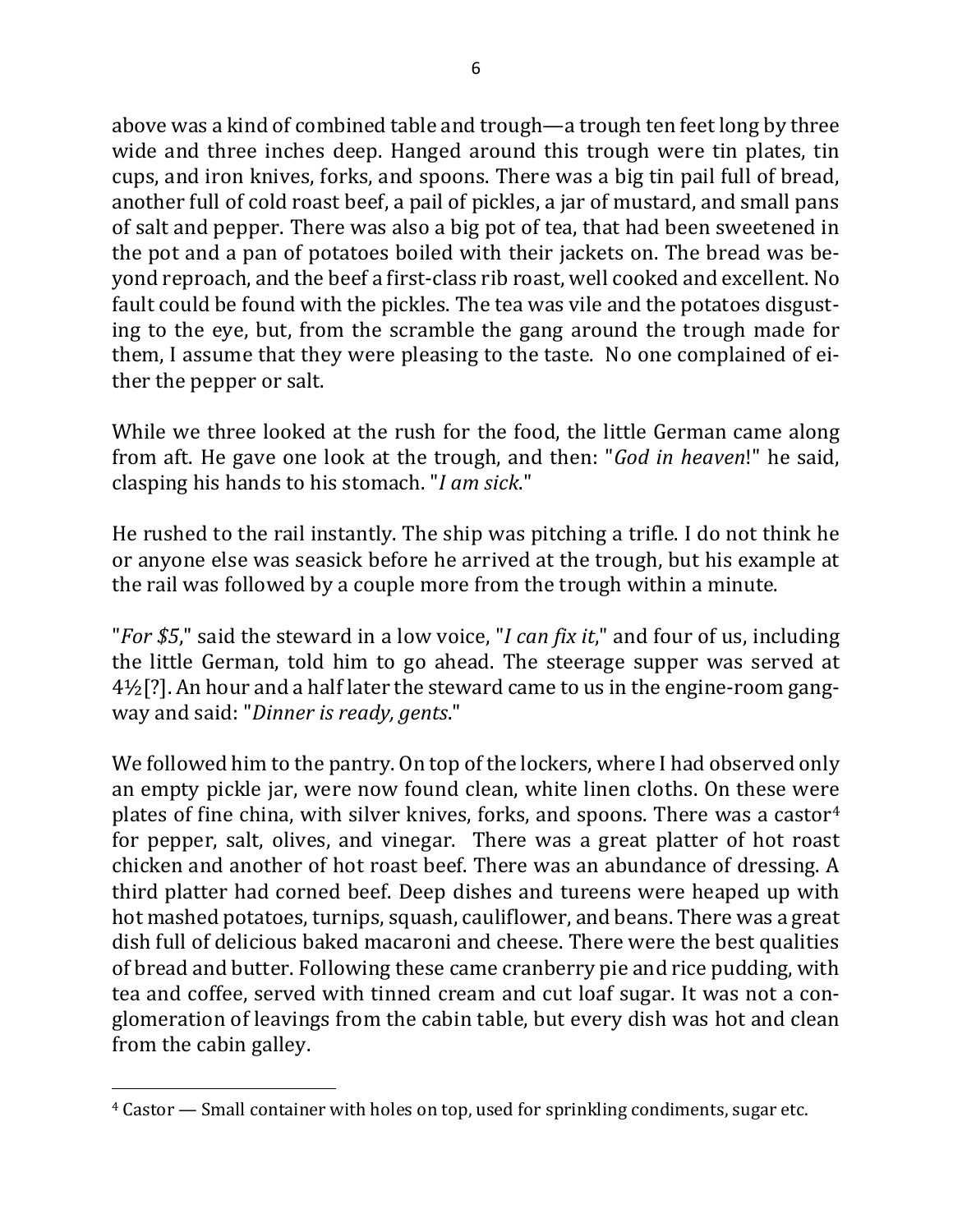The service was faulty, of course, and the quarters in the pantry a little cramped for four men, but if anyone would like to experience the discomforts and miseries of a steerage passage in the tropics he is recommended to try eating his meals in the pantry at \$5 extra for the passage. That dinner was a fair sample of what we had three times a day all the way down, though we had, of course, fish, steaks, and chops at breakfast and luncheon in place of the roasts.

Among the possibilities of a steerage passage in the tropics is the making of acquaintances among the crew. The cabin passengers see the sailors engaged chiefly as scrub women are in the metropolis—in scrubbing decks and paintwork and cleaning the brass and other fittings. The steerage passenger sees the sailors eating stacks of soft bread, butter, fresh meat, and pickles three times a day, and duff once, not very far from his own feeding place, and he is not unlikely to be taken into their confidence during the smoke that follows a meal. If so, they will tell him that the American liners are "*soft ships for sailors*," and that the "*lime juicers ain't in it*"—lime juicers being a nickname for British ships. The American ships are called soft because the pay is double on the average  $([-$ ...] \$25 a month), and the food is "*out of sight*" in comparison.

One sees too, what he often hears, that the firemen outnumber the sailors three to one, and that the sailors are mere deck hands and not at all able to handle a marlinspike. One day I said to a fireman as an engineer passed the trough while the firemen ate dinner:

*"I've heard that you firemen very often get kicked and thumped by the engineers."*

"*What, by the likes of him?"* asked the fireman nodding toward the engineer.

*"An' would yous believe it, looking at us two?"*

The manner of the man was a sufficient answer. The engineer would not thump him more than once. The Firemen's Benevolent Labor Trust (I believe that is not exactly the name of their union, but that is what it means) has done one good thing, according to this member of the union. It has taught men to forget the old-time sea superstition that resisting the unjust acts of officers is mutiny.

The portion of the crew that would be likely to interest the passenger most was the corps of cadets. There were half a dozen voungsters on the *City of Para*.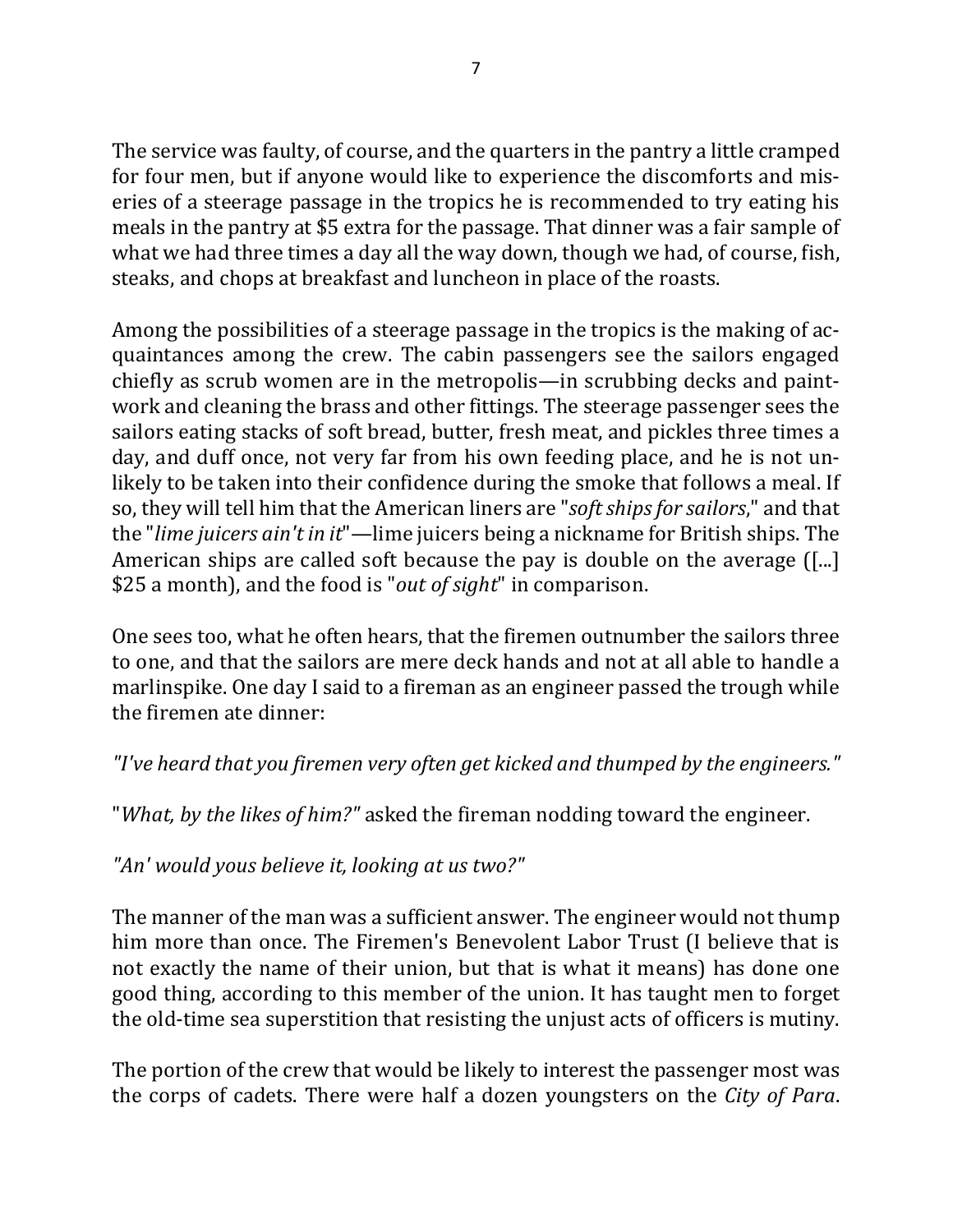Their duty was to steer the ship, stand lookout, and do such other work as would eventually fit them to become officers. They were about all graduates from the St. Mary's school-ship in New York.

"*They make very good sailors after three or four years' training. The hardest work we have with 'em is to get the fool notions out of their heads they learn on the school-ship,*" said one of the mates. The lads get \$20 a month the first year, \$25 the second, and \$30 the third year of service.

For two days the air remained raw and cold. We had passed miles of field ice outside of Sandy Hook,<sup>5</sup> and we seemed to carry the influence of that ice right along with us until we were well south of Cape Hatteras. But on the third morning out it was like waking up on a morning in June after going to sleep in January. The air was soft and balmy, the sea was radiant with curls of foam, while the Portuguese men-o'-war<sup>6</sup> of gorgeous hues were passed on every hand, and flying fish began to scurry away from the ship's bows as though some hungry dolphins were after them. There was not only no longer any need of seeking the engine room gangway for a loafing place, but all hands in the forward cabin took off their extra underwear and put on flannel shirts suitable for a warmer climate. It was time to look about for the discomforts and miseries incident to a steerage passenger in the tropics.

At the forecastle end of the main deck was a ladder leading to the hurricane deck, up which I climbed. On. this upper deck the space for a promenade was broad, while a wide hatch, a couple of spare spars, two anchors, and sundry coils of rope furnished a variety of seats ample for any steerage taste. It seemed an admirable loafing place at first glance. A tin sign on the pilot house, however, told us that "*Forward cabin passengers are not allowed abaft this side.*"

The proud spirits of some of the roaming Americans at once rebelled at the thought of being restricted to any part of the ship. I remember that the metal worker, whom I had found in the forward cabin on my first visit, went to the sign. After reading it twice he clinched his unwashed hands and talked profanely about the aristocrats and capitalistic classes. His remarks set some of the rest of the steerage passenger to thinking, but if anyone felt badly over being restricted, the feeling was soon removed because the aristocrats and

 $5$  Sandy Hook — Navigation light on the coast of New Jersey

 $6$  Portuguese man o' war — Marine invertebrate, capable of a painful sting, found in the Atlantic Ocean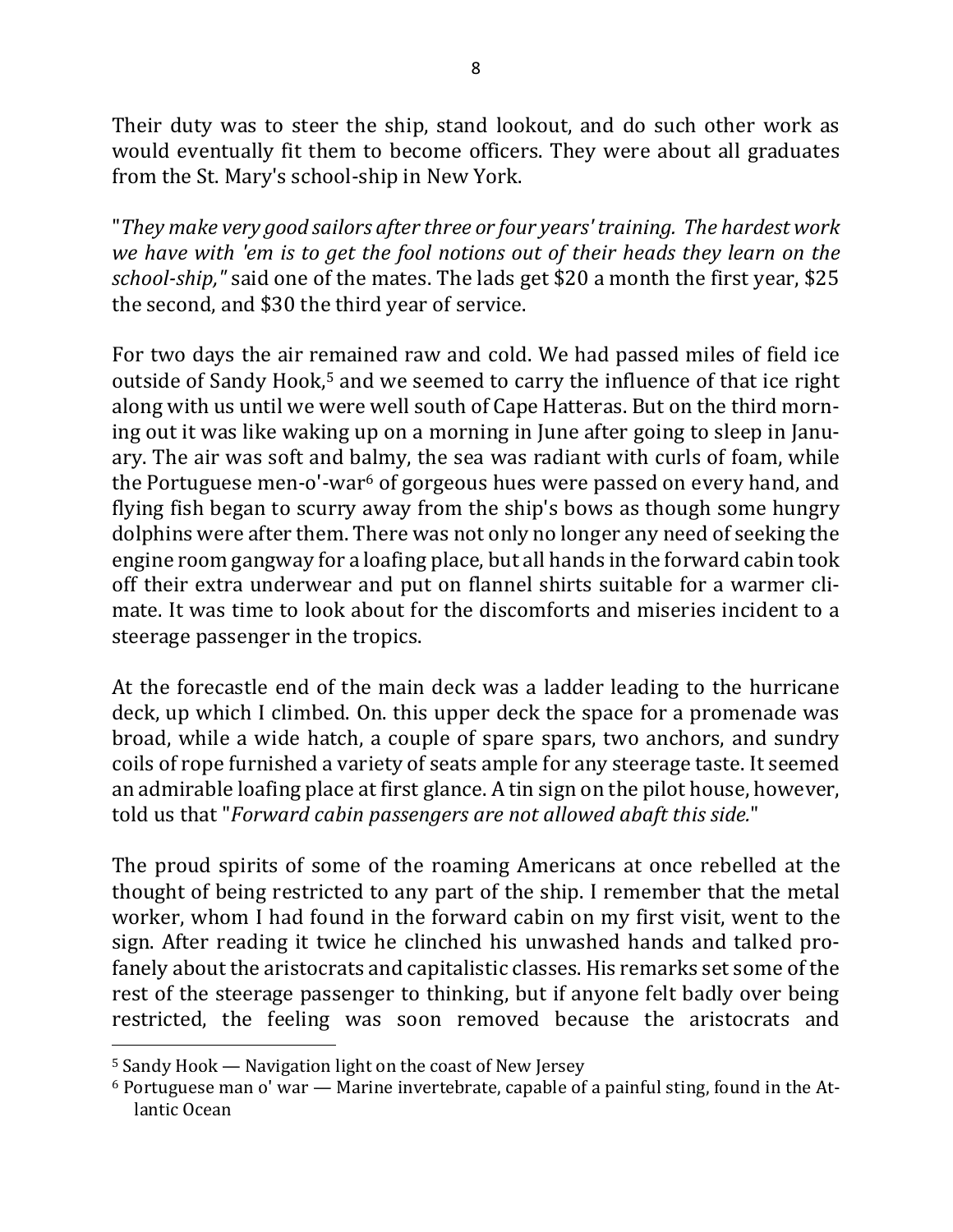capitalistic classes aft, with few exceptions, abandoned their easy steamer chairs on the quarterdeck to come forward and watch the play of smother and foam under the bows and catch the refreshing breeze that came on board there, untainted by the smells of engine room and galley as the breeze had been tainted aft. These cabin passengers began to talk of the space forward being much more pleasant than their own aft, and so we were all made fairly content with our lot, but to me it was quite discouraging. I had been looking for discomforts and miseries, necessarily incident to a steerage passage, that I might experience them, but in some way everything of the sort had slipped away from me.

After thinking over the matter till next day I went to the metal worker, and taking a seat pretty well to windward of him, asked what he thought about it.

"What do you think is the worst feature of our journey in the steerage?" I said.

"Why, it's the bein' kept here in it," said he.

*"Do you mean that it is because we are restricted to the bow of the ship on this deck?"*

"That's about the size of it."

"Yes, but you know this is the best part of the ship, especially as the wind blows. *We do not feel a tremble of the screw at any time."* 

*Yah-h I know that, but see how them aft there won't look at you."* 

Here was an idea. The cabin passengers had ignored the steerage passengers. It was quite a relief to have one's attention called to it, and for some hours I had a real discomfort to think about.

However, there were three Catholic priests on board bound to Panama on a vacation, and they did not seem to know anything about social distinctions. They were as courteous and friendly when talking to the swab who washed the paintwork, as they were when talking to the richest or most learned man on board. It is a way with priests often observed by travelers. They made the acquaintance of the steerage passengers as soon as the warm climate brought everybody on deck, and very soon other cabin passengers began talking to some of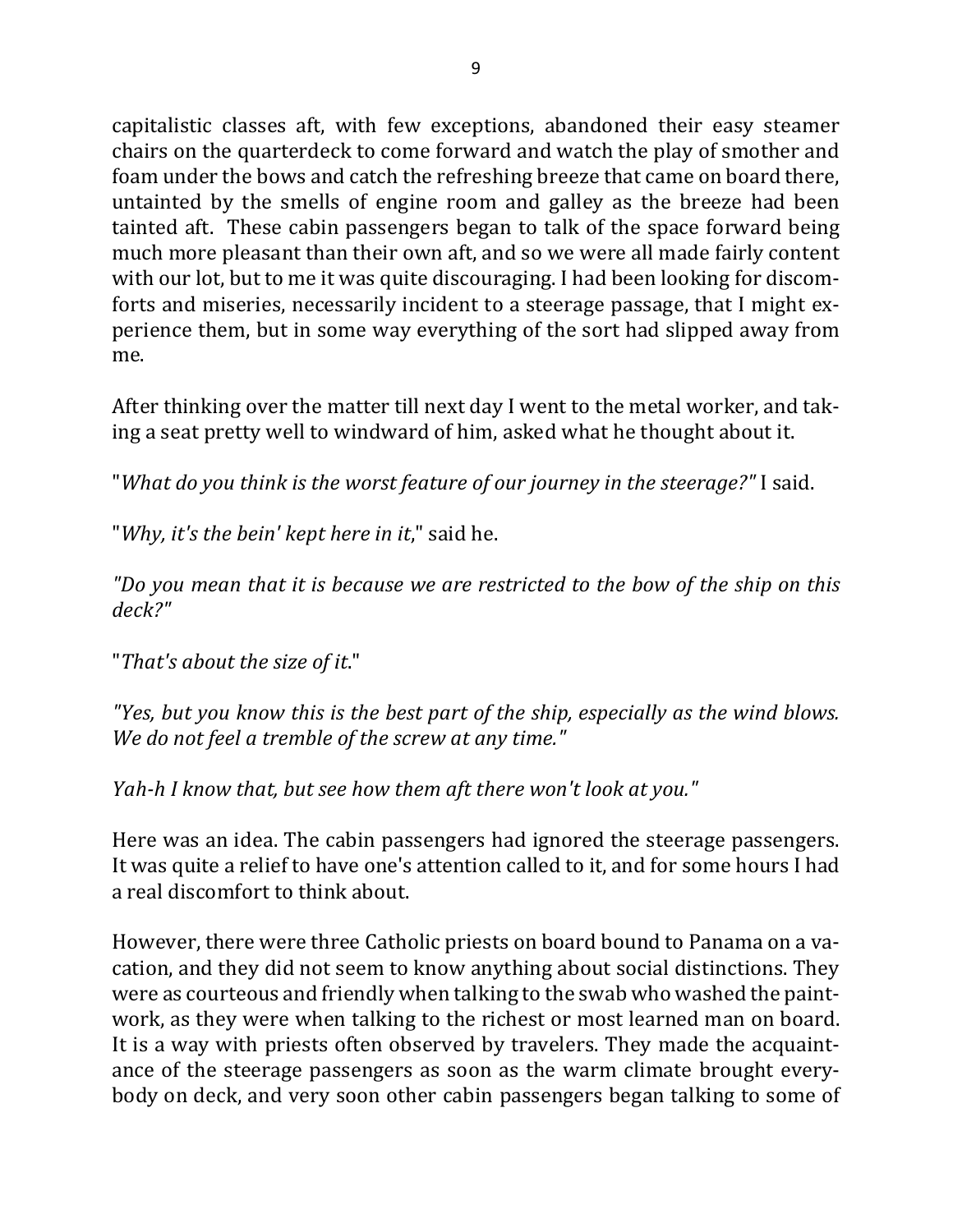those from the steerage. Then, at about 9:30 o'clock on Thursday night (we had sailed on Monday), we sighted the white flash light on San Salvador Island and, in the interest which was excited by seeing the land which Columbus first discovered, everybody talked and asked questions of everybody else, and before we knew what was going on we were all on such friendly relations that the last hope of finding a misery of a steerage passage in the tropics was gone, so far as the trip from New York to Colon was concerned. However, I made further search later on when on the west coast of the Continent, and had such unexpected success that the story will have to be told at another time.

For three days thereafter, we lived the life of which every lazy man dreams and for which he vainly wishes as he plods through his daily task. We had food and drink in plenty. We were utterly free from care. The sun shone down from a sky through which great white cloud masses drifted in glorious indolence. The cool, sweet breeze fanned away the heat. The sea to its tossing beauties of blue and silver added such wonders of floating flora and active fauna as were needed to stir our idle curiosity. Castle Island on the port side, with its tale of the British naval officer who carried some other man's wife there long years ago, and Cuba on the starboard, with its stories of struggles for freedom, took us from our seats to lean on the rail and borrow and lend spyglasses as we gossiped.

On Friday afternoon, after all hands had been notified of what was to happen, the bells rang an alarm of fire. The cadets, the sailors, the waiters, and such firemen as were off duty gathered at the boats and pumps, and, after the hose had been coupled, a great quantity of water was spouted over the ship's side—a diverting show for the passengers and a good opportunity for the grumblers among the crew, who were aching for something about which they could find fault.

For the remainder of the way the voyage was delightfully void of incident. It was restful and soporiferous. A hazy picture of men who slept in the shade and spun yarns in the twilight, and of one who now and then pretended to study Spanish in anticipation of a journey among the Ladinos. It is all that remains in my memory until, very early on Monday morning, the eighth day from New York, everybody was awakened by the rattle and roar and bang incident to bringing a big steamer to the pier in Colon. The voyage was ended. The facts of the voyage as here related are commended to the attention of those who would like to see the world, but are not quite able to afford the expense of cabin passages.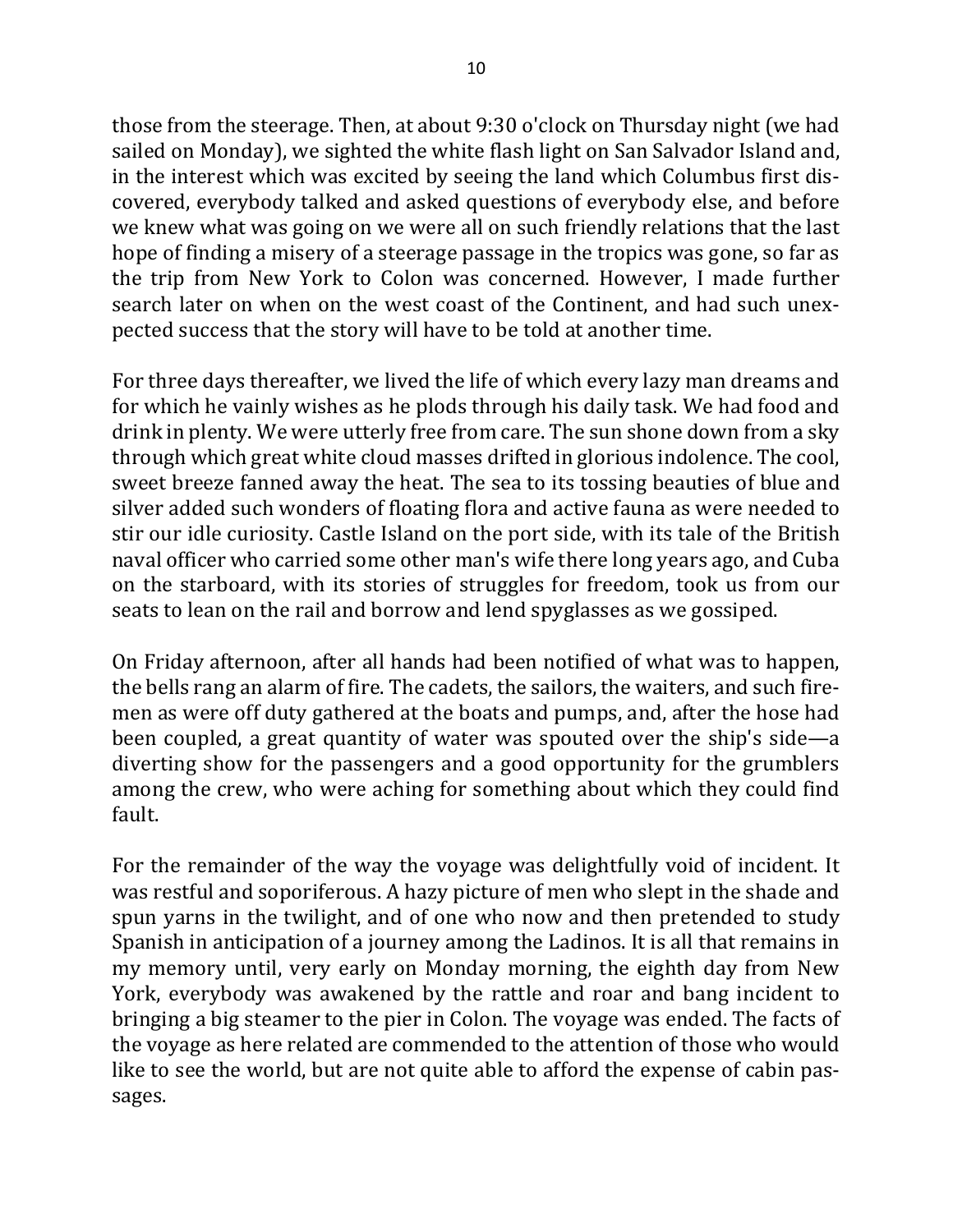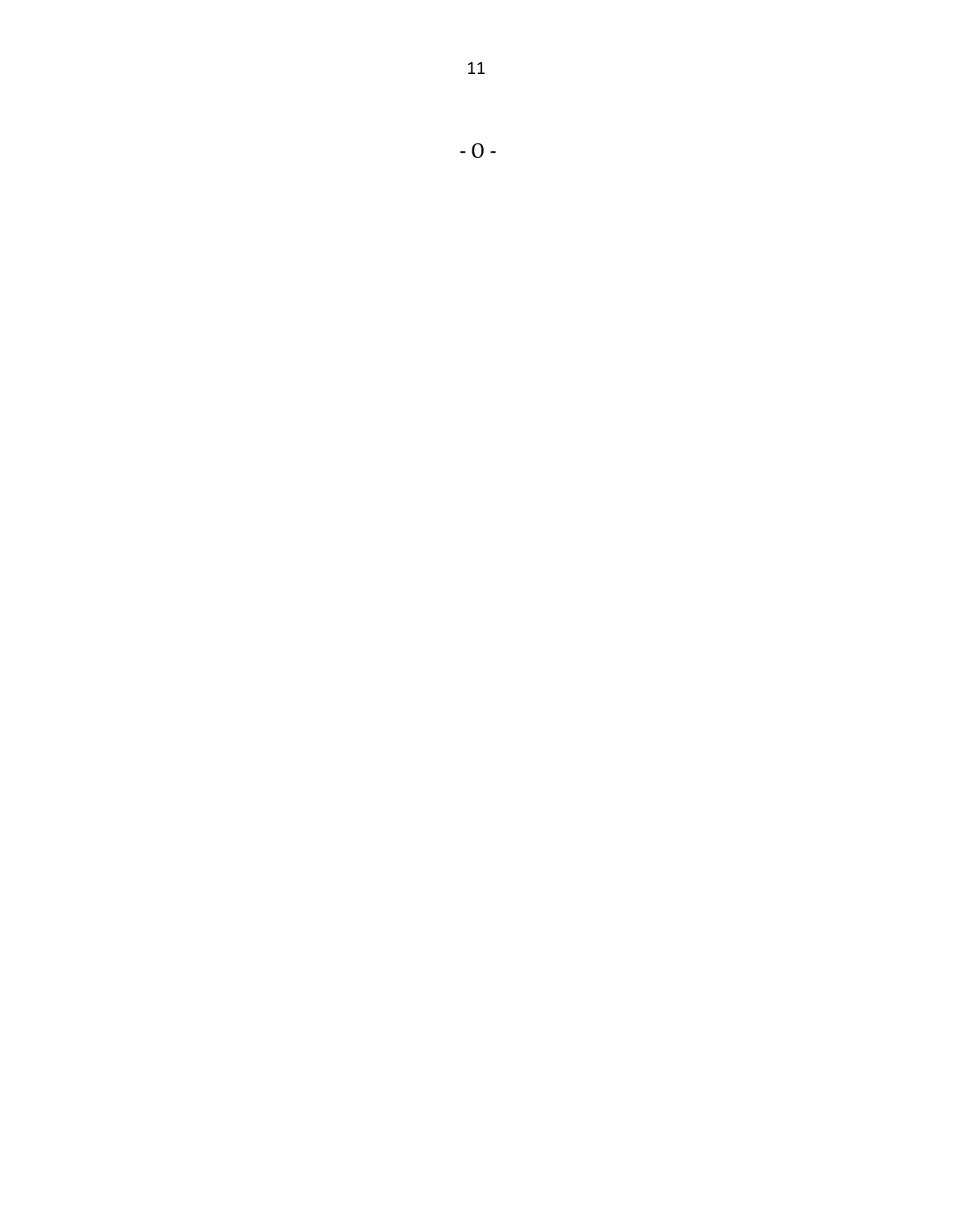# (2) A TROPICAL SHANTY TOWN.7

### Odd Sights of a Half Day's Sojourn on the Isthmus.

Colon as Rebuilded. After the Incendiary Burning Permitted by Our "Foreign Policy"— Churches, Soldiers, and Canal machinery—Across the Isthmus of Panama

After arriving at Colon at the end of such a voyage from New York to the isthmus as has been described in THE SUN, $^8$  the traveler finds himself wide awake for strange sights and novel adventures, but whether his desires in this regard will be satisfied or not depends somewhat on luck and somewhat on the traveler's ability to see. Then one traveler's taste will differ from another, so that the one will be interested where the other will find everything dull. But there are some things the traveler must see at Colon—he cannot escape them. If not easily irritated, he is reasonably certain to be interested in them.

For instance, there is the Jamaica negro. At Colon one is upon the Spanish Main, but one needs to look at the map, or hunt for a policeman, to be assured of the fact, for Colon is a town of negroes. The negroes do the longshore work on the piers. They climb over the ship's rail at sunrise, and take possession of donkey engines and tear off hatches, and start things going in the hold in a way that is not merely astonishing; it is stunning. If there is any one story more frequently told than any other by the travelers to the Spanish Main, it is that of "*the lazy nigger*." I think that, on the whole, this idea of the Jamaica negro is accurately descriptive, but Colon is an exception to other towns. The Yankee ship's first mate and the Yankee pier boss have found the key that will wind up this curious British subject and make him dance, so to speak. When the stevedores began to unload the *City of Para*, the rattle and whirr of the donkey elevators, the bang of boxes, and the chug of spools of barbed wire for fences that were landed and the shouts of those who shoved the goods down the inclined gangway to the piers, combined to deafen the unaccustomed spectator. To the energy of muscle in handling the freight was added an agility of tongue in addressing one another that was remarkable. To shouts they added imprecations, and to imprecations the most ferocious looks. Camera in hand, I approached a group that seemed likely to cover the pier with blood at any moment. It was apparently an opportunity to photograph a deadly conflict, and one not to be missed. But I was

<sup>&</sup>lt;sup>7</sup> Published by New York *Sun*, Thursday, November 9, 1893, page 5

<sup>8</sup> Issue date 29 October 1893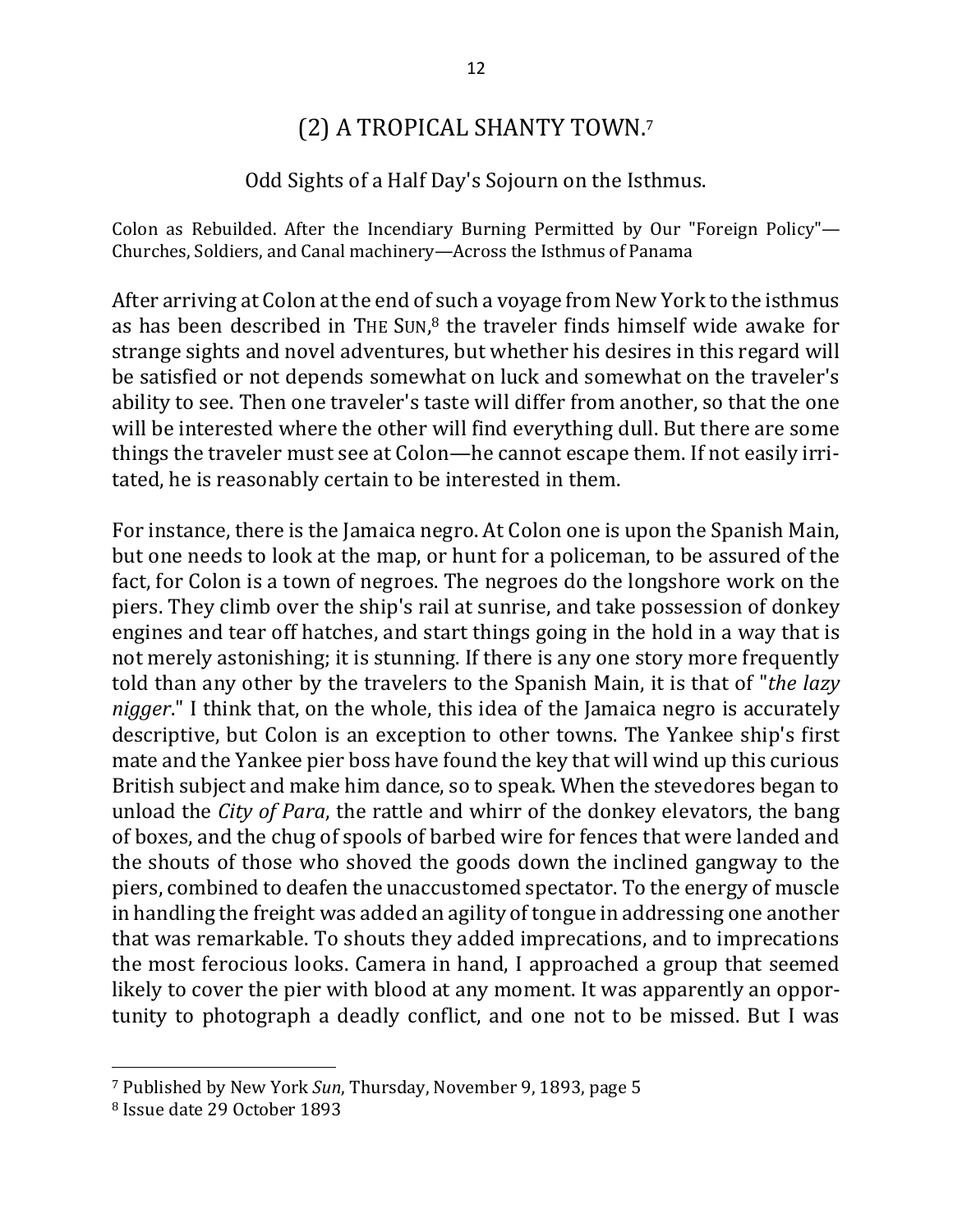mistaken. I was still twenty-five feet away when the gang discovered me, and to a man gathered around.

"*Say, boss, gimme ten cents*," said two in a chorus, but they didn't wait for a reply. The colored foreman saw the Yankee pier superintendent coming and the way he sent the beggars flying to their work was a caution to the whole tribe.

At the pier entrance was a watchman whose duty it was to keep the passengers from leaving the pier. Just why they were quarantined nobody around there would tell, but it did not matter much, for a piece of silver rolled through the rule and let the passengers escape when they wanted to see the town.

To my mind the town of Colon is one well worth seeing—as it is now, there are few towns in the world so well worth the attention of an American citizen. It is a town of shanties and smoke-stained brick walls. The walls show where block after block of substantial houses and stores, two and three stories high, once stood, and any grey-headed loafer[?] on the corner will tell the brief story of how the ruin was wrought. An infamous scoundrel in the town determined to start a revolution. He had no more chance of success than the Anarchists had of overturning the American Government at the Chicago riot. An. American mano'-war lay off the Colon pier. The revolutionist chief swore he would burn the town and shoot every American in it. The Americans, finding the scoundrel meant to keep his word, begged for protection, but did not get it. The fire was started. The Captain of a British man-o'-war lying there sent to the American Captain, saying, "*Tell me you need help, and I'll stop this in thirty minutes*." This British seaman could not act independently because of American treaty rights there. The American did nothing, and Colon, with tens of thousands of dollars' worth of American property, went down. The. Captain of the warship failed in grasping the situation, but he should not be blamed half so much as the American people themselves. It is at Colon that one first begins to see what the American foreign policy amounts to on the American continent south of the Rio Grande River. As the American first walks down the bridge from the steamer at Colon, bound on a journey among the Ladinos, he thinks the American eagle is soaring above him, with its wings spread wide enough to cover him to the uttermost parts of the earth. But he won't leave the pier till he will see the bird's neck feathers droop, and after one look at those burned walls, the old falcon will go sneaking away like a fish-hawk, with a kingbird on top of it.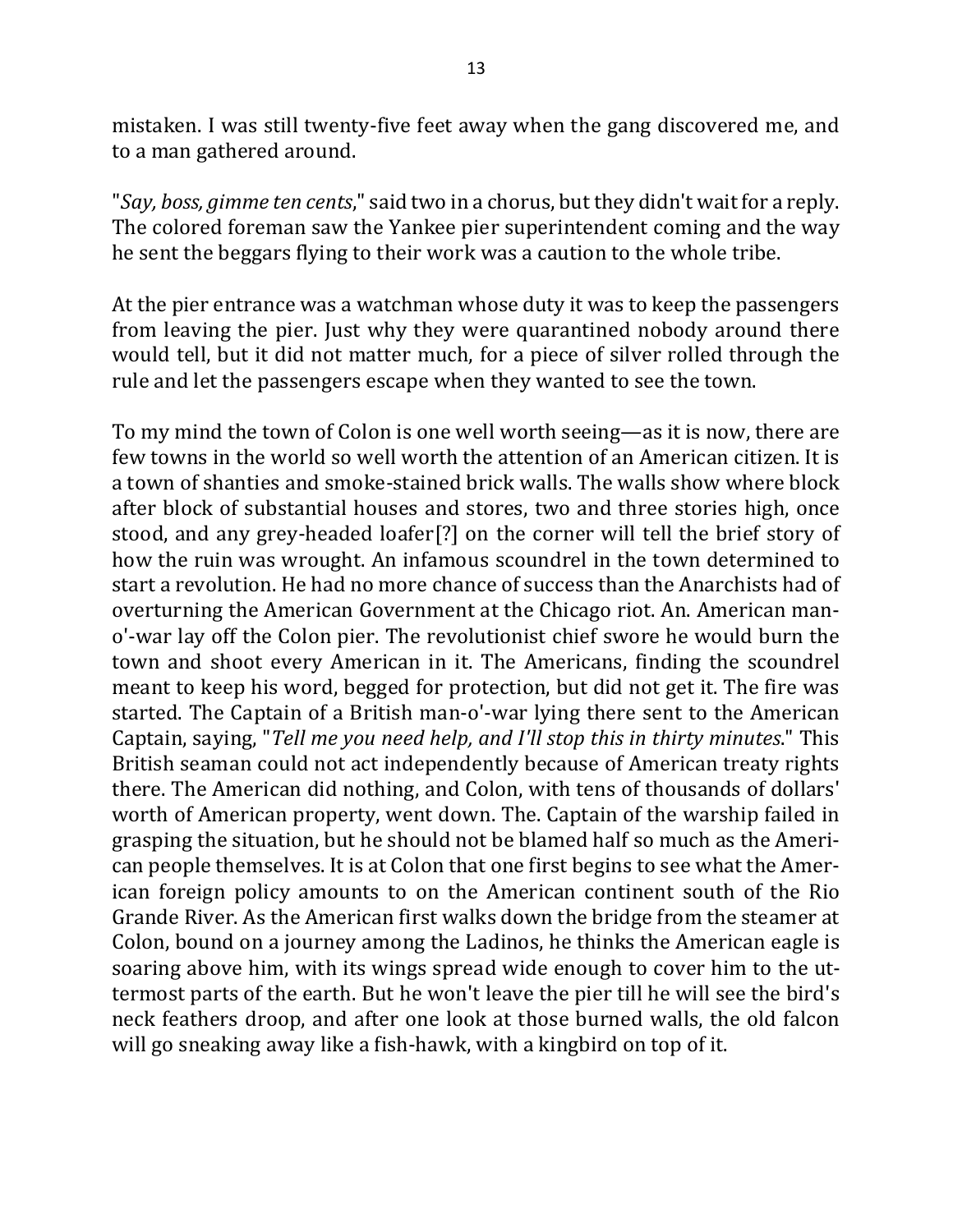As was said, Colon is a shanty town, but the shanties are not like the shanties of the goat district<sup>9</sup> of New York. Rarely can one find anywhere in the world more distressful homes than those of the poor of Colon. Huge frame buildings have been erected in the swamp, and it is a swamp that is never dry. I was there early in February, the driest part of the dry season, but slimy pools were everywhere visible about the streets and yards, and pigs, ducks, and chickens, and children no less dirty, roamed about and added to the fever-breeding qualities of the naturally noxious locality. Possibly there are sanitary regulations governing the town, but there is no sanitation. One reads of the deadly Chagres fever<sup>10</sup> that the climate breeds in the isthmus. The climate is bad enough, with its heat and rains, but such a vast hole as Colon would breed a fever as low as the Chagres, though it stood on Manhattan Island.

There is one street not quite so bad. It faces the sea, and when the wind blows the malaria is swept inland, but the wind does not always blow. There are many days when the rain pours down steadily through a motionless air.

"What is the most interesting feature of the place for a stranger to visit?" was asked of a citizen. The answer was typical. It was like all the answers one receives from English-speaking people when trying to find the interesting points of a Ladino-land town:

"Oh, there is but one thing here worth looking at," said the man. "The chapel up *the street is a very handsome structure.*"

I went to see the chapel. It was not a bad little church building, and it doubtless cost a lot of money, but it was simply an Episcopal place of worship such as can be found in any city of the United States and any village in England. A man goes 2,000 miles to a foreign land, and when there asks for interesting things to look at. In reply he is directed to a building that has not a single square inch of surface peculiar to the country.

The fact is, the traveler who thinks for himself is likely to be not a little astonished at the interest his people take in churches when they are in a foreign country. In Panama, in San José of Costa Rica, in Managua—in every other great town that I visited between the isthmus and the Rio Grande, at least one

 $9$  Goat district  $-$  Location not identified

 $10$  Chagres fever  $-$  A form of malarial fever encountered along the Chagres River in Panama.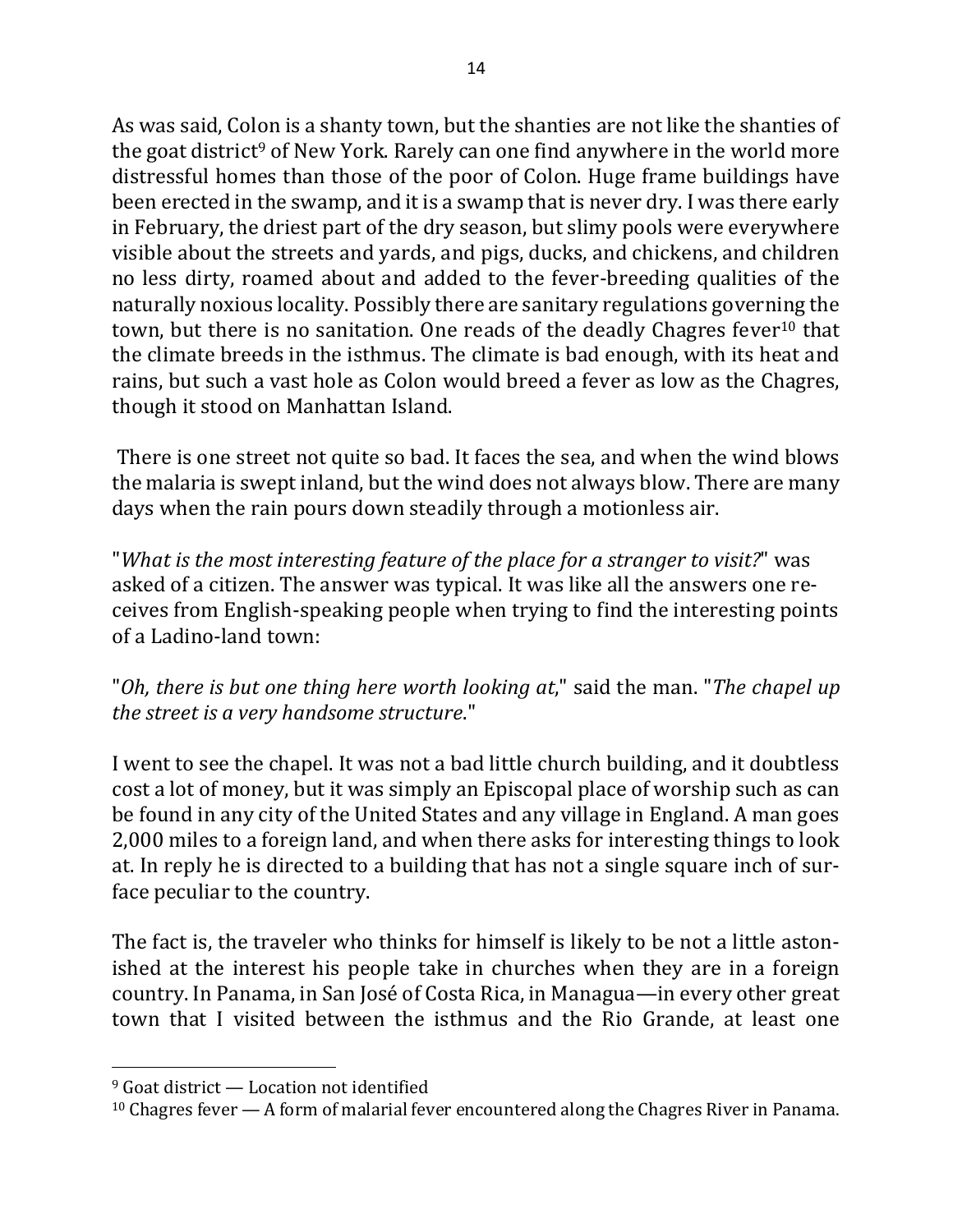American said to me within twenty-four hours after my arrival: "*Have you seen the cathedral?*" One may listen to that question from a sincere and devout follower of the Christ with respect, but when it is asked by a sincere and devout follower of the devil the case is different.

Then there is the Colon schoolhouse, with its score of youngsters. Most of these are negroes, and will say, proudly, when asked if they are Colombians:

"*No, sah, I'se a British subjec*." The schoolhouse is a shanty, built on the model of others that I have seen in the mine camps of the Nevada and California desert. The pupils were droning over their lessons just as country children do in the States, when I stopped in the street to photograph the building, but one saw me and then all necks were craned to see what was doing without. The teacher, an intelligent-looking colored man, was pleased with an invitation to bring out the children that they might be photographed, but modestly remained in the shadow of the porch during the operation.

People who want to see the country types of any region can usually find them in the market places, but at Colon the market is of little interest on a Monday, the day I saw it. The building is simply a huge corrugated iron awning enclosed by a wall of the same material, and Jamaica negroes. and Chinamen seemed to control what trade was doing.

There was, in fact, but one distinctively native feature in the town, and that was the company of Colombian soldiers. One who cannot talk the Spanish language fluently must make his study of the Ladino soldiers by proxy, so to speak; but, however it is made, it is well worth the time needed, as will appear in detail at another time. In this land, once called the Spanish Main, one finds soldiers everywhere, and they are not dress parade soldiers only, by any means, for there is never a day or an hour when they can say they are safe from a deadly attack. A regiment of them was once shut up and slaughtered while at worship in the Panama cathedral. One gets only a glimpse of them at Colon—little, swarthy fellows, with uniforms of blue, yellow, and red colors. mixed together in gorgeous fashion. They are quartered near the market, because it is at the market that revolutionists are most likely to congregate.

There is one other point about Colon worth the time of the tourist if he have a liking for mechanics, and that is the region where some of the canal company's plant is stowed. Such rows and ranks of engines and cars, such fleets of tugs and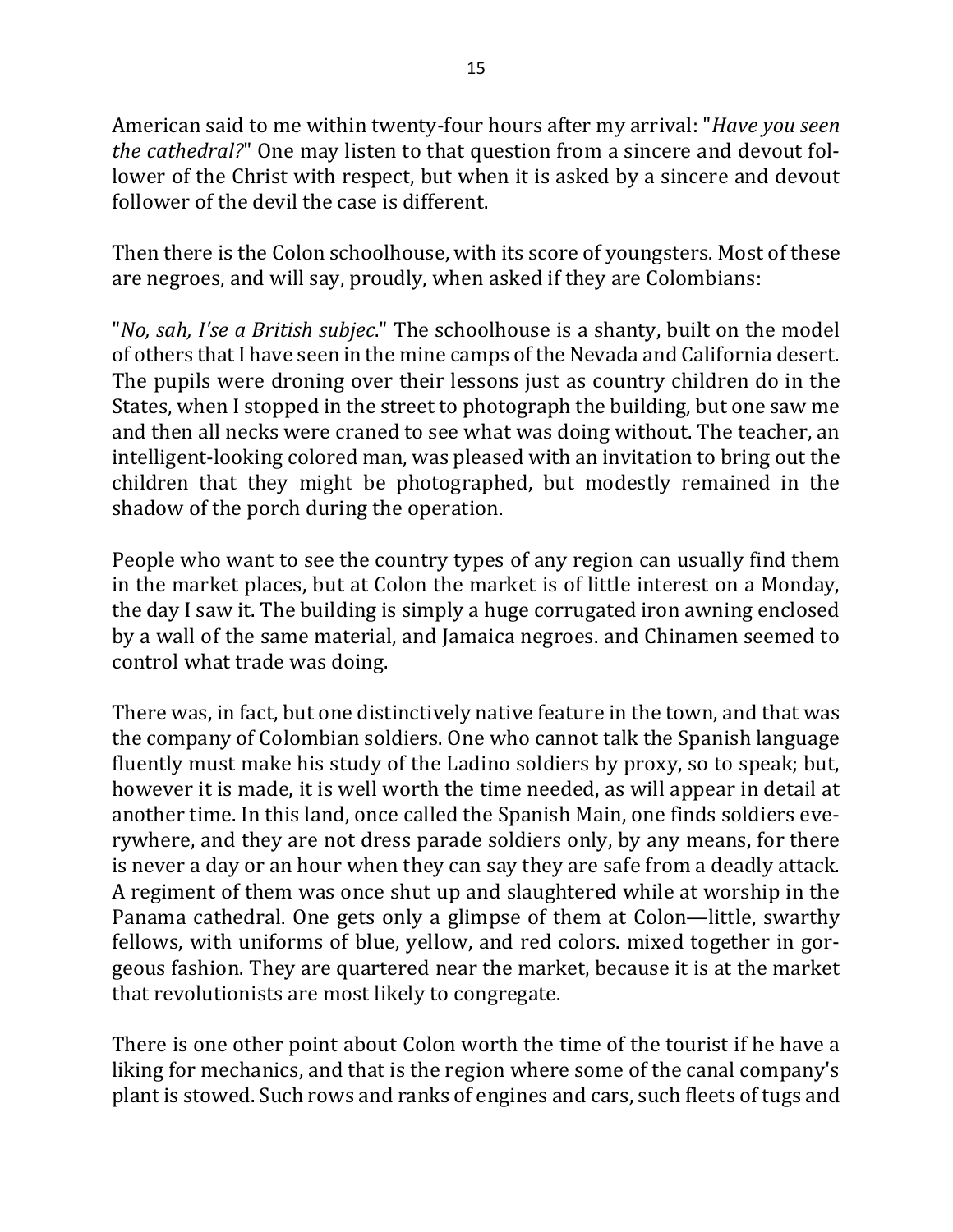steamers and dredges and barges are lying there idle as will keep him wondering until he gets started across the Isthmus on the railroad, when he will halfforget about them in his wonder at the other stuff the company left along the route.

On the days when steamers arrive in the morning a special train leaves Colon for Panama at 1:30 in the afternoon. I had purchased a ticket to Colon only, and when I tried to buy one from Colon to Panama I could find no one to sell it to me. However, on the advice of a citizen, I boarded the train in the pier shed and waited till it ran out to the station, and then got off for the ticket. As said in a previous article,<sup>11</sup> I saved \$2.50 by buying on the Isthmus instead of from the steamship company in New York. The price of the second-class ticket in New York is \$5 gold: of the first-class, \$10 gold. In Colon the second-class costs \$3.50 Colombian silver, and the first-class  $$5[?]$  gold. A dollar gold sold for  $$1.75$ when I was there.

There was a difference in the cars. In the second class the seats stand lengthwise of the car, as in the old-style cars on the New York elevated road. In the first class they are like those of ordinary country roads. In all other respects, in dirt and lack of service and accommodations, they are precisely alike. The social distinctions will be found just as they were on the ship, for the train carries but a few local passengers. There is one feature of the journey that is, in the secondclass car, worse than in the first. The town has a regular swarm of peddlers of curios—caps made from the bark of the tip of a palm tree, canes from native woods, and so on. These peddlers are not allowed to enter the pier, but once the train leaves the protecting yard fence behind, the ragged, black swarm fills the train, but makes a specialty of the second-class car. The peddlers are arrant swindlers every one. There was one old man who wanted to sell out his last six bark caps to get money to buy a coffin for his dead baby. The caps were 25 cents each, he said, but he would give the six for \$1.25, because of the stress of circumstances. I remember hearing that same story and seeing the same old face before, when boarding the *Colon* for New York after a journey with Mr. Warner Miller's party over the Nicaragua Canal Route.<sup>12</sup> I said:

*"Great Scott! Isn't that baby buried yet?"*

<sup>&</sup>lt;sup>11</sup> Date October 29, 1893

<sup>&</sup>lt;sup>12</sup> Nicaragua Canal— See https://donduncan/spears/jrsnicaragua.pdf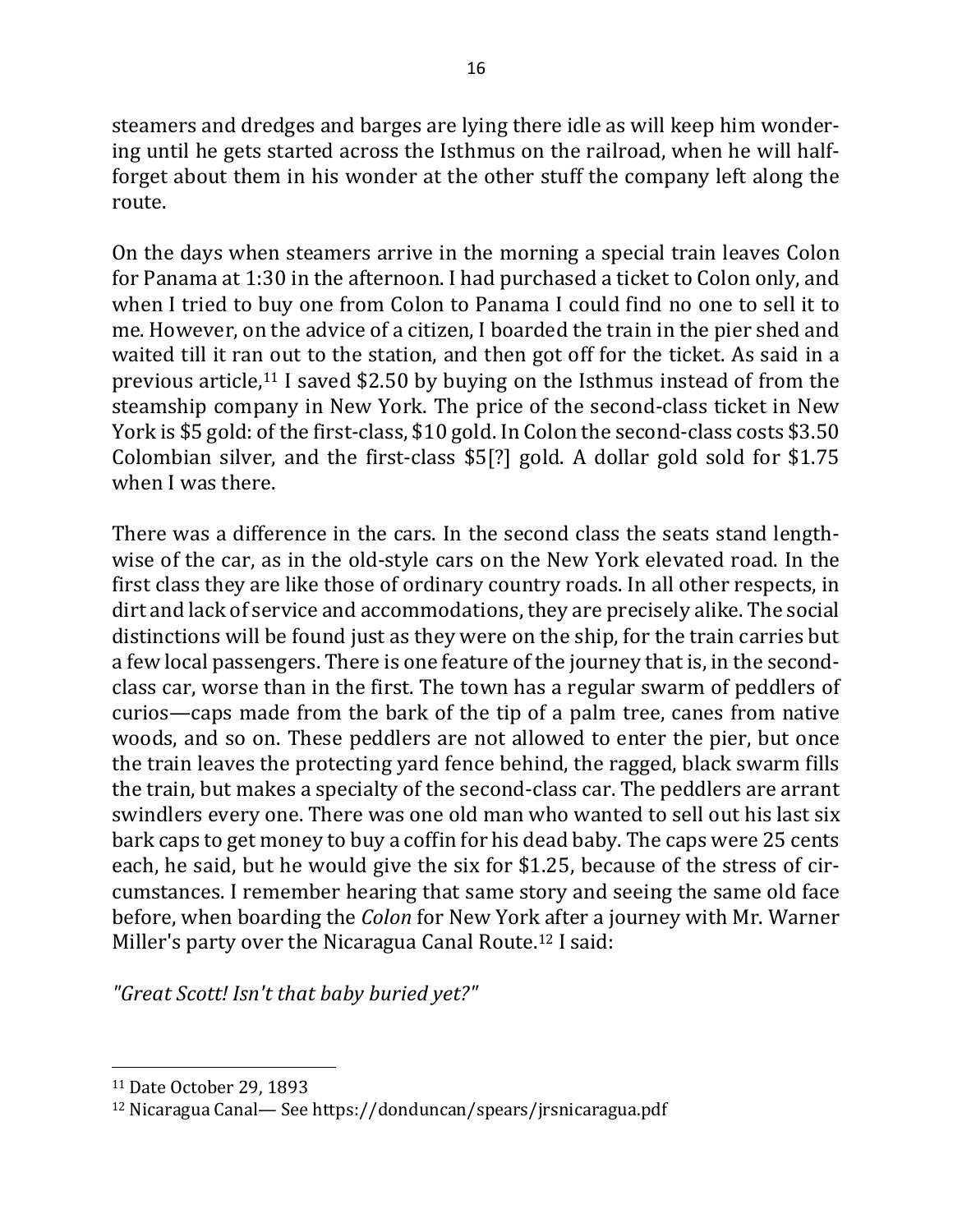He looked at me severely for a moment and then asked:

*"Whar I done see yo' befo'?"*

"One evening when the Colon sailed for New York about two years ago."

"*Fo' de Lawd I done forgot ye, shunh*." His eyes glanced slyly from side to side a moment and then he added: "Say, boss, dat 'ar brat was anoder one, shuah."

Just before the train started he came back having two caps left. He offered the two for a dime, and one of my companions bought one for five cents.

At. last the train moves out and Colon is left behind quickly. From a dirty shanty town, the eye turns to a tropical wilderness. On one hand is a lagoon of the Chagres River, its dead-dark water edged with masses of rank vegetation. On the other rises a hill so thickly covered with brush, vines, and trees that the eye cannot penetrate below the green surface. A moment later a tiny clearing, in which a bare-footed negro swings a machete, is seen, and the chances are that half the passengers will wonder (and say so) how he dare work there barefooted. They will think he is in imminent danger of deadly snakes.

From this clearing to the solid green again, and from that to another clearing, the transit is rapid—too rapid for the tourist, for he would like to linger to gaze on the novelties. Small settlements of shanties, with cactus hedges and idle negroes around them are passed, and a train man will show "Monkey Hill," where so many thousands of the victims of the fever were buried during canal times.

After a little the endless, idle procession of canal machinery is reached, together with hundreds on hundreds of shanties, cottages, and villas, built for the workmen and officials of the canal company. To the eye the machinery seems to be in good order, while only a few of the buildings are tumbling down, in spite of the destroying influence of a hot, moist climate.

In the collections of barracks, colonies of negroes and Chinamen are found. Naked babies are seen playing in the roadway as the train draws up to the stations, and this evidence of a tropical climate is for some reason one of more interest to the ordinary tourist than any other. The parents of the babies have learned to turn this interest of the tourist to account, by holding up the squirming youngsters before the car windows and saying: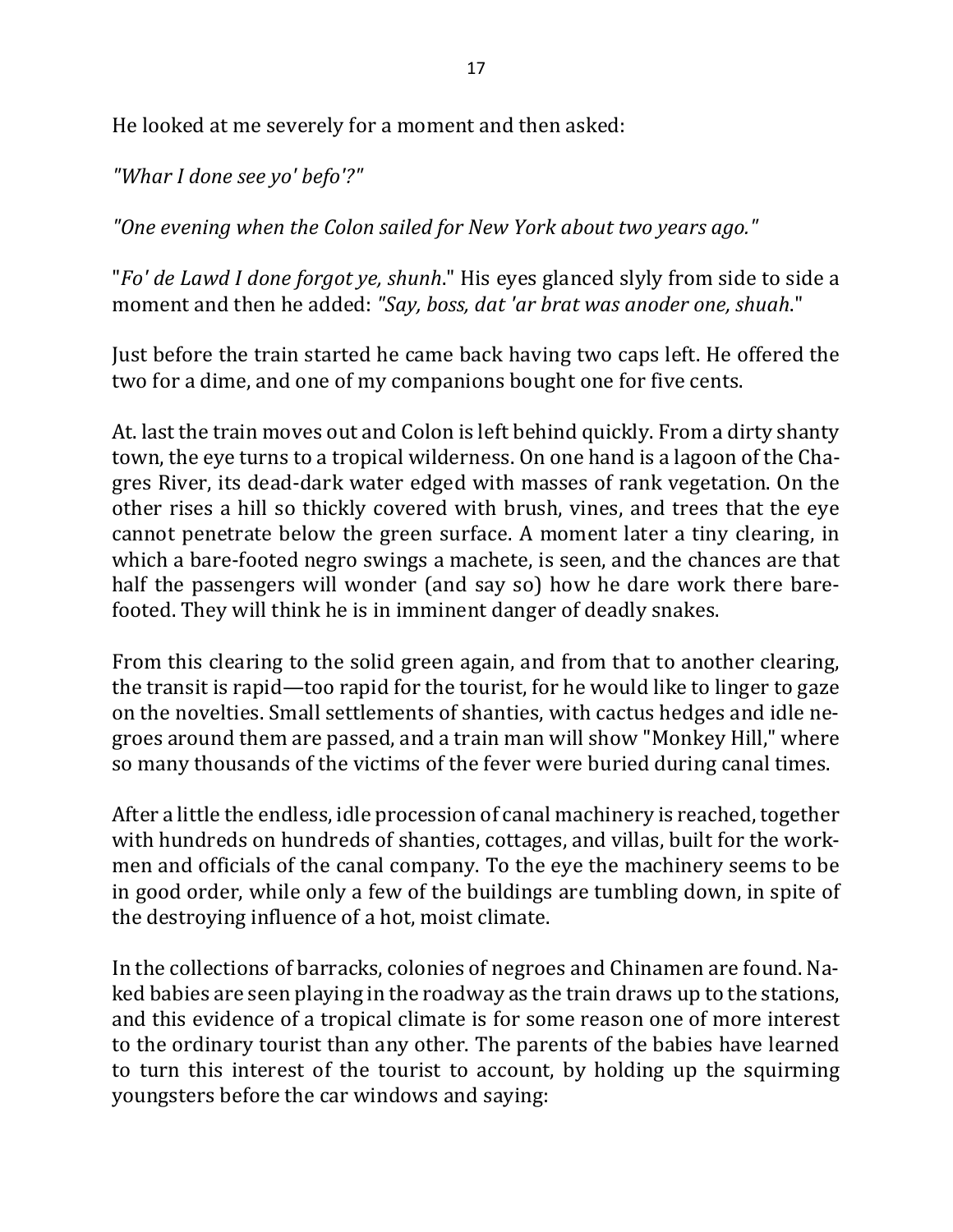*"Give him a dime, boss."*

But for every beggar there will be found a dozen peddlers of fruits, drinks, and flowers. The bananas are delicious and the flowers are exquisitely beautiful, but one does not need to buy flowers to see them. The isthmus is a land of perpetual bloom. In fact, during the whole journey across, the space occupied in the landscape by trees covered with flowers is remarkably large. To most tourists, the flowers rank next in interest to the naked babies: but a remnant think most of the flowers.

But no matter what the taste of the tourist may be, he can find something to attract him along this little railroad from Panama to Colon. It is doubtful whether any other piece of railroad of the same length can be found with more matters of interest to the stranger along its route. From the impenetrable tangle of vegetation to the barren sand bar, from the intricate dredge to the wooden cane squeezers worked by hand; from the shapely wench dancing while her sweetheart plays the banjo, to the grave with its black cross, is only a step at any point on the road. The eye turns from one remarkable picture to another with such speed that but a few of the whole gallery can be remembered, and then, while yet the train seems only to have started on its journey, Panama is reached, and that is found to be the most interesting point of all.

 $-$  O  $-$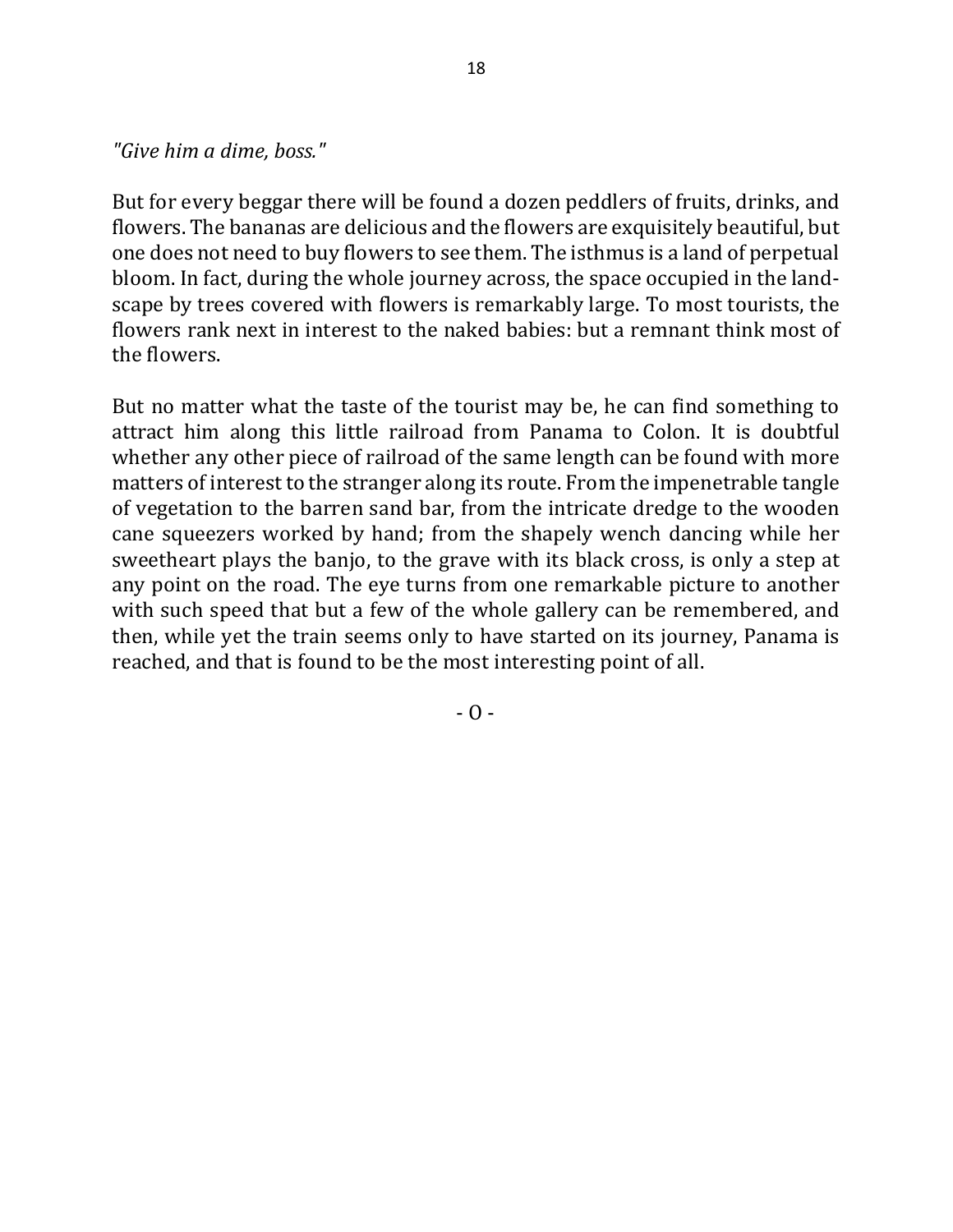# (3) PECULIARITIES OF PANAMA.<sup>13</sup>

# An American Observer in the Isthmian Metropolis.

Invited to See the Improvements—A Colored Bunco Game—Bongoes and their Cargoes—A Gold Placer under the Sea-A Novel Charity-Sports-A British Electric Tramway-An Odd Invitation to go to a Prison—Police Methods—Not so Intolerant as Chicago is—Yellow Fever.

As was said in THE SUN's story<sup>14</sup> of the shanty town on the Isthmus of Panama and the rapid ride across the narrow neck of land, Panama City is the most interesting spot of the whole region. But just what features of the city and of life there will be of most interest to the stranger will naturally depend on the tastes of the stranger. In some points the tastes of all travelers, it is said, seem to agree. Thus, I had been in town a couple of days, when I met an American resident. He said:

*"Well, how do you find Panama?"*

*"Very interesting, indeed."*

*"I knew you would. No place like it anywhere. Been to the boca, of course?"*

*"No. What's the boca?"*

"Oh, you don't speak Spanish. Boca means mouth—mouth of the canal. Been *there?"*

*"No."*

 $\overline{a}$ 

*"You haven't? Why, everybody goes there the first thing."*

*"Indeed? What can be seen there?"*

"Why nothing, except the ditch they dug in the swamp."

<sup>&</sup>lt;sup>13</sup> Published by New York *Sun*, Sunday, November 19, 1893, page 8

<sup>14</sup> Issue date 9 November 1893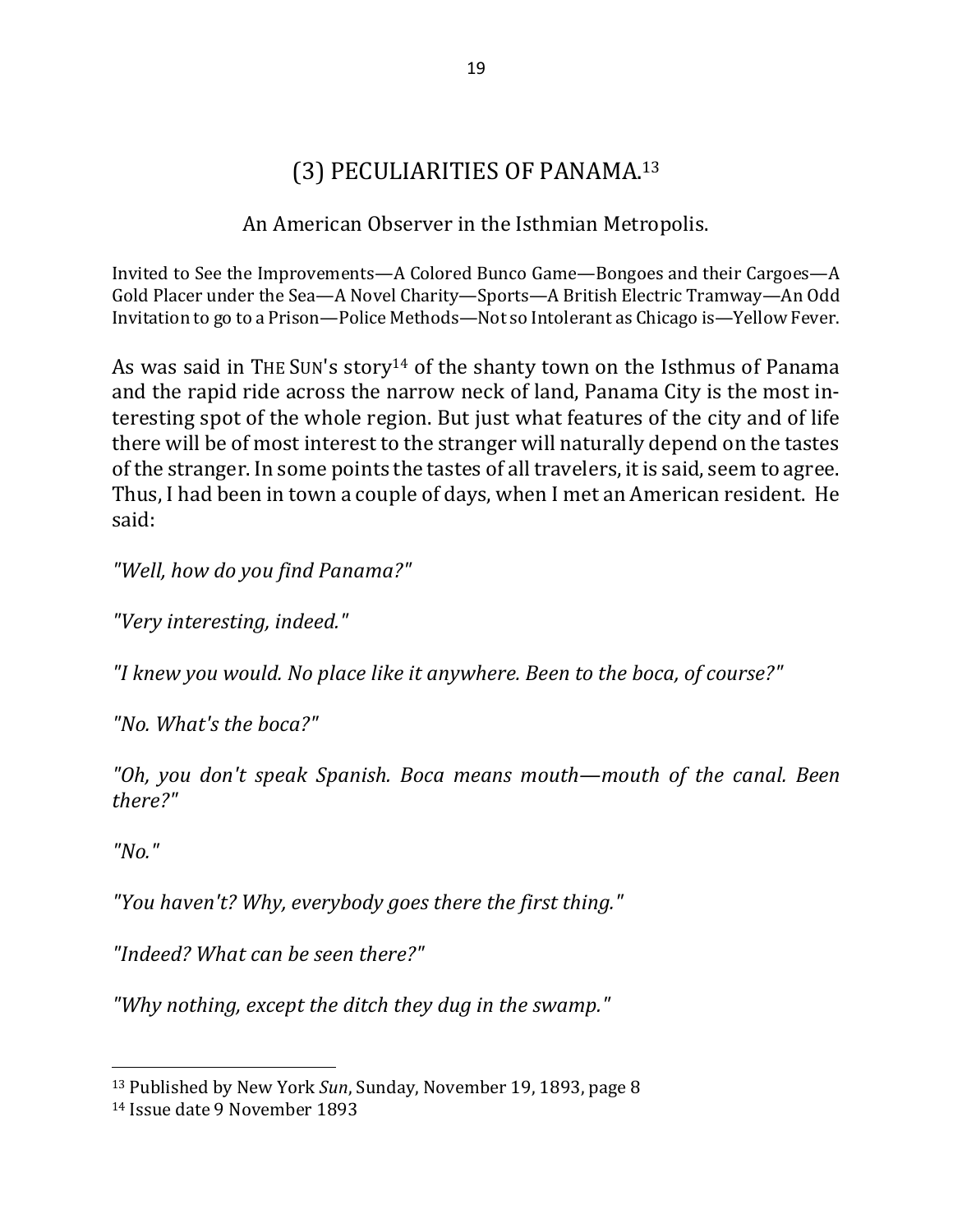"Big banks of earth, ruins of a lock, &c.?"

*"No:* just nothing but a streak of water setting back into the swamp grass. The *banks are grown over with vegetation. But the road leads past the canal hospitals,* and you can see them, too. Finest hospitals in the world—built on the best French models, that is. Everybody sees them."

"Anything peculiar to the people of this country about them?"

"No: of course not. If that's what you want you'll have to strike out into the coun*try, but the things peculiar to the country are thatched huts made of poles, and naked babies.* I don't think they'll interest you much. If you want to write anything *about Panama you ought to go to the hospitals, and then go see the electric light plant and some of the other improvements. You've been to Panama Viejo—the old ruined Panama the buccaneers destroyed, I suppose. Nearly everybody goes there, too."*

*"No, but I'm going there. What will I find?"*

*"Why, there's not much there either but a lot of old walls grown over with brush* and a ruined church tower, but it's all very old. What have you seen, anyhow?"

The conversation seems worth repeating as illustrating the tastes of American travelers on the Isthmus, and because, too, there was a suggestion of the States in the man's words and manner. He wanted me to see and write about the "*improvements*." He was a type of his race to be found in all the Ladino country. The natives may say "*tomorrow*" and "*who knows?"* but the Yankee is out in the early morning to boom the town or some other town, and he stays out with that intent till sundown.

Because electric light plants and hospitals of the best quality in the world can be examined in New York, and because there was no story of an extinct or even half-forgotten race to be sought for in the ruins of the old Spanish city, the traveler who wants to learn some peculiarities of the Isthmian town and people, if his time be brief, should avoid them. One might better go to the market on the easterly waterfront of the city, and then, perhaps, go to the gold placer diggings on the west side. If lucky, he will find matters of interest on both tours outside of the main object of his visit. As it happened, I was lucky.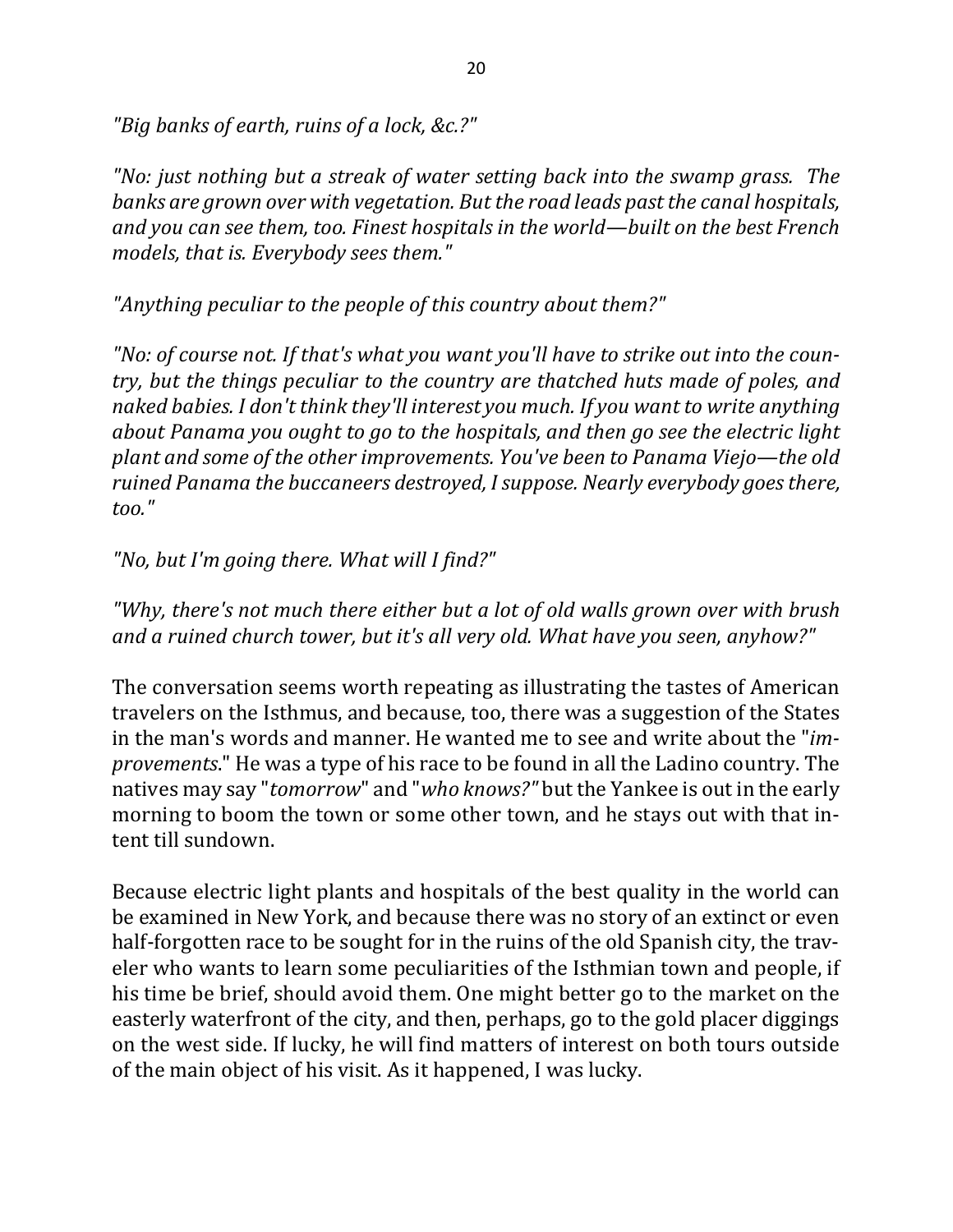### A BUNCO GAME.<sup>15</sup>

I had just started from the hotel toward the market place, when I noticed an elderly darky, standing on the opposite side of the street, looking from one to another of the people going in and out of the various entrances to the hotel. The moment his eye caught mine his face lighted up, and with outstretched hand and a smile he came hurrying across the way.

"Fo' de Lawd, boss, I'se glad to see you. I'se been lookin' for you all dis mawnin'."

There was no refusing such a cordial greeting. I shook hands and said:

*"Lookin' for me? I don't know you. How did you happen to be looking for me?"*

*"How come I look for you? I'se gwine tell you. 'Co'rse you don't know me. I'se gwine tell you 'bout dat, too. I'se been waitin' fo' you because I ain't had er mouthful o' coffee dis bressed mawnin'. I'se on de beach an' I'd jess like ter borry er dime."* 

It was a clear case of Panama bunco, but there was such a happy expression on his face—he so thoroughly enjoyed his little game and he worked it so well that there was no refusing him. Besides, he is the most artistic member of a great gang of peculiar negro beggars to be found on the streets of Panama. They are, without exception, from the islands ruled by the British in the West Indies, and they beg only of English-speaking strangers. On every corner, and on several blocks between corners while walking to the market, I met negro men. Without exception, they bowed and touched their hats and said "*Good mawnin'*, *boss.* I'se on de beach, sah. A dime, sah, ef yo' please." "On the beach" is equivalent to the American "*On his uppers*," or "*dead broke*." I watched a number of them at different times, and noticed that residents of the town and people who were apparently of any other race than English or American were not addressed. Neither were residents of the city. Later I learned that, in spite of the hard times in Panama since the work on the canal ceased, there was absolutely no excuse for such begging. Not a single one but lied when he said he needed food, as many did say, and money given to them is invariably spent viciously.

An American, who for the first time starts out to walk alone in a foreign city where he does not understand the language, is likely to feel lonely, and the voice

 $15$  Bunco  $-$  Swindler; confidence trick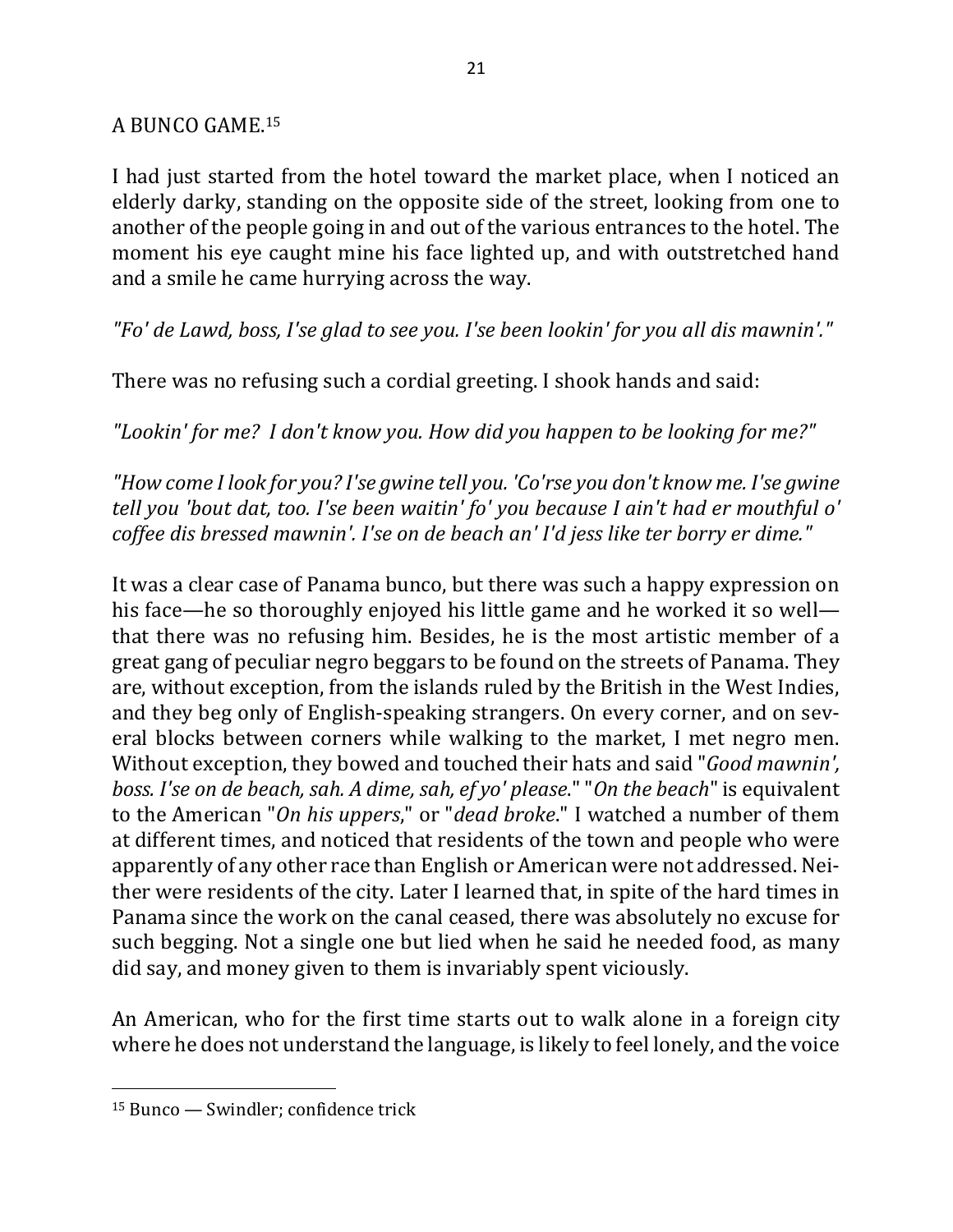of one who addresses him in his native tongue is welcome to the ear. The Panama negroes of both sexes and some of the native or Ladino women understand this very well. The stranger hears the most friendly greetings in his own tongue as he walks through streets near the market. The women there all know enough English to say "Good morning" or "Good evening" and a few other expressions and queries which are not requests for money.

# IN THE MARKET.

The market itself is interesting, rather because of its people than its goods. The market itself is a sort of an outline of a building, a roof on posts with a fence around it, partly overhanging the sea, while the vegetables and fruits are not remarkably different from what fast steamers and up-country barges now deliver at the wharves of New York. But the heterogeneous crowd of buyers and sellers, coolies and Caucasians, Kanakas and Jamaicans, English, French, German, and Ladino, but on all sides and in all places the Chinaman. The Chinese run the market, and, if their power continues to increase, they will someday run the town, if one can believe what he is told there. The people of tropical America are natural traders, but in Panama they are beaten by foreigners, while in the market and some other lines the Chinese rule the trade. If one wants to see just how Chinamen live and trade when unrestricted by such sanitary regulations as are enforced in San Francisco, he should go to the Chinese stalls of the Panama market. They are almost as vile as the Italian haunts of Mulberry street in New York just before the periodical visits of the health officers.

Interesting as the market place was with its sample of the population of Panama, the beach adjoining was still more attractive to me. It was cleaner for one thing, and then there was a greater number of natives or Ladinos to be found, while the beach and the water offshore was covered with a native fleet—boats from the islands where the pirates of old used to revel and from the coasts of Panama Bay. To see them lying there with their swarthy, and in some cases fierce-featured crews lolling about, was to make an imaginative person think the days of the buccaneers not so far away as history places them.

### **NATIVE BOATS.**

The native boat is a dugout, and the Ladinos of the isthmus make about the largest dugouts in the world. I measured one that was not the largest of the fleet, and it was 40 feet long by 5 wide and 4 deep. They call these boats bongoes.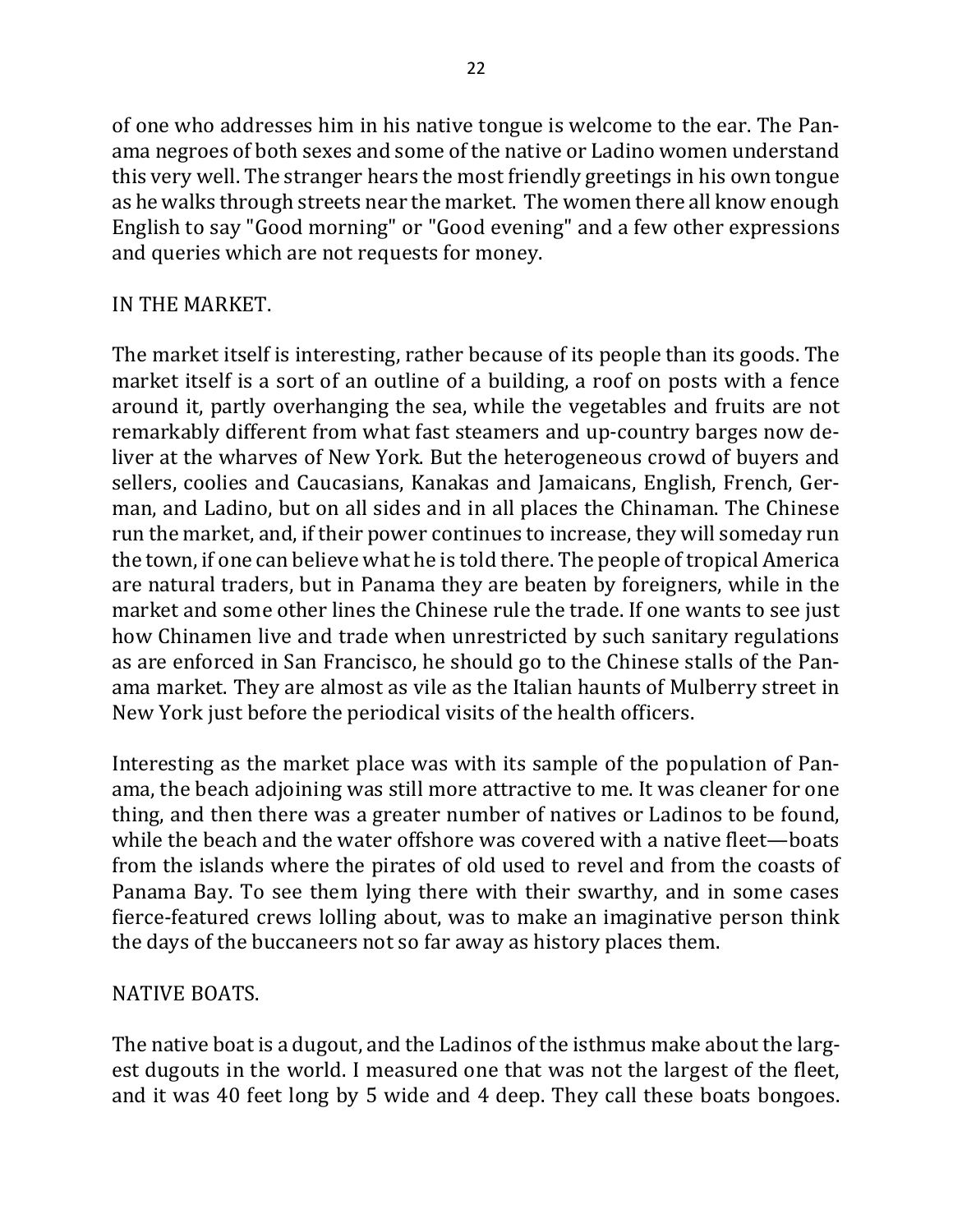They rig them schooner fashion, with sails that seem enormous, when the narrowness of the hull is considered, and the way they "carry on" when the wind blows is enough to make even the skipper of a Newport catboat open his eyes. And yet, singular as it may seem, the skippers never race when out of the bay, if one may believe what he is told on the beach. A most curious study among the Ladinos, as will appear at another time, is in their exhibits of what may be called sporting blood.

In model, the large bongoes show nothing remarkable. There is a slight sheer forward and aft, the bow is round rather than sharp, and the stern a flat wedge. They are steered with a big paddle, and a wide paddle used like an old-fashioned leeboard serves sometimes to keep them from drifting to leeward. They are wall-sided, however, and when loaded make but little leeway. When compared with the big canoe from the Pacific that hangs in the Museum of Natural History in New York City they do not show anything like so good a knowledge of models as it does, while the Eskimo kayak is as much superior to them as a Viking ship to a Dutch galley. That they should stand up under a press of sail in a breeze of wind is due to the fact that they are made of logs that will sink in the water—a very solid, heavy wood. The thickness of wood left at the bottom is from six inches to a foot—sometimes more, and it makes a very good ballast. A bongo sailor told me that they could model and hollow out one in a month "*if enough men worked at it*," and that a large one all rigged was worth \$150-Colombian silver—perhaps \$90 in gold.

### ODD AND EXPENSIVE FUEL.

Because huge dugouts can be found now only in such out-of-the-way corners of the United States as the swamps of North Carolina and Louisiana, and because the bongoes are characteristic of the entire Pacific coast from Panama to California, and are moreover famous under different names in all the writings of South Sea travelers, the tourist can scarcely fail to find them interesting. But even if without interest in seafaring matters, the traveler should visit the beach for a look at the cargoes the bongoes bring. Many of them will be found loaded with novel firewood. The wood is cut into two-foot lengths and the lengths are split into pieces of about a square inch cross section—rather less, if anything, on the average. These pieces are sold at 40 cents Colombian silver per 100. At that rate a full cord of the stuff would cost over \$20 gold, but no bongo captain ever thought of such a thing as selling wood in any other way than by the piece. The usual quantity purchased is twenty-five sticks for 10 cents.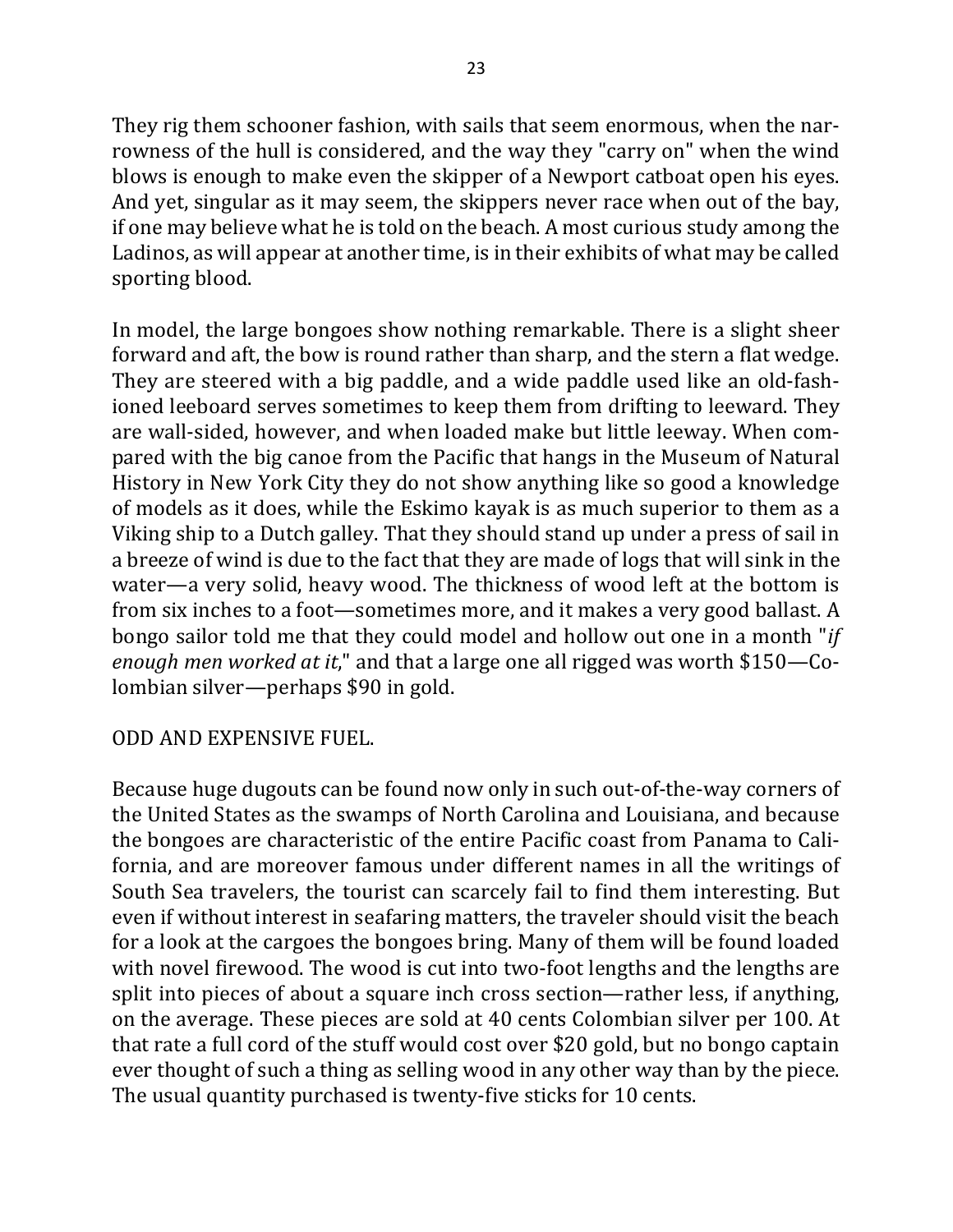Other bongoes come loaded with charcoal. This is done up in cylindrical baskets, and is sold at about forty cents silver a bushel. Men with baskets of charcoal and bundles of the kindling-like wood can be seen going up and down the streets of the city looking for customers and finding a-plenty of them, but many people come themselves or send their servants to the beach to buy the fuel direct from the bongoes, because it is from 10 to 20 per cent. cheaper there.

The stranger soon begins to wonder, as he stands on the beach, at the number of customers coming for what seems to be only kindling, but if the bongo sailors be questioned about the matter, it is learned that no other fuel is burned in the houses of Panama. More curious still, 200 sticks of wood or a couple of baskets of charcoal is a very large quantity for any purchaser to buy at one time. The cooks of Panama do not want their kitchens lumbered up with fuel—there is, indeed, as will appear at another time, no room in Ladino houses for quantities of fuel. People from other countries have often tried to introduce stoves and ranges for kitchen use to Panama, but the cooks will not have them. They say the heat of the stove "*makes the stomach sick*." Steaks are fried and stews boiled over little fires of charcoal or of splinters, made on the kitchen dirt floor or on an elevated bench made of tiles and covered with sand. The pan or the pot is supported on three stones or three bricks, or on a ring of iron that has three or four iron legs. When the mess[?] is cooked, the charcoal fire is wet down or the splinters of wood, the ends only of which have been burning, are withdrawn and the fire is out. For the Panama climate these fires are about the best conceivable, unless gas were cheap.

I found the fruits interesting on the beach because of the great quantities, but I fancy most people would fail to become enthusiastic over the stuff, even though it be of superior quality. The men who handle the cargoes, and the bongoes where the stuff is found, are all dirty. Bananas and plantains, both green and ripe, are brought to Panama by the ton and bongo load every day. The bananas are generally ripe, because many of them are eaten raw as they are eaten in the States, but the plantains are almost invariably green, and are boiled or fried as potatoes are. Yams are brought in bongo loads, too, but there are fewer cargoes than of the fruit of the plantain stalk family. A yam looks something like a big, rough, eyeless potato—a potato from a foot to eighteen inches long and from three to six inches thick. When cooked they are white and dry within, but not mealy, and are rather tasteless. They are sold at from 40 to 60 cents a dozen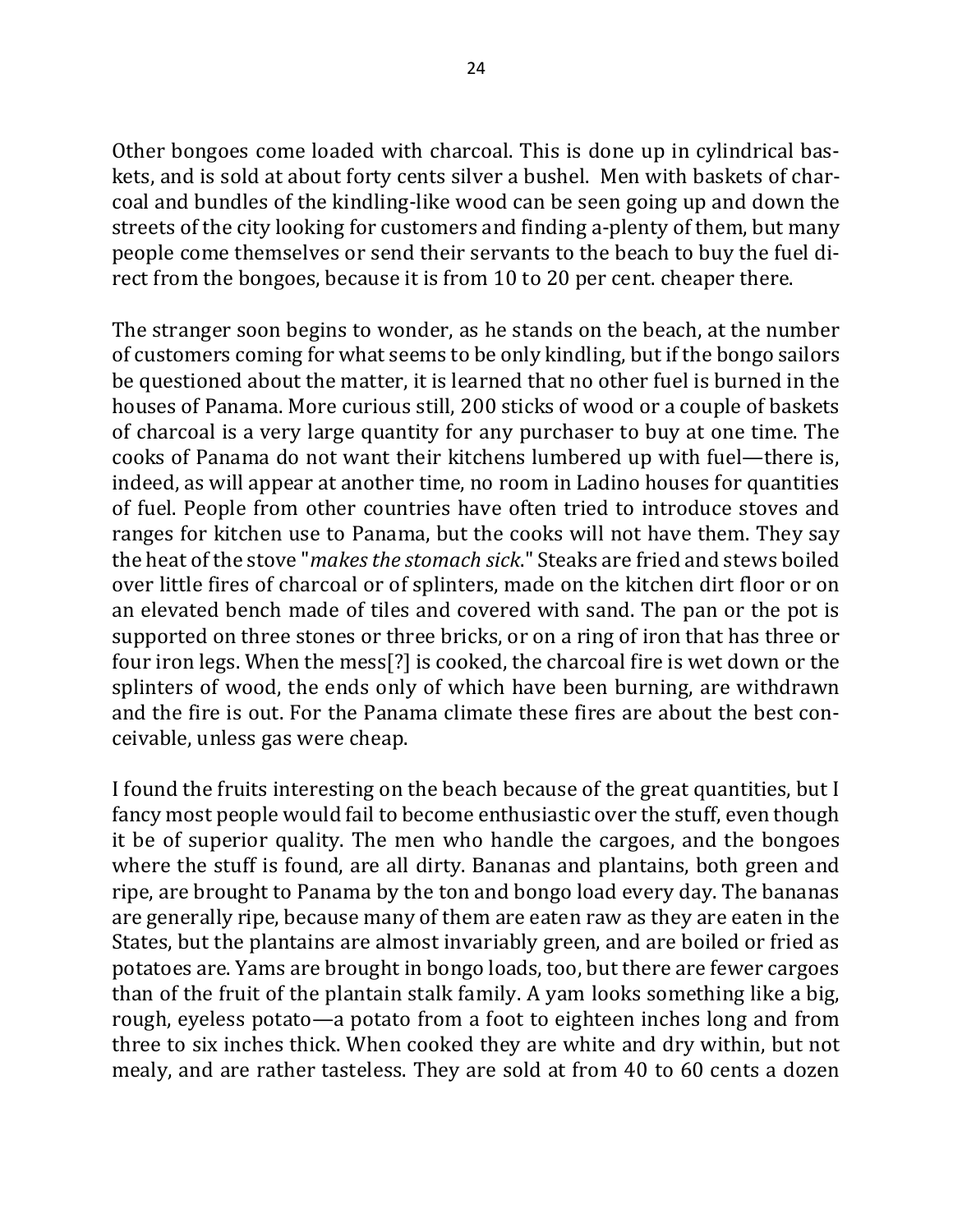according to size, "very cheap filling," as a Jamaica negro said of them as we looked at a bongo load.

#### GOLD THAT IS UNDER THE SEA.

When one recalls to mind the stories of Spanish enterprise and endurance in the search for gold places and ledges—how even the terrors of the deserts and of implacable Apaches but stimulated their ardor— the assertion that a ledge of gold, yielding the metal in a quantity to support a number of men, can be seen in this old Spanish city seems absolutely incredible. However, this is what anyone can see and hear. Choose the time when the tide is running out, and then go through the street running west from the main plaza to the beach. The street ends on a long sea wall that rises above the beach about fifteen feet, but at the southerly end of the wall there is a natural wall or precipice of rock. The beach at the foot of this wall has a little sand in the hollows, but it is, on the whole, a flat bed of rock that shelves off gradually to the south. It is a dark brown volcanic rock, but right where the artificial wall is joined to the precipice is a reddish vein running out to sea and back in under the streets and houses of the city, in a direction approximately northeast and southwest.

When the tide has first laid bare these rocks anyone can see, as I did, a few men and boys clamber down to the vicinity of the red vein, carrying with them bowls and pans, chiefly earthen and gourd bowls. Going to the cavities of the rock they scoop up the sand and wash it out, for the most part in an awkward fashion. I saw one man, a native, with a regular gold-washer's pan. These placer diggers said they got nothing, but when asked why they came there at every tide, they replied that they did sometimes find a trifle.

The truth is, as one can learn on inquiry among the neighbors after following one of the best-equipped men home, they get something—a Panama day's wages—every day, but after a storm, when the waves have pounded and broken down the reef, they get a quantity worth considering. I asked the editor of the Panama *Star and Herald*, whose windows overlook the reef so that he can see the men at work, about the matter. He thought it of little interest, because "*if* there is anything in it, men would have worked it long ago. There was a jewelry *factory here once, and I guess the gold is the waste from that."* 

On. the other hand, Mr. George Bryson, who was once a reporter on the evening edition of THE SUN, and is well known to many New York people, says that this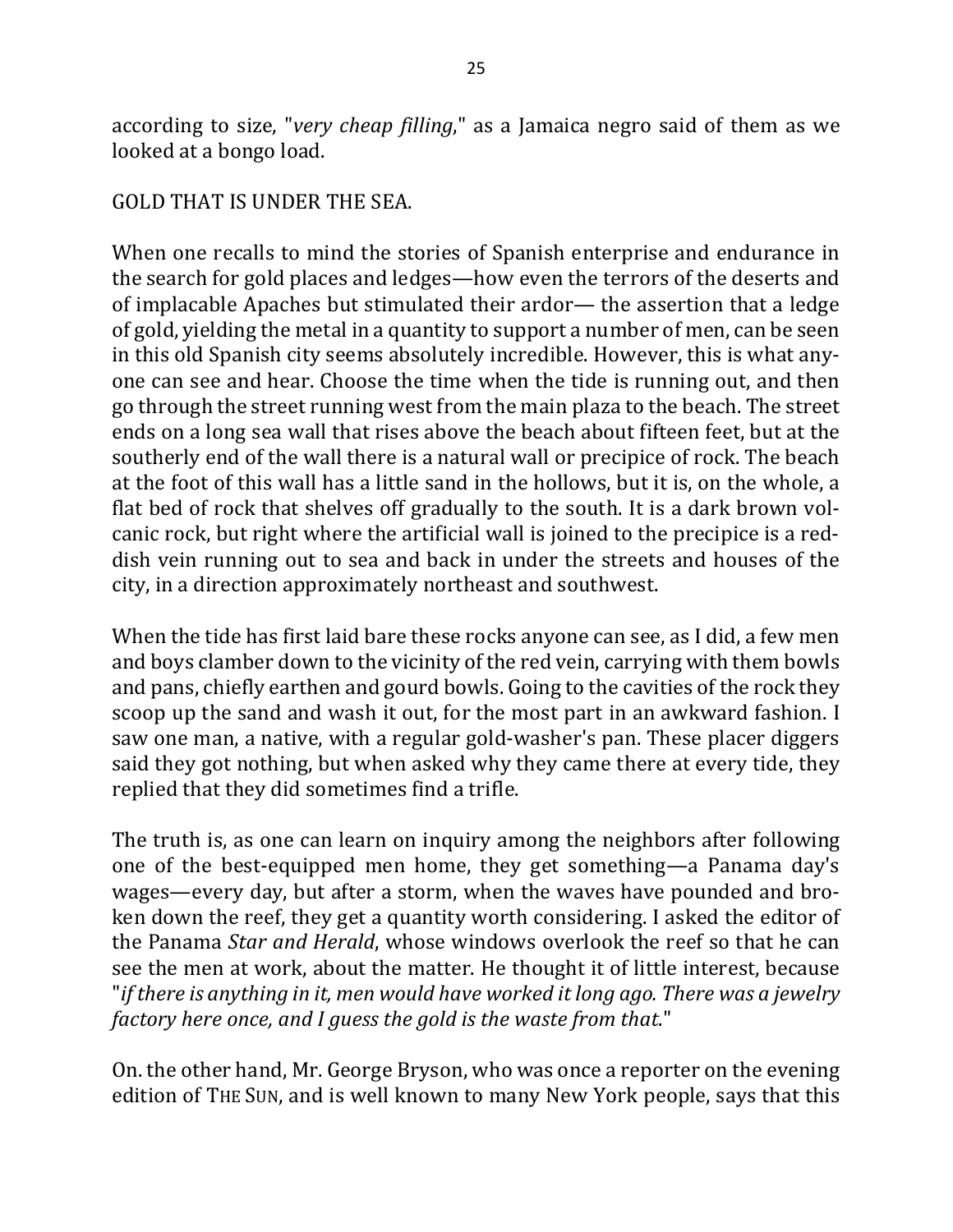vein of reddish rock runs for a quarter of a mile through the city, and it is well known that after heavy rains tiny nuggets of gold have been found in the croppings throughout its length.

The publisher of the *Star and Herald* said that the gold found on the beach probably came from the river that empties into the bay a half mile away. "*Every stream* on the Isthmus carries some gold," he said, "and this one, meeting this tide of the bay, deposits its gold in those hollows of the rocks."

To an amateur in mining matters the reddish vein looks like a good free-milling deposit. An assay of a few specimens would tell the story, but no one has the assay made because it seems incredible that a valuable deposit should have been left there unworked. Meantime a half dozen families get a good part of their living from the washings of the rock and have done so for years.

### PANAMA'S NEWSPAPER.

The *Star and Herald*'s office is worth the attention of one who goes to see the placer diggings. In New York the typesetters on the daily papers work on the top floors of the buildings where the papers are issued, but in Panama they work on the ground floor, with the presses right at hand. The paper is a daily, and the only one printed south of Mexico worth mention as a newspaper. It prints its news, &c., in Spanish, French, and English, a sufficient proof of the cosmopolitan character of the people of Panama. During the boom days of the canal it yielded profits of \$100,000 a year.

Some distance up the waterfront from the placer is one "modern improvement" worth a glance from the traveler, not for itself, for it is only a steel shed with a cement floor with pulleys for hoisting up carcasses of beef—an abattoir—but because of the immense flocks of buzzards that gather around it. One can see these birds at the back door of his hotel, but they are found there singly or by twos or threes. The huge flocks of them at the abattoir will interest where the mists in the back yard might be offensive. The abattoir proprietors have a monopoly of the business of slaughtering cattle in the city. They get \$4 a head for killing cattle.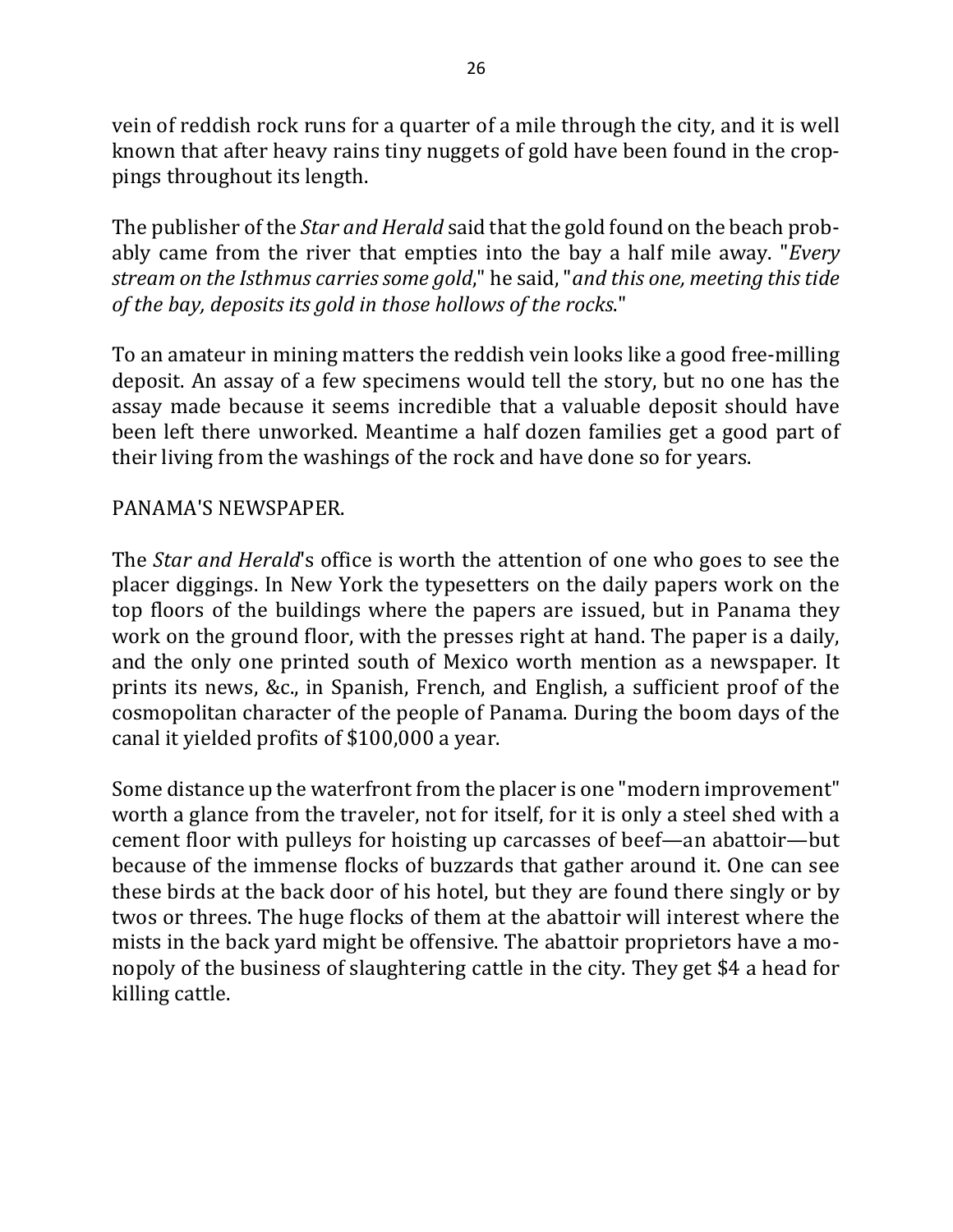### A SUCCESSFUL CHARITY.

Moreover, a visit to the vicinity of the abattoir is worthwhile, because within a block of it is found a charitable institution well-nigh unique. A number of years ago, and just following the breakdown of the canal work, the number of beggars on the streets of Panama became intolerable. The worst feature of the trouble was that nearly all of the beggars were worthy of some kind of assistance. It is said that some willing to work starved to death. To prevent such misery the Bolivar Asylum was established. A building erected as a residence for a man of means, that is, a two-story house, occupying perhaps 100 feet front on a street, and having an ample yard within and interior buildings for servants and store houses, was secured. One great room was filled with shallow troughs of wood in which men could sleep. Another had cots for women. There was a room for a superintendent and his assistants. A room with apparatus and an instructor for the making of pita fiber or Panama hats were provided. The matron was able to instruct girls and women in household arts. Then the needy were told, when they made known their wants, where the Bolivar Asylum stood, for the name of the great liberator was given to the institution.

The management of this asylum would not please the professional charity givers of New York, for no man is kept starving while a committee investigates him in leisurely fashion. Any man, woman, or child can go to the table of the Bolivar Asylum and eat till satisfied. Anyone is free to lie on its sleeping places.

Singular, incredible as it may seem in a town like Panama, in any town to which the overflow of the West India negroes had drifted, this institution not only does not become a harbor for the vicious, but remains a most beneficent institution. Here is the record of inmates for six months ending with January, 1893 (I visited the place early in February): August, 163; September, 180; October 184; November, 164; December, 113; January, 115.

The inmates get three meals a day, according to the Ladino custom; that is, coffee and bread for the first meal, with what would be called in the States a plain square meal of bread, meat, and vegetables at noon and night. Nor is the charity limited to absolute necessities in all cases. The sick and the cripples get tobacco. Here is a part of the list of expenses of the asylum for January: Sugar,  $$12.40$ ; rice, \$76.70; coffee, \$12.40; meat, \$187; spices, \$9.30; soap, \$9.30; kerosene,  $$4.65$ ; bread,  $$39.55$ ; tobacco,  $$6.20$ ; medicine,  $$36.30$ ; salary of superintendent, \$80; of boss hat maker, \$40; of boss cook (a woman), \$14. The total for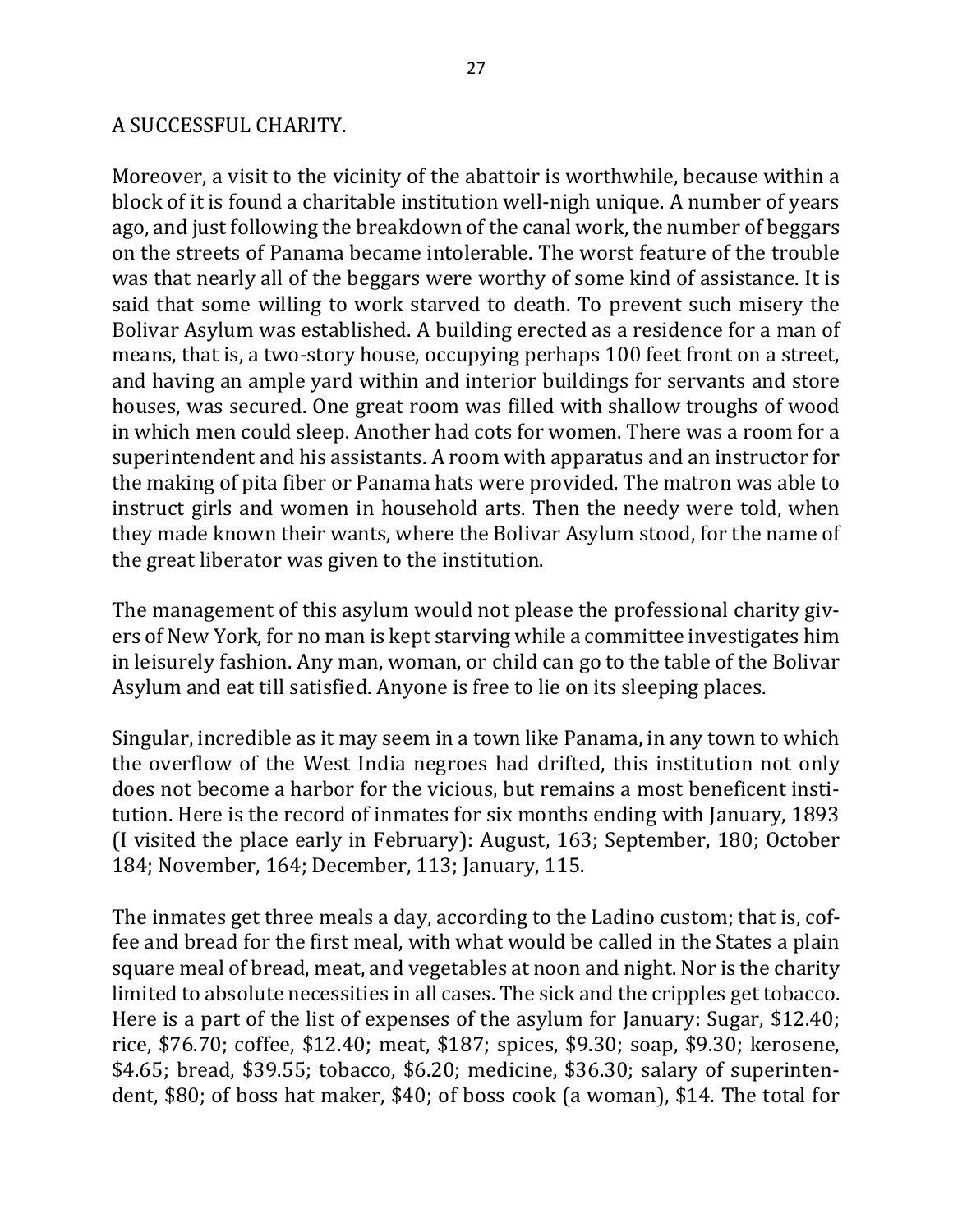the month was \$444.38. Toward this sum the Panama Lottery Company pays \$100 a month, the Government of the department \$50, and the city Government \$50. The rent is paid by residents of the town to a committee of whom Col. Sevila, Consul-General from Ecuador, is Chairman.

"*How do you keep the worthless from imposing on you?*" was asked of Superintendent Alcala.

*"When an inmate is found refusing work that is offered to him, which he is able to do, he is punished as a vagrant. The men who impose on us must clean the streets* in the chain gang. But it is true that we are rarely harboring one who is so unwor*thy."*

# FIGHTING COCKS AND OTHER SPORTS.

While walking on the southwest waterfront of the city, near the gold diggings, I happened on a shady little yard that was well-nigh full of fighting cocks. The birds were tethered to stakes and bushes all over the yard, but no one of them could get within several feet of any other. Some were in cages. They were all seemingly very well contented and on the best terms with each other, but that was because they knew they were isolated, as appeared a little later. What surprised me was the fact that when I stopped to look at them there was not a soul in sight to guard them, and yet, as prices run there—from \$25 to \$50 per bird the lot was worth several hundred dollars. But I had scarcely leaned over the fence for a better look at them when a smiling Ladino, dressed in hat, shirt, and trousers only, was beside me. He had been watching the yard, probably from the house across the street. He was greatly pleased with my interest in his sporting outfit, and told me how one of them had won \$100 for him on the preceding Sunday, another \$40, and others smaller sums. It had been a great day for him; he had lost but one bird and a small bet. Just to show me how the birds fought he called a friend from the corner, and two were set fighting, while a crowd gathered on a near-by balcony. But there was no long fight, the birds being too valuable to waste.

So far as my observation went, cock fighting and pin pool<sup>16</sup> were the only sporting events of the town, but I heard stories of poker with a sky limit at the gringo (foreigners') club, wherein natives played a stiff game. A lot of young foreigners

 $16$  Pin pool — Variety of billiards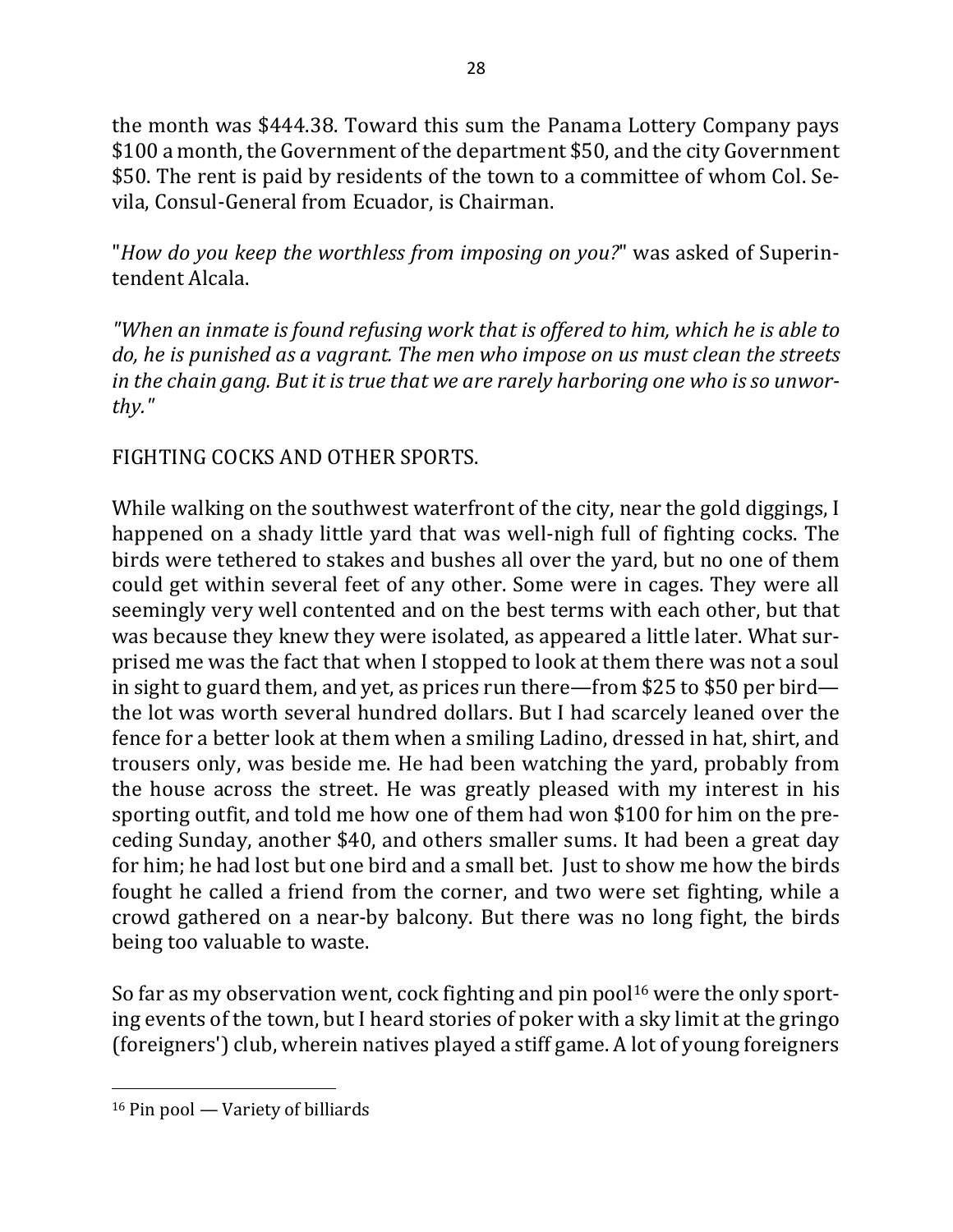go out and play baseball, cricket, tennis, &c., in a field rented for the purpose, but I never heard of a Ladino taking a hand in. When I asked one of them if there was any kind of sport in which his people took a hearty interest outside of cock fighting, he replied instantly, and with emphasis:

## *"Yes, sir: revolution."*

One hears tales of the days when Colombians in Panama had something to think of besides revolution—the days when the loafers in the saloons drank to the toast "*Here's* to the canal! May it always be building and never finished!"

The French ruled the Isthmus in those days. There were French engineers and French contractors, and contractors and speculators from every civilized nation. The capital of the French nation was flung out with the hand of folly. Ostentatious displays of wealth were a necessary adjunct to official dignity. Panama had sports in those days, but their blood had the Latin and not the Anglo-Saxon tinge. They loved wine and women and song only. They gambled, of course, but the blood who spends a night in luxurious revelry and the next day flings himself into some wild race, or, gun in hand, defies the terrors of the jungle, the sturdy rake whom men fear and women worship, was not there. The tales of Panama are tales of men in fine raiment, of beauty in gorgeous apparel, of equipages resplendent with gold and silver, of boudoirs with hangings of silk and downy couches and tinkling music and the whisperings of love.

# A BRITISH TRAM.

There was one improvement, so-called, in Panama, which the tourist was bound to see, and, if a Yankee, to laugh at. That was the electric street car line. And yet the story of it was not a laughing matter, because it brings out an unpleasant fact. A company of Americans had offered to put in an efficient electric outfit, one of the best sort, but had failed to get the concession because the Ladinos will not give an American anything that any other nation will accept. For reasons that will appear at another time, Americans have not made themselves popular among the Ladinos.

However, a Colombian who had no capital got the concession and started exploiting it by sending a dry goods clerk to England to negotiate for the construction of the line. A firm of contractors was found there to furnish and build, and when papers had been signed the contractors came on in good faith to do the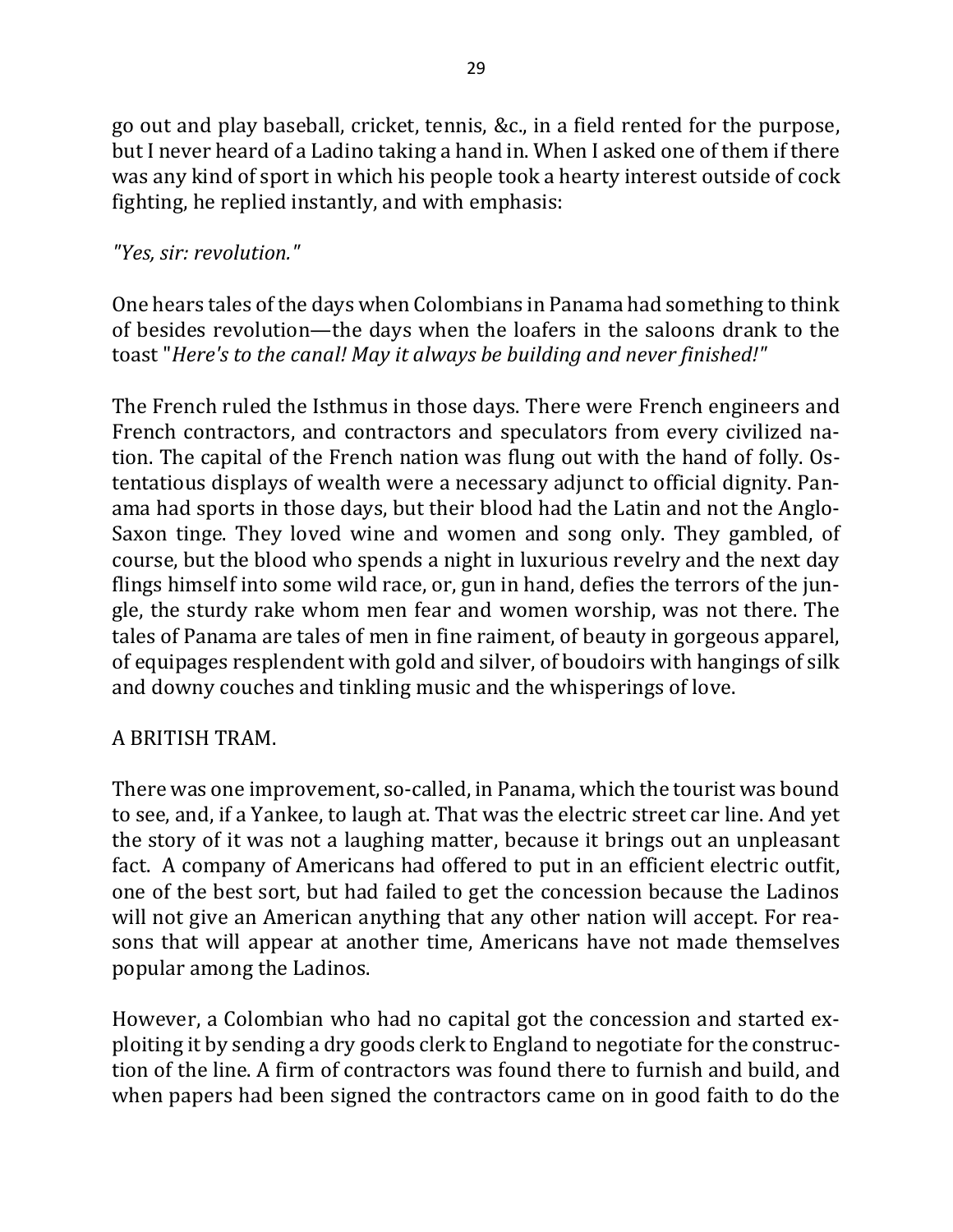work. When they arrived with their material they should have received \$10,000 in gold at once, but they found that the man with whom they had dealt had a piece of parchment—a concession only. To return was to waste their time and money so far invested. The stock of the proposed road could not be sold at any price, but after a long delay the contractors took stock for pay, hoping to sell out when the road was running.

Still more ill fortune awaited them. Their engineers laid out curves and planned grades that were ridiculous. Their motors were of from six to eight horsepower—less than one-third of that used on American lines. The rails were small and the roadbed wretched. The wire was not strung tight enough to take the kinks out of it. However, they essayed a trial on a certain day. A bobtail car was run out, a darky climbed on top to hold a copper triangle at the end of a pole against the wire in place of the usual trolley, and the invited guests got on board. The motorman turned on the current, and with a whir away she went till the first curve was reached. Then, with a crash, away she went again—on a new tack over the cobblestones.

The passengers got off, and to give the machine another trial got it back on the track and pushed it around the curve. It was all right apparently till a grade was reached, and then nothing would do but to get off and push some more. The trial was a flat failure.

The British engineer who had charge had been quite indignant when the American engineer in charge of the electric light plant had criticized the motors as well as curves and grades, but he had to bow to the logic of facts. He returned home for better materials by the way of the United States, and afterward had the grace to acknowledge that there were no street car plants in the world equal to what he saw in Boston.

A recent issue of the *Star and Herald* announces the opening of the line, if not its success. It urges people to patronize the cars, and says that "*the green flashes* so frequently seen above the cars are but innocent manifestations of electrical energy, and that no danger exists." Moreover, "the service will be improved as rap*idly* as possible."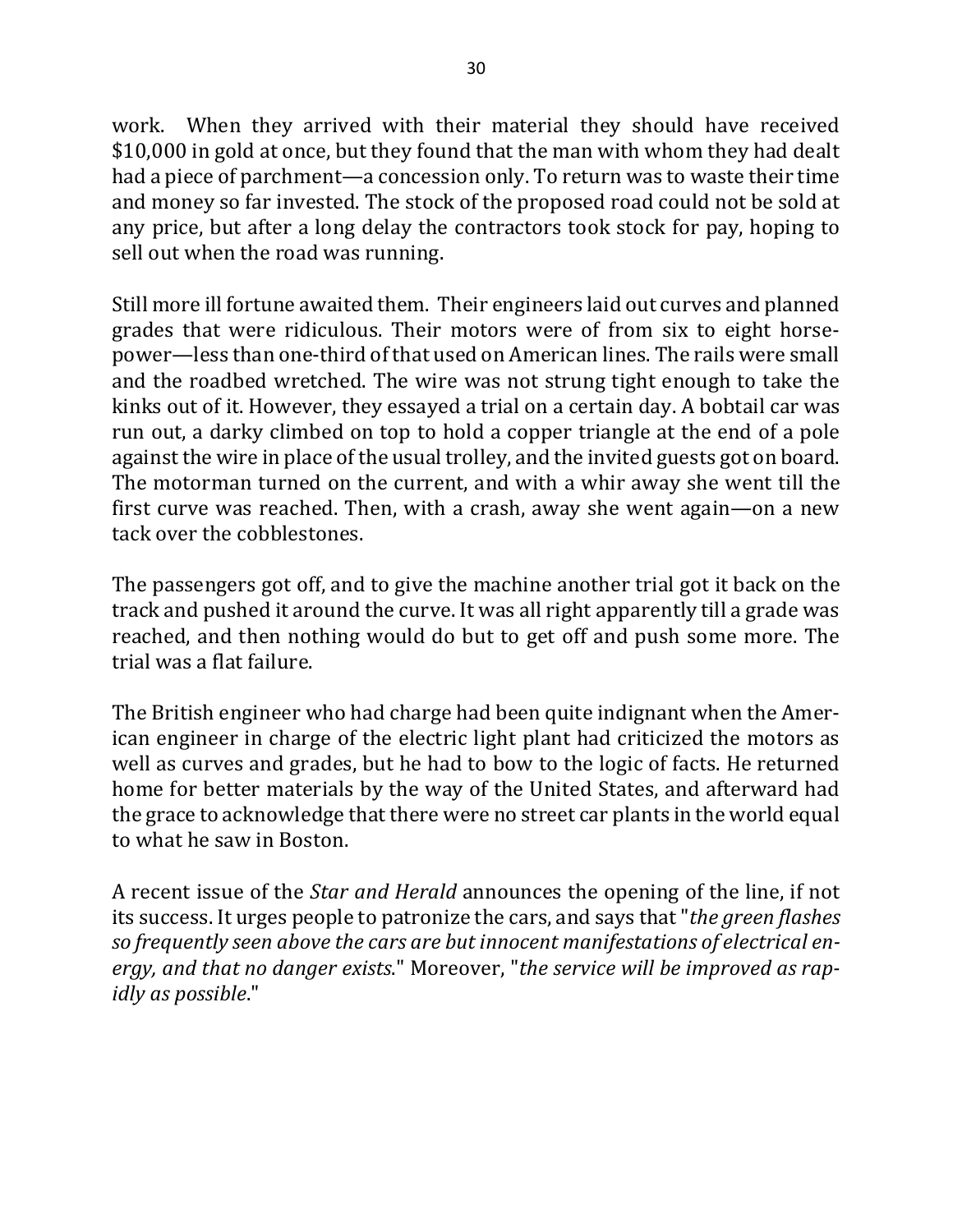#### INVITED TO A PRISON.

Mention has been made of the custom women living in streets leading to the market have of speaking to a stranger in his native language. They are the most remarkable women in that they are at least the most impudent to be found on the continent. No stranger can expect to be free from their attentions when alone on the streets at night, and but rarely in the daytime. They even walk past the hotel entrances to get the chance to address a stranger. One night as I sat in a chair beside one of my hotel doors, a woman stopped in the shadow just without and said:

*"You are an American, no? All Americans have good hearts. For God's sake, come*  with me to the police station and speak to the Captain, so that he will let my friend *go. It is only to say a word, and my friend will go to court in the morning."* 

It was such a singular request that I looked at the woman. She had the face of a gypsy, but she asked me if I could speak French, saying she was from Paris. She had most evil eyes, but was otherwise not very bad looking. I knew the direct route to the police station, and so, after a while, went with her. As we walked along she talked rapidly. Her friend was a beautiful girl and had the sweetest disposition, but that afternoon another girl had become, without any cause, jealous of her, and there had been a fight. Both had been arrested. If I would but *"speak to the Captain*" her friend could go home. She meant that the Captain would accept my word in place of a bail bond that the girl would appear in court. It was such a frightful thing to remain in the police prison all night, the woman said, that both she and her friend would be eternally grateful if I would save her from that fate.

After ten minutes of such talk we entered a two-story stone building, of which the front door was guarded by men with guns and bayonets. Two or three men with guns sat in the long hall within, and at the head of the hall, in an easy chair behind a little desk, sat a man in the blue uniform. with shoulder straps. Before I could say a word, the woman told him I had come to secure the release of a friend.

The Captain, for it was he, bowed politely, and said in a matter-of-fact way:

"Of course, you wish to see her first," and called an attendant. "The gentleman *wishes to see Anita*," he said. Then I was able to explain that I had come merely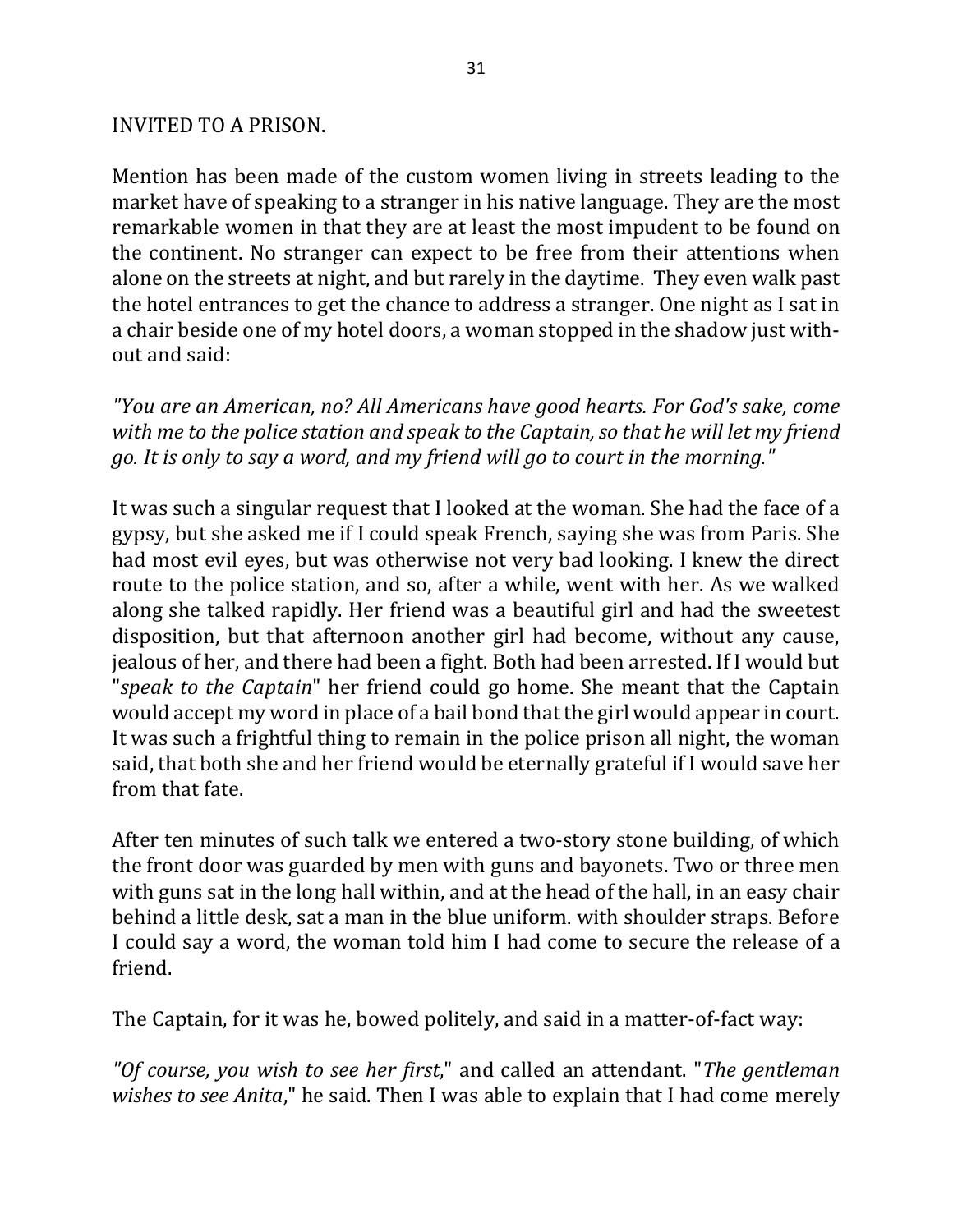to see how prisoners were kept in Panama police stations. I did not want to see them on a false pretense, but would be greatly obliged for a night view of the quarters of the men, as well as of the women. I did not know either this woman or her friend and had promised nothing to either, but I intended giving the woman a dollar for suggesting the idea of the visit and as a consolation for any disappointment she might feel over my refusal to go bail for her friend.

The Captain smiled at that.

# *"You* shall [see] the prison, but you may want to release the girl after you have *seen her," he said.*

The attendant, a man in a soldier's garb, led the way down into the cellar. The stairway was about four feet wide and had a turn in it. At the foot was a room, say twelve feet square, in which sat two turnkeys under a smoky lamp on the wall. One side of the room was a heavy barred grating, very much like the open side of the tiger cages in Central Park, except that the bars were two-inch poles of wood. Beyond those bars in a badly lighted room were two score of men, the day's accumulation of prisoners. Old and young, blacks and reds and mixed, ragged and well dressed, dirty and bloody and clean, there they were, all together. It was a cellar room, and a tenth of its space was full of men; it was ventilated by the way of the stairway and the long hall to the front door, and in no other way that I could see. And that, too, in the heart of the torrid zone.

The men came crowding to the bars as we reached the floor, and a dozen of them shouted to the woman. The effect of their greetings was electrical. She danced and clapped her hands and laughed aloud.

"*Ha! ha! I am queen here. Is it not so, comrades?"* she cried in a mixture of French and Spanish. "*Do you love me, comrades? See me*," and she rose on her left toe and waved her right high in the air, as a ballet dancer might have done, while the men cried "*Yes! yes! Good! good!"* and applauded with a roar. In an instant she was on her feet with a sober face before the turnkey.

"My friend! my friend!" she said imploringly, at which the prisoners applauded again, apparently because they thought she had simulated sorrow cleverly. The turnkey smiled.

"*Do you wish to see the girl?"* he said to me.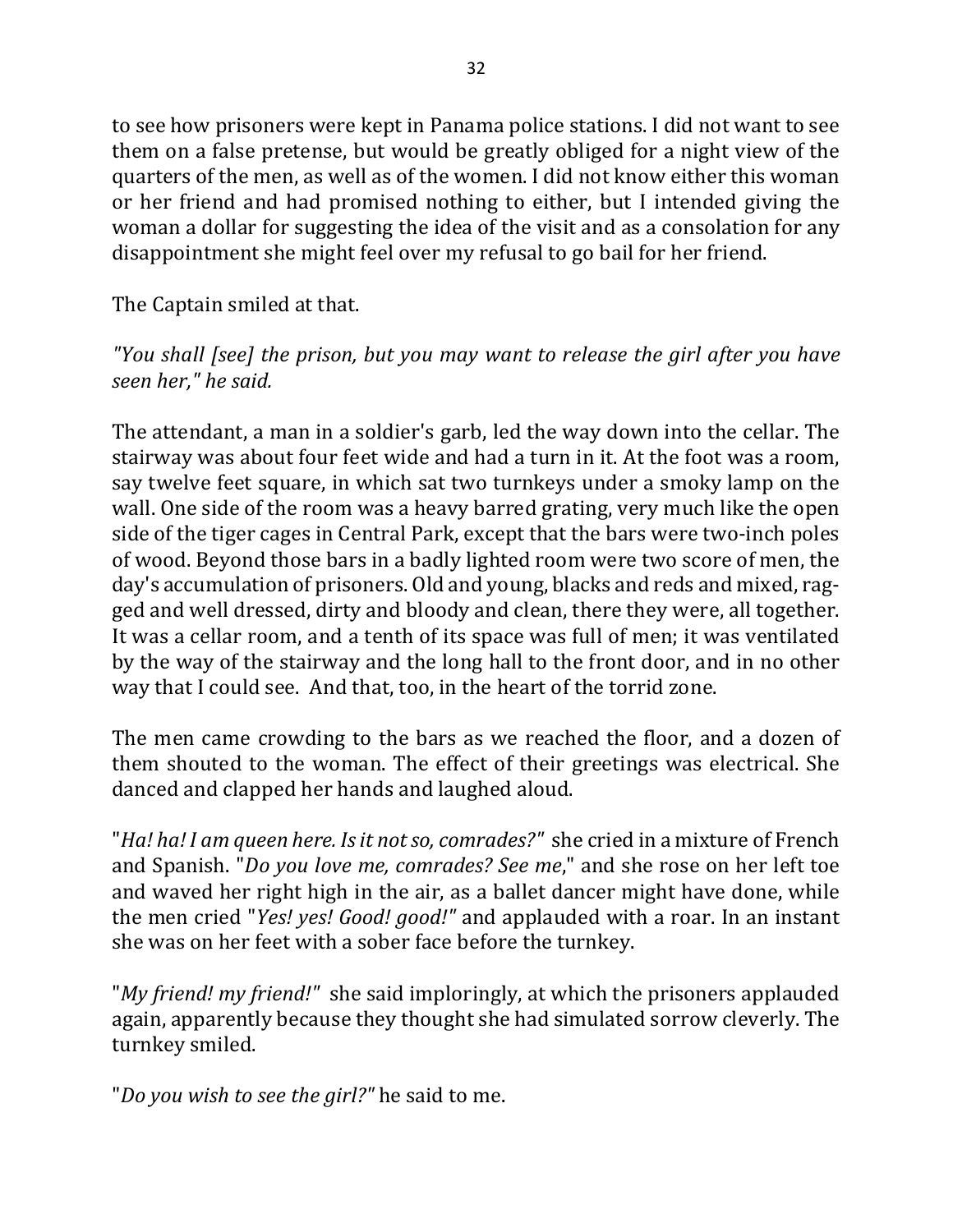"*Yes*."

He opened a door on one side of his den and revealed a room, tile-floored and like the others, save that cots could be seen along the further wall in place of the elevated platform that was in the men's department. A dozen women, negroes and Ladinos, and nearly all young, sat in a ring on the floor in the middle of the room. There was a great bowl full of a steaming stew with a big basket of white bread before it, within the ring, and the women were just reaching for the bread as the door opened.

So much I saw and then my pilot sprang, literally jumped, in front of me and halfway through the door. Partly turning her head there, she said:

# "*They have meat, there is plenty, farewell."*

The turnkey bowed, smiled and closed the door, and I saw no more of the woman or any inmate of the woman's prison. Some charitable person, the turnkey said, had sent a good stew to the women prisoners, and a hearty feed within the prison was more tempting than any possible prospect without.

# THE SAILOR GOT HIS MONEY BACK.

Police methods in Panama had an illustration in a story related by the second mate of the steamship *Barracouta*, that plies along the coast. This seaman was onshore one night, and at the hotel kept by an old '49er drank a little too much good liquor. The waiters put him in a hack and started him toward the boat landing. On the way he stopped at a barber shop, and that was the last he remembered until he awoke on the beach robbed clean. He went to the police, and they at once arrested every one of the forty hackmen who could have been in the district where the sailor was put in the hack. Then, at the barber shop, a negro was found who could remember the sailor and the hackman who brought him to the shop. This negro picked out the hackman from the forty. Then, before any of them was released, the mistress of the hackman and everything in the apartments occupied by the couple was brought to the station. In the rubbish was found the watch, the money, and other valuables of the sailor. The hackman was sent to the prison and thence to the chain gang, while the woman was imprisoned also.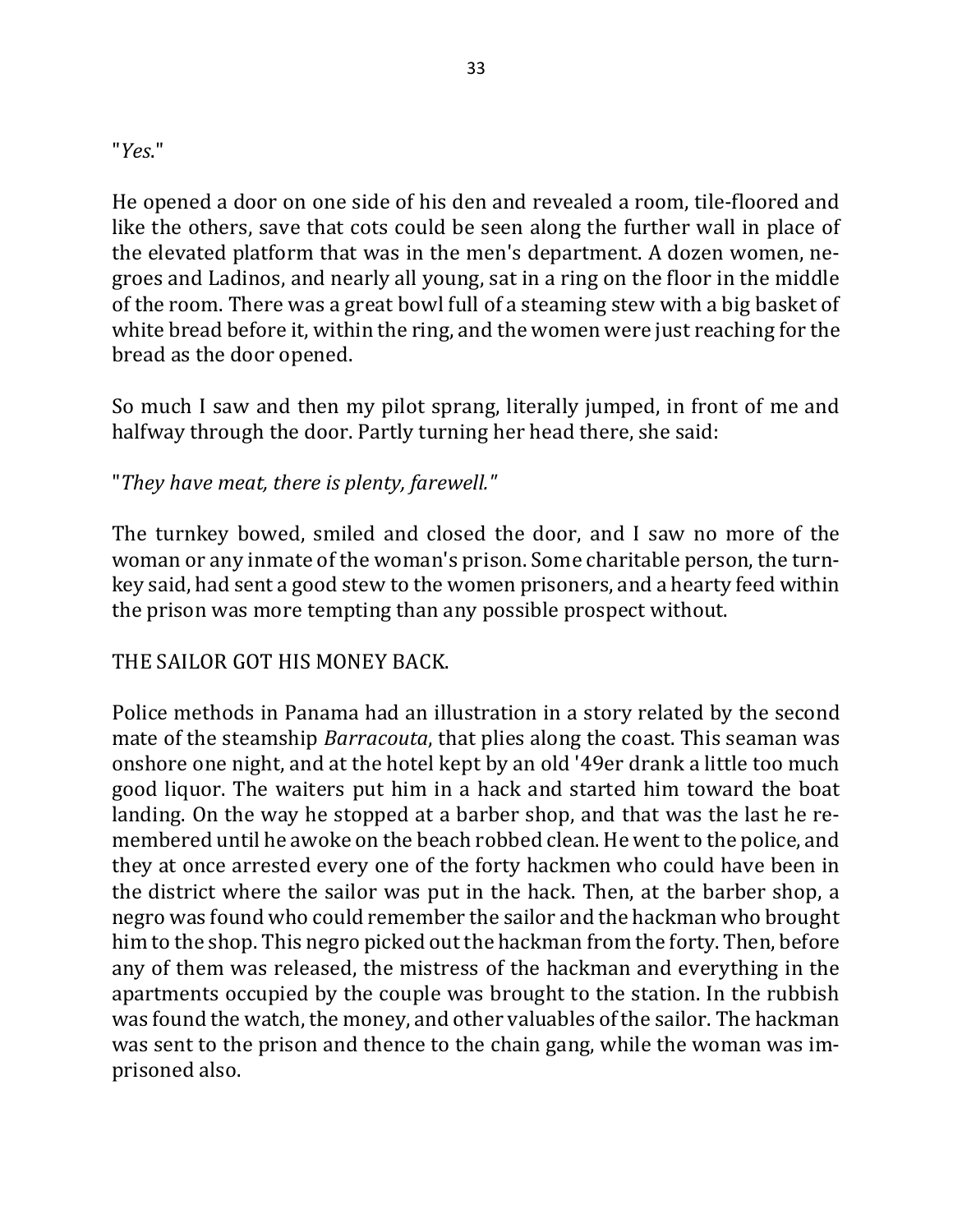#### THE ISTHMIAN BOOMER.

As was said before, the American resident in a Ladino city is ever ready to boom the town. To an American in Panama I said that one needed to keep his back toward the Chinese cooks at my hotel, and that the closets and other places not constantly under the eyes of the public were too vile to describe. He at once said that every place I called vile was scrubbed once a day, and that in few towns could I get five good courses and a bottle of claret served at each of the two principal meals of the day at so small a price for board as \$1.50 silver, or say 90 cents gold per diem.

"*But your streets are dirty and the water that is peddled about town in carts comes from the cisterns under the hospitals, where yellow fever patients are kept. Some of the water comes from wells contaminated by cemeteries*," said I.

"Oh, yes, I suppose so: but you should boil the water you drink in any city. Croton<sup>17</sup> *water is not free from sewage. Besides, I've been here four years now, and never saw a sick day,"* he replied.

A man was sick with the yellow fever in the house opposite the *Star and Herald* office. There is never a day in the year, I learned, when someone is not sick with it in Panama. No matter: "One can live as long in Panama as elsewhere."

When by chance I mentioned the Nicaragua Canal route the effect was amusing. To the citizen of Panama, no scheme in engineering quite so ridiculous as the Nicaragua Canal was ever dreamed of. Why, the earthquakes of Nicaragua would shake down the lock walls faster than 40,000 men could build them.

"*I suppose the isthmus is free from such troubles, then*," said I.

"You may say that, for practical purposes, it is entirely so."

 $\overline{a}$ 

However, if anyone goes from the cathedral to the waterfront, where the men work in the placer diggings, he will see the ruins of a church, the thick walls of which were tumbled over by an earthquake not long ago. No one doubts, after a look over the Panama route, that an interoceanic canal would now be

 $17$  Croton — An above-ground reservoir in Manhattan, supplied by aqueduct from the Croton River; inaugurated in 1842, it was demolished in the 1890s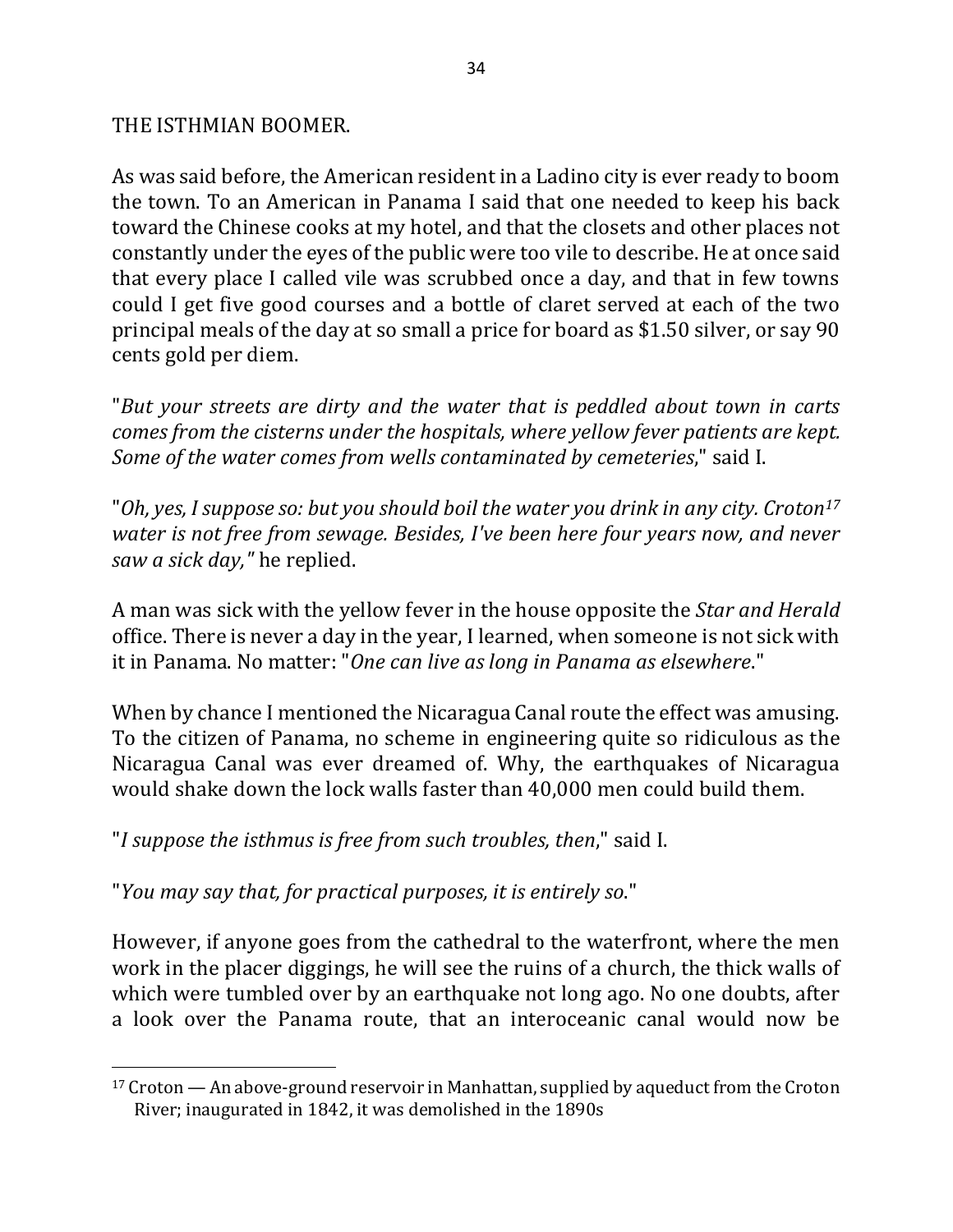successfully operating there, but for the innate dishonesty of the French; but to mention Nicaragua in Panama is to excite suspicion, while to venture even a word in its favor is to incur ostracism.

One naturally resents this intolerance. Its manifestations in Panama are only a little less offensive there than the same spirit is in Chicago. Indeed, Panama resembles Chicago in another respect. It is very dirty. In a few weeks, Chicago will resemble Panama in one respect. Chicago will show everywhere the effect of a departed flurry. In Panama there are rows of buildings empty and gloomy and spotted with the signs of decay. But like Chicago, Panama is the trade center of a great district, geographically speaking, and the value of its merchandize sales and of certain kinds of manufacturing, cigarettes, for instance, is considerable. The value of the trade is very likely increasing, though this would not appear to the casual observer because of the overshadowing gloom of deserted houses.

Of the missionaries sent to Panama by well-meaning Protestants and what have they done there; of certain representatives of the American people sent to the Isthmus by the American government—representatives who were selected with the idea that Panama had a deadly climate firm in the mind of the appointing power—and of some other matters of interest to every American reader, stories will be told at another time. I could remain in Panama less than a week where, as it seems to me, a traveler could find enough matters of interest there to warrant at least a month's careful study. That anyone can spend that time or a year or more in Panama with but little danger of the fever seemed clear to me. The city is not so bad as its reputation in such matters. The ordinary traveler begins to take quinine the moment he sees the palm trees at Colon, and sometimes dies of fear within a week. If a man will drink no water that has not been boiled, and will avoid liquor and dissipation, and will use a proper disinfectant in the water in which he bathes himself and in which his clothing is washed, and will, above all, take enough exercise to keep his system from stagnation, he may live long and enjoy life in Panama or any other tropical city.

 $-$  O  $-$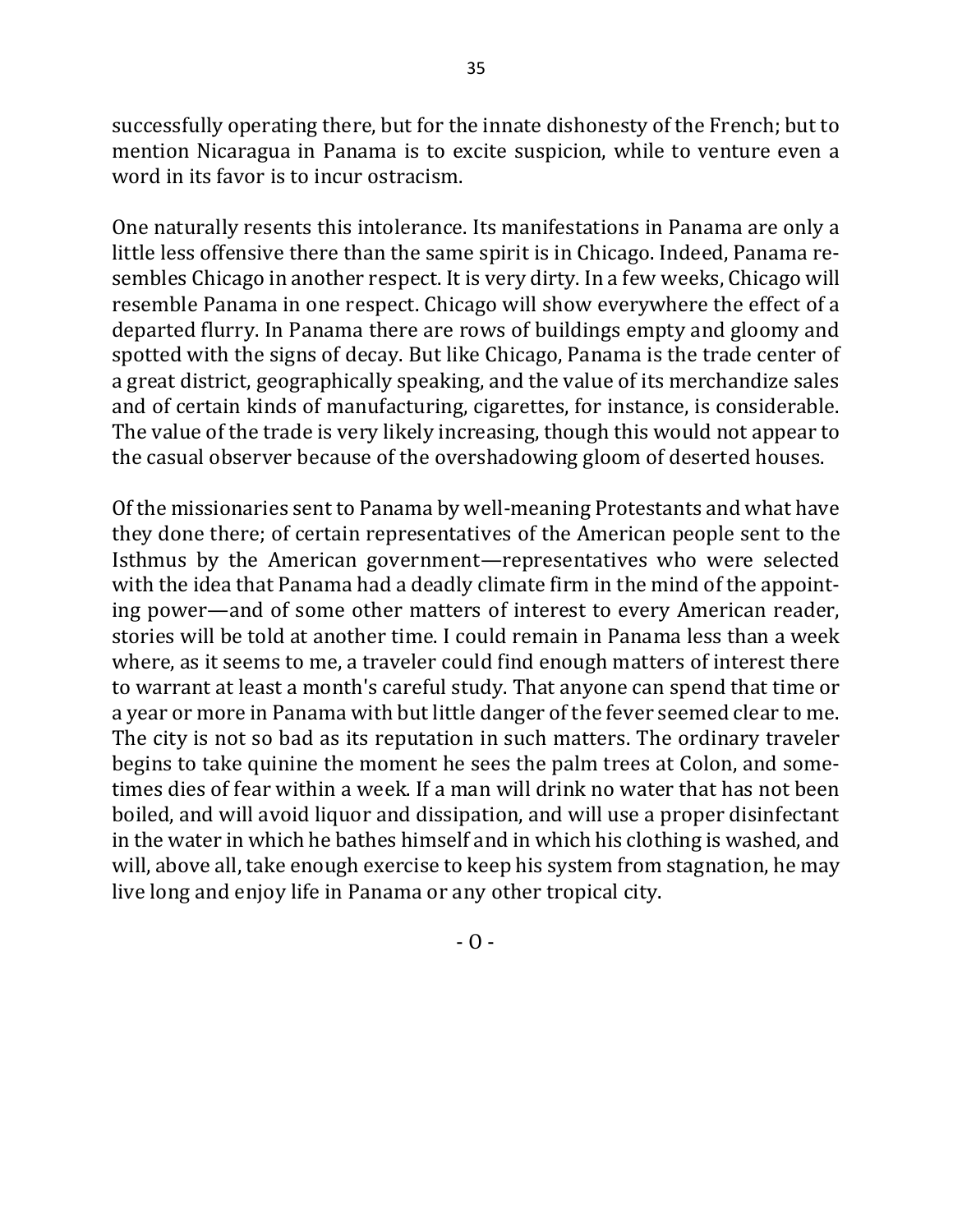# (4) ON A LADINO CATTLE BOAT.<sup>18</sup>

#### Novel Experiences in Sailing on Panama Bay.

The Sailors Mewl like Congo Monkeys and have such Good Times as Might Make all other Sailors Envious—Cleaned out by Gamblers—Distinguishing between the First and Second-Class Passengers.

Note has already been made in THE SUN of a remarkable resemblance between the people of Panama and those of Chicago and other Western towns. The people of Panama are intolerant of criticism on their interoceanic canal scheme just as wild-west Americans are intolerant of criticism on their peculiar localities. Smooth the hair and the people of Panama and Podunk<sup>19</sup> purr like kittens; do but turn a single hair to expose a hidden flea and the beasts yowl and scratch like a cornered bay lynx. I think I discovered also a noteworthy resemblance between the people of Panama and the average Easterner. The Panama man knows as little of the States of Veraguas and Chiriquí as the Boston man knows of the valleys of the Río Grande and the Missouri, the Colorado and the Snake.

After two days of diligent but unsuccessful inquiry about my route, I went to the office of the *Star and Herald* newspaper, and there found men who know something about the region through which I wished to go. Until I met them, no one could tell me anything definite about either Veraguas or Chiriquí, though everybody knew that they lay just west somewhere, and that Chorrera was in the road to them. Everybody knows Chorrera, because it is Panama's country resort in the right season. At the newspaper office I learned that a mule trail led west from Panama through a flat, wooded country that lies between the Cordilleras and the Bay of Panama. For some twenty miles the road ran on the white sand of the beach, where the glare is blinding and the heat deadly. Eighty or ninety miles out on the road—the distance had not been determined—lay Aguadulce, a town of considerable importance, because it was a port to which the traffic of about the whole State of Veraguas came *en route* to Panama. Between Panama and Aguadulce were two or three hamlets of thatched huts.

<sup>&</sup>lt;sup>18</sup> Published by New. York *Sun*, Sunday, December 17, 1893, page 4

 $19$  Podunk — Insignificant or fictitious American town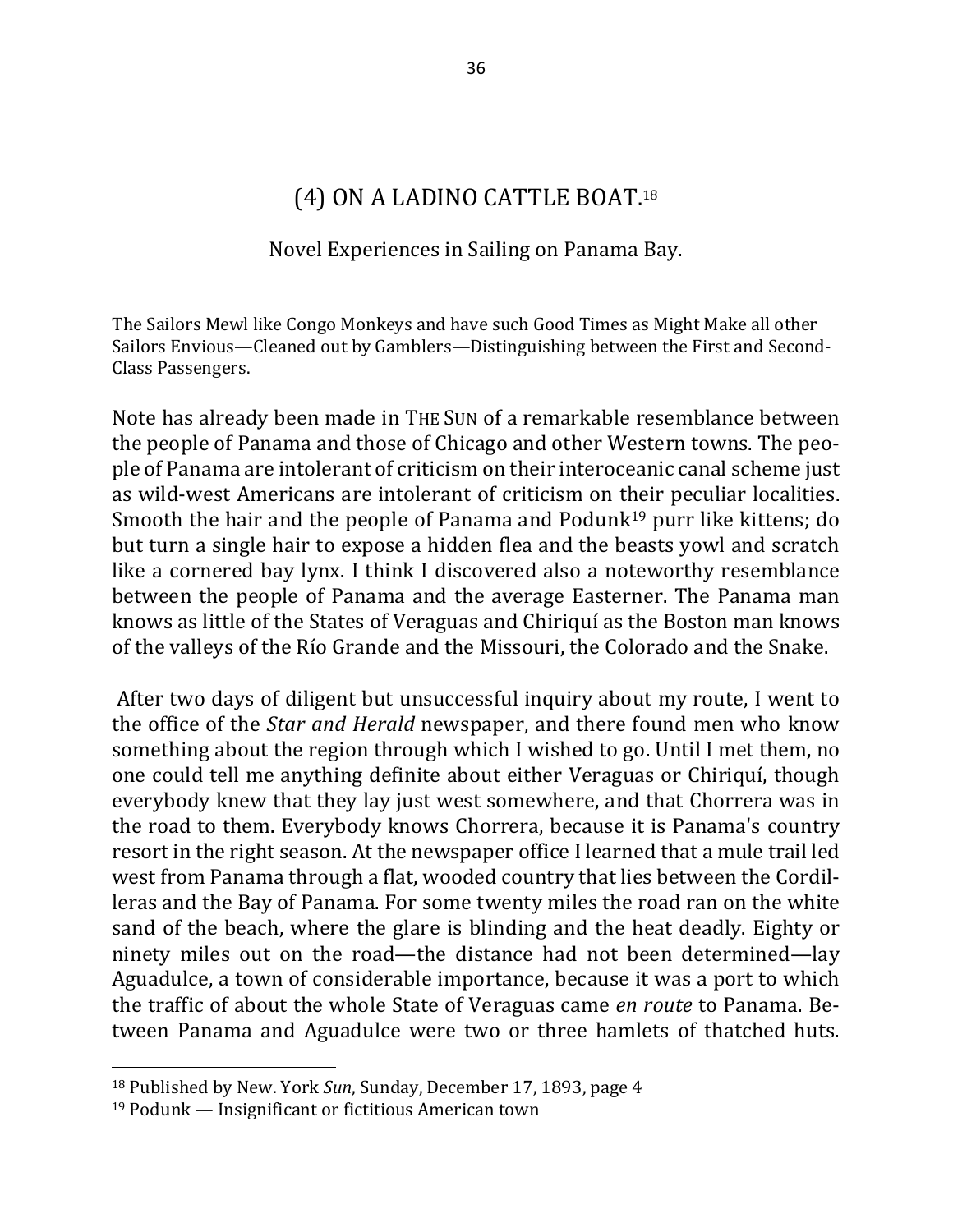There was neither stage or any other regular conveyance because people but rarely travelled through that country. When going to any place they took a boat to the nearest port. However, the Government sent a mail carrier from Panama over the trail, and he left the city every Saturday. I could hire or buy mules and follow him. An ordinary mule could be bought for \$200, or I could hire one to ride for \$3 a day, and the mail carrier would lead them back to Panama for a consideration. The mail carrier traveled as far as Santiago, the capital of Veraguas. It was a journey of seven days out and seven back. At \$9 a day for hired mules the ride would be somewhat expensive, while the cost of buying two of my own would be \$400, not to mention saddles and the cost of keeping them *en route*. 

*"How is the walking?"* said I.

 $\overline{a}$ 

"It is not as good as sailing in a native coaster to Aguadulce and hiring mules there *to take you to Santiago*," said the editor. "Santiago is only a day's sail from Aguadulce. Besides you will find a coaster a novelty."

With Superintendent Mansfield of the Panama Electric Light Company, who was well acquainted with the boatmen, as a guide, I went down to the market beach. A boy with a dugout said a vessel was just in from Aguadulce and he would take us out to her. A half-mile away, anchored in shoal water, was a little two-masted schooner, like those which ply between New York and various Long Island Sound ports. Her deck forward of the cabin house was covered with fat steers that were lashed with their heads to a monkey rail<sup>20</sup> made of saplings. They were bawling for a drink. In the hold one could hear other steers bellowing for water. Abaft the cabin were three men and two women, passengers, getting bundles and boxes over the rail into a dugout canoe in which they were going ashore. The sailors were getting a tackle ready for hoisting out the cattle. The vessel had been two days coming from Aguadulce. Judging from appearances, neither the passengers nor the crew had been washed during the passage. It. is certain that the deck had not been cleaned since she left port. It was in vile condition.

"*Do you want to go first class or a deck passage*?" asked the Captain, when told why I had come to the schooner.

 $20$  Monkey rail  $-$  A second and lighter rail raised about six inches above the quarter rail of a ship.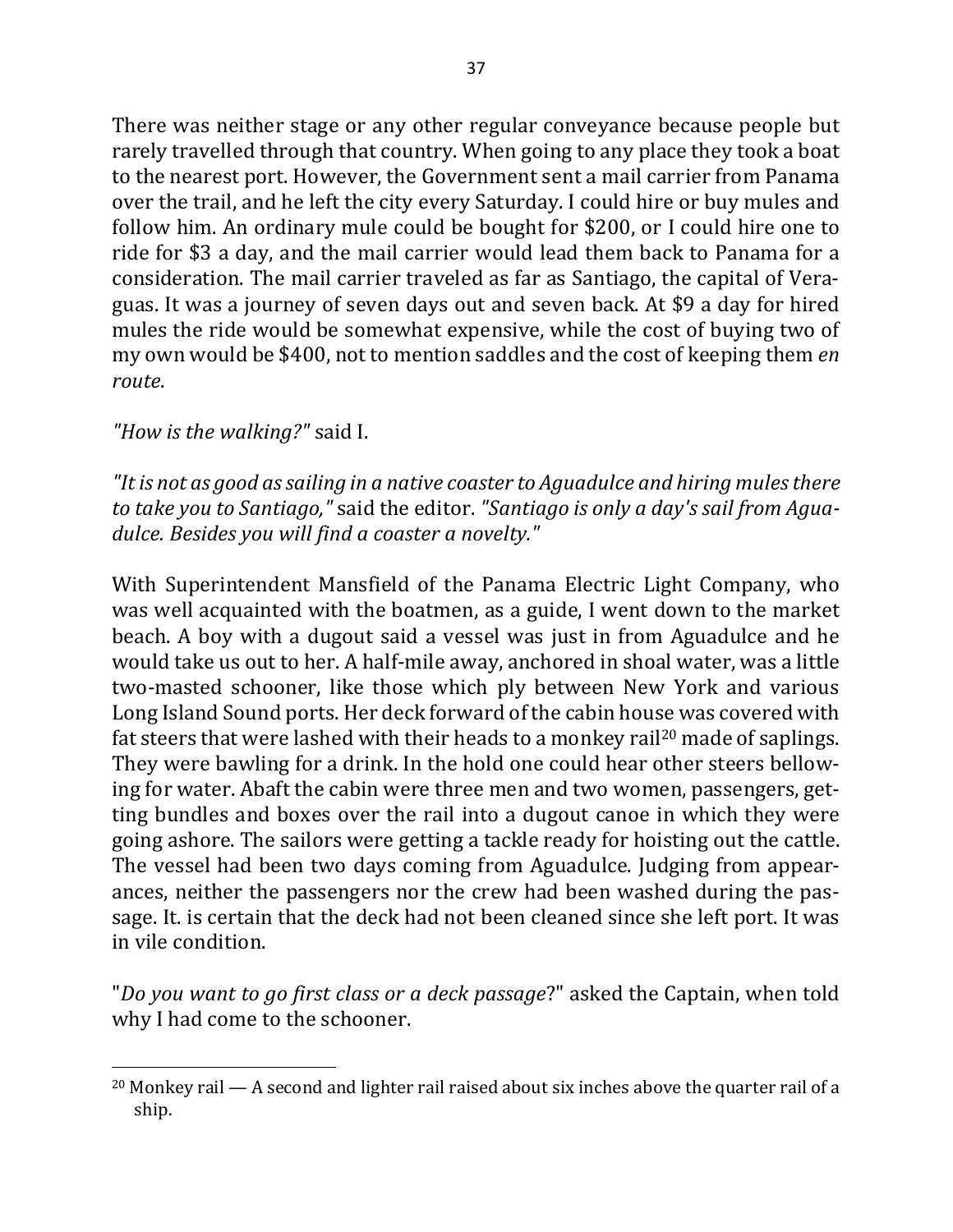"Does anyone ever go third class on your ship?" asked Mansfield.

"*No, sir. We cannot afford to carry anyone third class*," he replied, not noticing the drift of the question: "*but the second class is very cheap: only* \$2, and it may *take up three days.*"

"And if my friend goes first class?"

"It is \$5, but he shall have an elegant berth and supremely good food."

A passage of three days on a cattle boat in the torrid zone would certainly be a novelty, as the editor of the *Star and Herald* had said, and the elegant berth was secured.

On arriving by rail in Panama the hotel runner who put me in a cab at the station told me the price of the drive to the hotel was by law 30 cents. I had the driver go a little out of the usual route that I might see the market, and for this I gave him 10 cents extra—in all 40 cents. At the hotel he showed the runner how much he got, and thereat the runner followed me into the sitting room and asked for 20 cents for handling my baggage. In the meantime, I had learned that the lawful price of a cab was but 20 cents. I called the runner's attention to the lie he had told, whereat he smiled graciously and said:

"*Ah, yes, but you are very rich*."

I had my revenge when I got ready to leave the hotel for the schooner. I got another hotel employee to carry my luggage to the beach. The runner said nothing until I was wholly outside of the hotel limits, and then he cursed the porter whom I had employed in four languages, to the great vexation of the porter and the delight of a half dozen small boys who gathered to hear him.

It was on the evening of Saturday, Feb. 11, 1893, that I climbed over the rail of the schooner *Mary Hall*, bound for Aguadulce on the Bay of Panama. It was just dark when I arrived on board. There were two passengers already there—men bound from the capital to Sonar, a small country hamlet, and traveling second class, as I learned afterward. They were gambling with the crew, the whole crowd sitting in a ring on a black tarpaulin on the deck under the faint light of the schooner's anchor lamp. A gentle breeze made the lamp sway on its lanyard,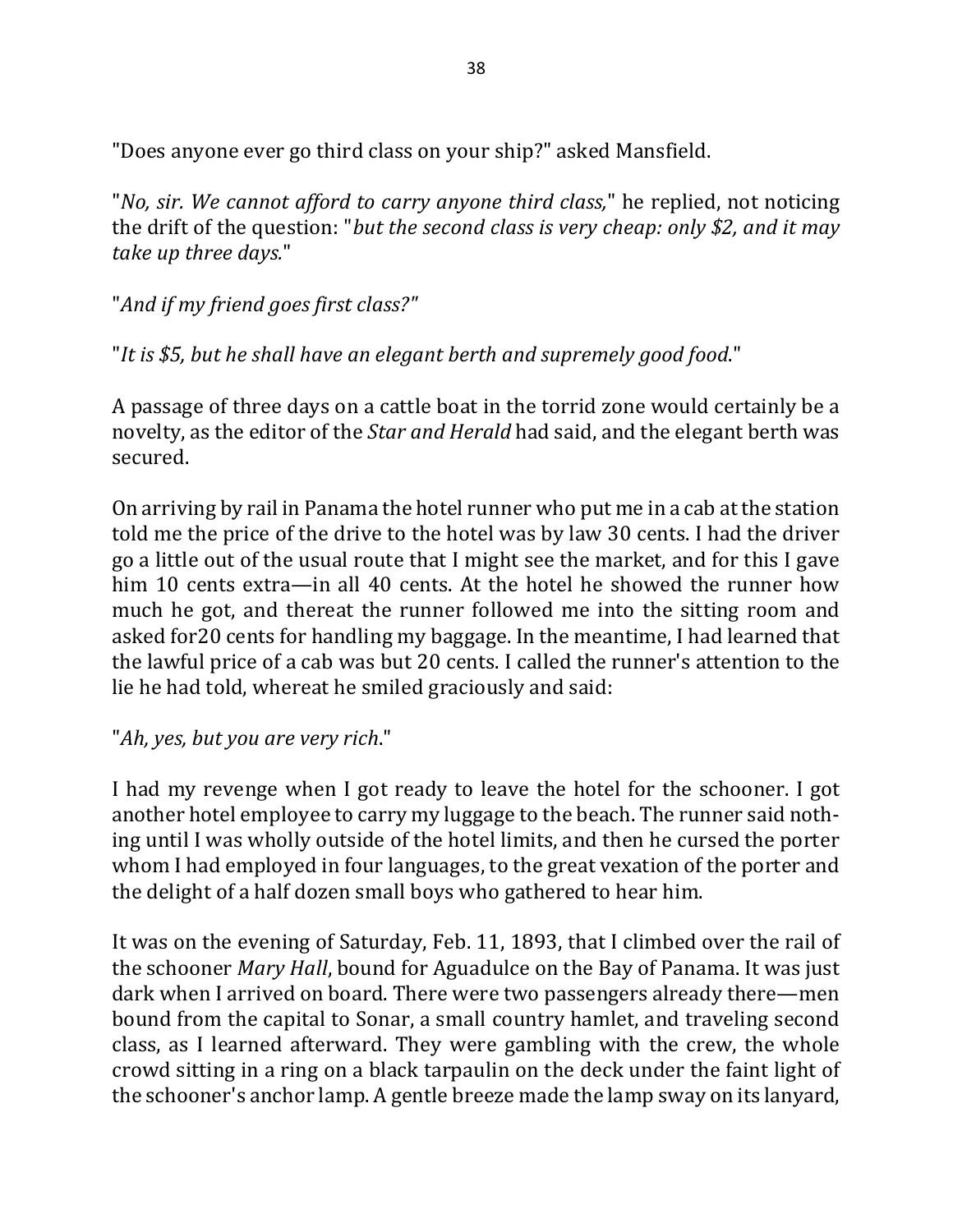throwing the shadows of the men hither and yon across the cloth, and obscuring at times the tiny dice with which they played, so that all were kept bobbing about to open a passage for the light or stooping to see what faces of the dice were up.

At intervals someone would grab, with whoops and yells, the silver coins piled in the center of the ring, while the rest grumbled and growled and chipped in again. The pot grew larger as I watched, until about \$3 in small coin were in the heap. Then one of the travelers nudged the other, who changed the dice when his turn to throw came, and so won, and the game ended by the crew leaving the tarpaulin in a body. The two travelers had cleaned out the sailors.

Then the elder of the two passengers, a man of perhaps 25 years, got acquainted with me. Finding by questions that I understood a little Spanish, he wanted me to teach him the English of a number of expressions which he repeated to me, saying he had urgent need of learning that much English. His expressions meant "Good evening, miss," "Good day, miss." "You are extremely beautiful this even*ing*." "*I* hope to learn English that I may talk to you." "I love you extremely much." These and a few others having been repeated to him two more three times each, he asked if I had seen "*the great Edison who made the electric lights in Panama*." I said I had seen Mr. Edison.

"*Good! Is he married? Has he a beautiful wife? Has he many sweethearts?"* he asked in rapid succession.

The Captain came, meanwhile, and the crew got up the anchor by hitching a deck tackle to the chain in lieu of a windlass. I had seen a variety of sailors at work in my time—sailors in the American navy and on foreign warships, on the merchant ships of the Atlantic coast, and the hayseed sailors<sup>21</sup> that swarm on the shipping of the Great Lakes. I had heard them with varying emotions sing, chant, and yell in unison as they walked way or pulled in place or "swiggered off" on a rope; I thought I knew all about sailor chanties and songs, but I did not. Luckily, I had also heard Congo monkeys howl in the forests of Nicaragua luckily, because I should otherwise have been at a loss for something with which to compare the cries of this Ladino crew as. they got up the anchor of the *Mary Hall*.

 $21$  Hayseed sailor  $-$  simple, unsophisticated person; country bumpkin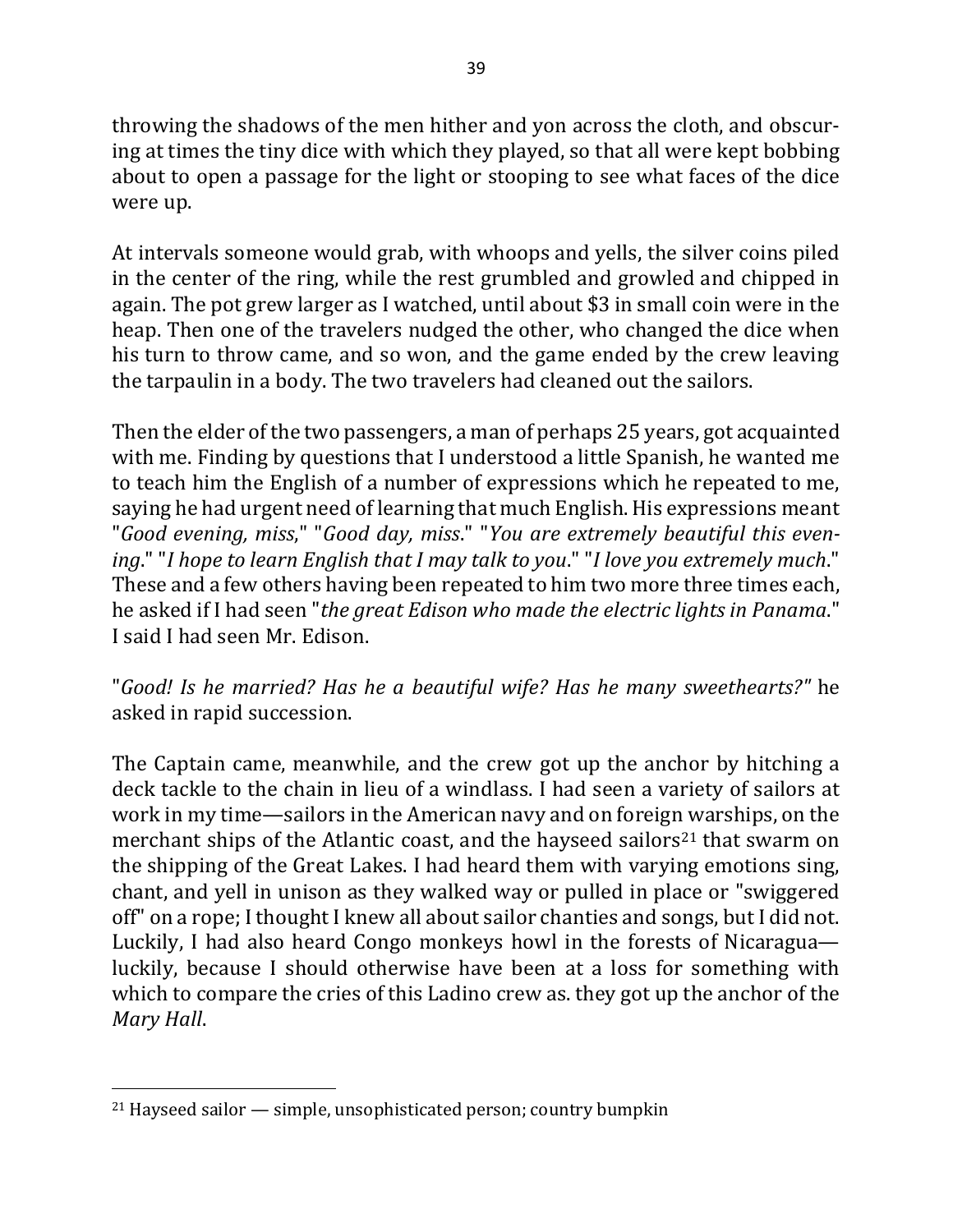"*Ah-h, Oo-o-o! Ah-h, Oo-o-o! Ah, Oo-o-o-o-o-o!*" over and again, the first sound a deep guttural, the second a shuddering scream that rose and ended abruptly for two repetitions, and in the third rose high to die away in a prolonged wail. It is said that some of Morgan's buccaneers became renegades among the Indians in what is now the State of Veraguas. I have no doubt they did so, and that their descendants have inherited some of the ancestral traits. Every history of the buccaneers tells how the yells of the pirates struck terror into the hearts of the feminine-natured Spaniards who then lived on the Pacific coast.

But whether the sailors of Panama coasters learned their baleful cry from their ancestors or from the Congo monkey, it is a most remarkable sound. Moreover, it is peculiar to the Isthmus, though not to the Bay of Panama. In my journey of 250 miles, or thereabouts, through the prairies and forests west of the bay, I heard it used everywhere by the guides and other natives. In New York the coming guest presses a button and rings an electric bell that the maid may come to open the door. In the mountains of Kentucky and the Ozarks of Missouri he shouts from afar off. "*Who-o-ee*!" as a notice to the settler to chain up the dogs. On the plains of No Man's Land<sup>22</sup> and among the wilds about the Teton range he shouts "*Hell-o-o-o! The house!*" that the rancher within may not think it is a surprise party coming and grab a Winchester. But when riding along the narrow trail in the woods of Veraguas and Chiriquí or along the mountainside or across some barren mesa, the guide, without any reason that I could give, would begin to cry:

# "*Ah-h- Oo-o-o! Ah-h Oo-o-o! Ah Oo-o-o-o!"*

 $\overline{a}$ 

And then abruptly from a hut in a nearby thicket or like a wail from a home on a distant mountainside would come the answering cry, sound for sound, as he had made it. Heard by day it was weird, but when traveling in the wilds by night and without warning it came screaming out of the darkness, as several times happened when I was belated, it was nerve-destroying.

With the cable well in, the crew set the mainsail and jib, and then, heaving the anchor clear of the vessel, began to drift away with the zephyr that came wafting across the Isthmus from the Caribbean Sea and beyond. The clustered lights of the city streets and houses seemed to be sinking into the black ovals of the

<sup>&</sup>lt;sup>22</sup> No Man's Land  $-$  170-mile strip of public land, also known as the Panhandle, ceded by Texas in 1850 and subsequently assigned to Oklahoma Territory in 1890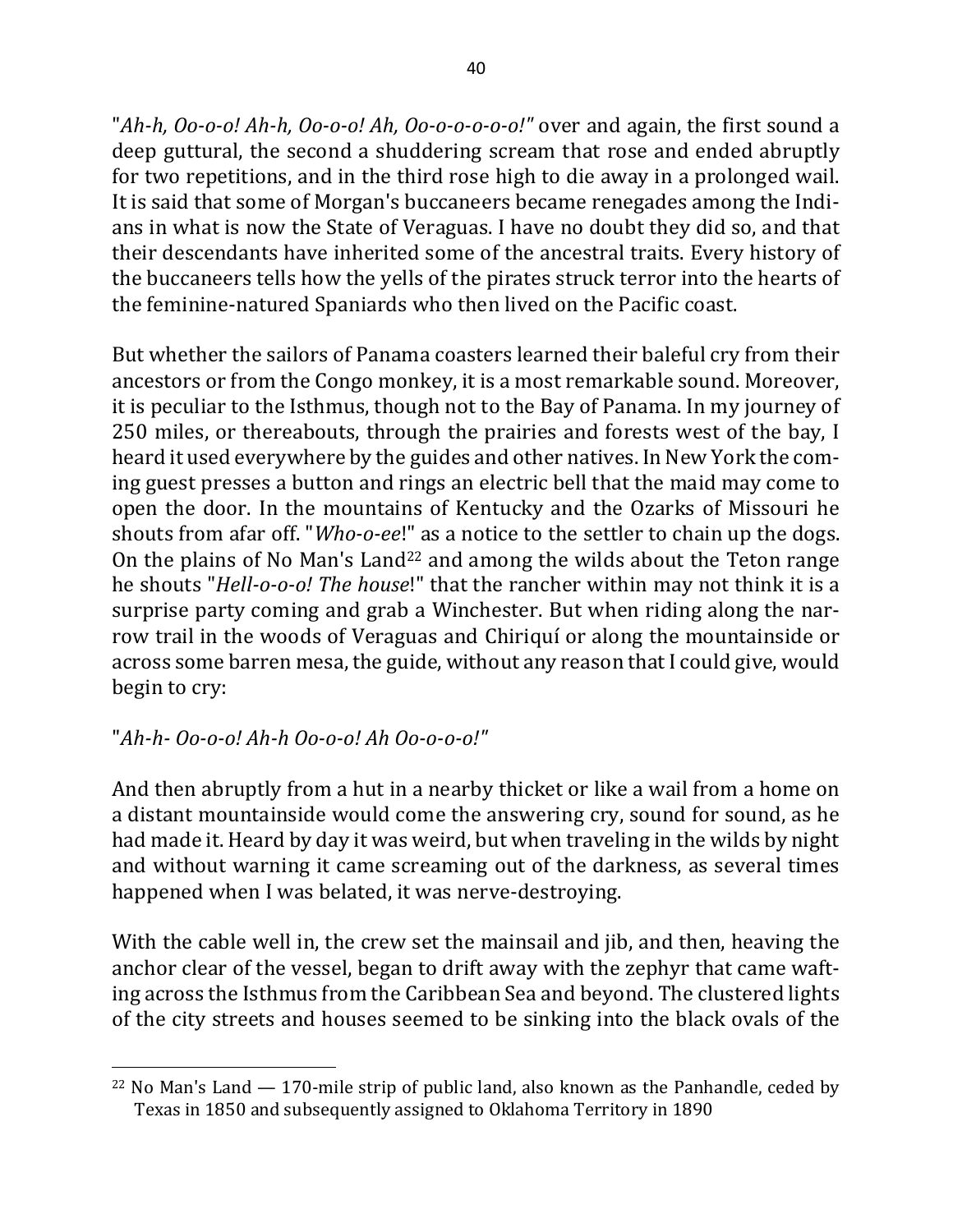hills behind them. The bow of the vessel turned a tiny roll of fire on either side, while the main sheet dragging in the dark water scooped up living flames. The phosphorescence of the Bay of Panama, and indeed of the water along the whole Pacific coast of Central America is worth a journey thither to see. Fish that would have remained unseen by day darted about the vessel in weird streaks of light, and when one was overtaken by another and much larger one, the death struggle in the midst of a wavering mass of phosphorescent flames made a marvelous picture.

I had come on board expecting to find the schooner vile and the passage novel only in its tediousness and geographical location. I found that she had been cleaned until, at worst, no more offensive than the ordinary Herkimer county<sup>23</sup> barn, and there was so much matter of interest as to make the passage one of the most pleasing trips I had ever taken.

About 9 o'clock, having everything on the schooner to his liking, the Captain came to ask me if I would like to select my bunk, and I followed him into the little cabin. There were two bunks on each side, one above the other, the cabin being just long enough for an ordinary bunk. There was a blanket, a mattress, and a pillow in each of these. I could have either one and the Captain and his brother, the mate, would take the other two. They were not so very dirty, but cockroaches from one and three-quarter to two and one-quarter inches long were playing tag or something like it all over the bedding, and there was no ventilation save by way of the entrance. That is, the cabin was ventilated about as a woodchuck hole is. On deck the soft breeze fanned across it, cool and refreshing, while the gurgle and lap of the water on the schooner's hull was like the music of mermaids to lull the soul to forgetfulness. I said the bunk was extremely much good, but I preferred to sleep where I could see the stars every time I awoke. He was astonished at that, but more so when he saw my bed. Because the bed was a novelty and an admirable contrivance, and moreover might be used by some reader bound on a similar journey, it is worth describing.

Before leaving New York, I went to Sailmaker Jack Sawyer and told him I wanted a hammock that would keep me dry in a tropical rainstorm. He thereupon made a common man-o'-war hammock of No. 6 canvas. Then he made a waterproof tarpaulin a half wider and two feet longer than the hammock for a cover, and stitched it to the hammock in such a way as to make a bag of the two

<sup>&</sup>lt;sup>23</sup> Herkimer County is located in upper New York State.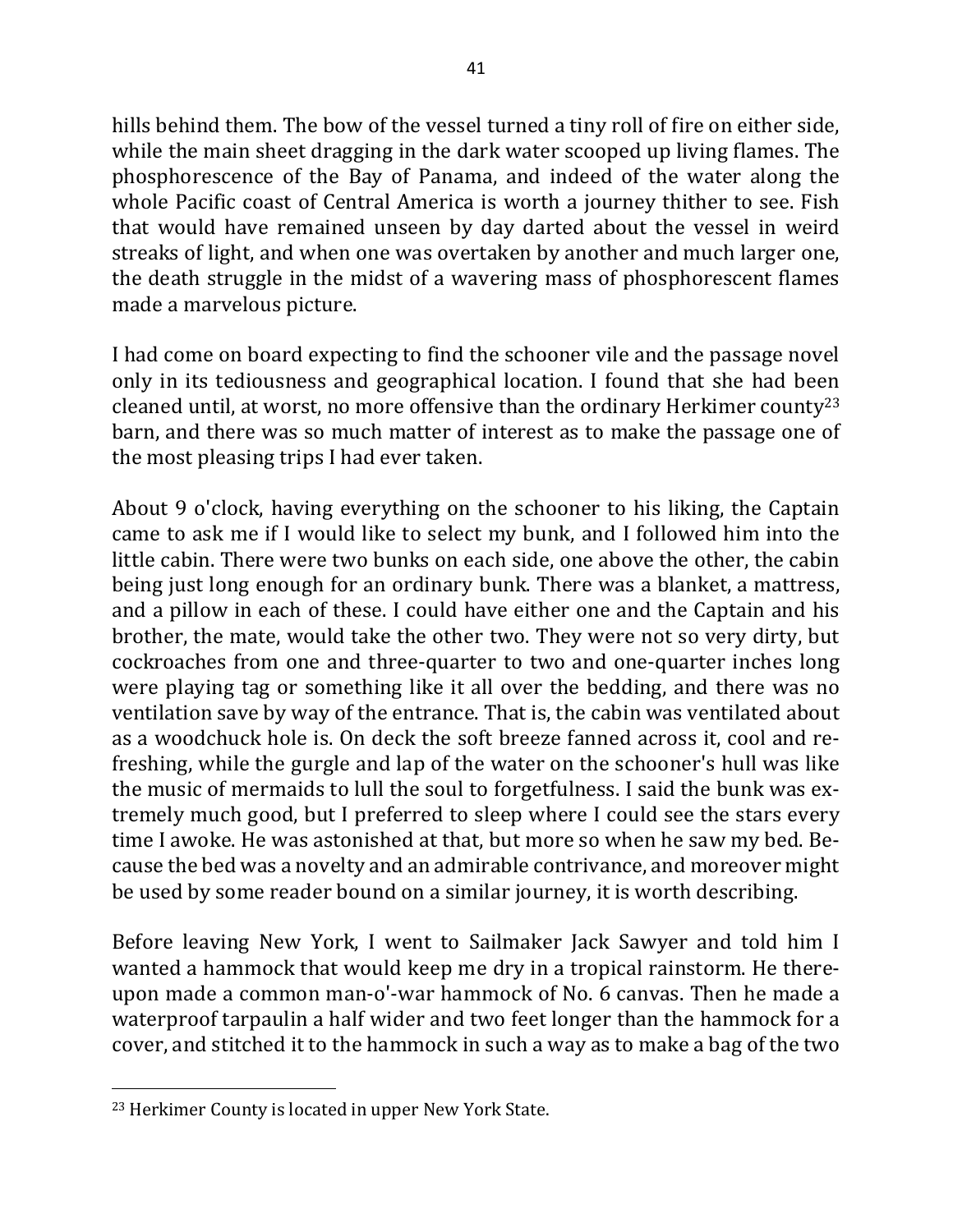for two-thirds of the length of the hammock and leave a great flap that could be pulled up over the head when one was in it, or the flap could be turned down, leaving one's head and shoulders uncovered.

When I opened that hammock, everybody gathered about to see it, and with many exclamations of approval watched each motion as I spread it on the deck, turned back the flap, and got into it as into a sleeping-bag using my extra underwear and shirts, wrapped in a long piece of cotton, for a pillow.

A hammock is the easiest bed in the world, and one is particularly desirable for a traveler in such a region as Central America, where beds are not to be hired save in the cities. Moreover, one can roll up no end of spare clothing in it and use it as a valise by day. If made of waterproof canvas, as mine was, it will serve as a shelter tent in a rainstorm, or as a tarpaulin to shield the back on the cargo mule from the elements while on the road. I slept in mine suspended between trees in the forest, between the posts of verandas and of thatched huts, and from hook to hook in the homes of the well-to-do. One night in Honduras I slept suspended in a small hut, where seventeen men, women, and children lay sprawling about beneath me on the floor. But I never passed an uncomfortable hour in it. The. first time I used it was on the schooner's deck, but then it was as a sleeping bag. People not accustomed to traveling would have found one thickness of No. 6 canvas too thin a mattress on a deck, but I was used to traveling.

If there are any sailors in the world who live an ideal sailor's life, they are found on the Ladino coasters in the South Sea. The *Mary Hall*, small as she was, had a crew of nine—a Captain, a mate, a cook, and six men before the mast; that is, the men were nominally before the mast. Most of the time they lounged on the quarterdeck, where they were as familiar with passengers and officers as a high-line fisherman with the skipper of a Gloucester smack. When I awoke early in the morning after my night on the deck, I found just one man awake, the man at the tiller. When the anchor had to be raised or the sails set or the deck scrubbed, all hands save the man at the tiller turned to. They chattered and laughed and howled continually. At meal-time—but of that later on. They carried a homemade guitar strung with high-key strings, and they made it jingle and twang at once as they sang love songs to absent sweethearts. They danced and slapped one another on the back in their exuberant joy over the memories of love scenes of which each reminded the others. Nor were these antics the only evidence I saw of their rakish prowess, for when they afterward swaggered about the streets of Aguadulce, few houses were passed where some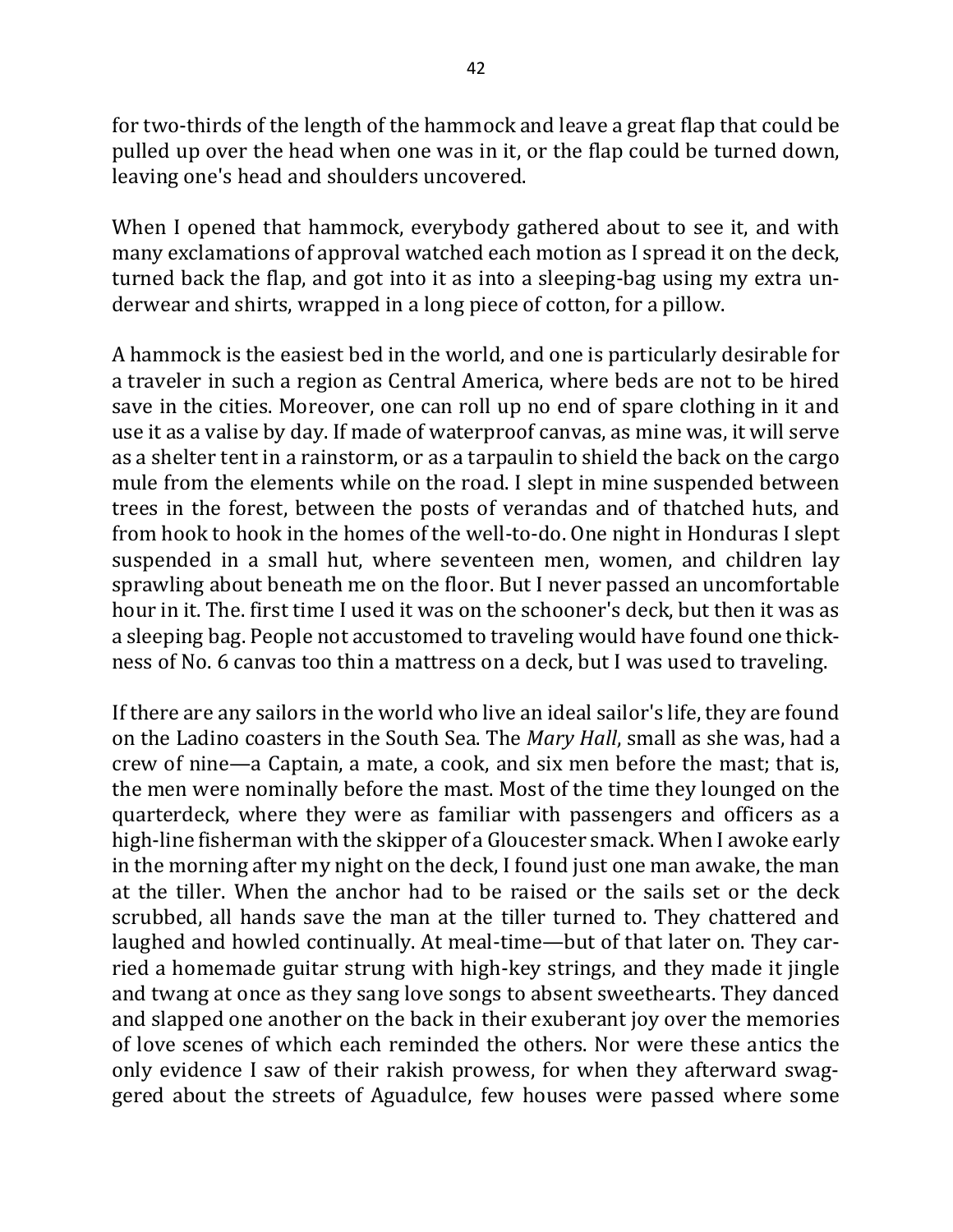dusky, round-limbed maiden did not peek from behind doorpost or corner to smile on these nautical satyrs.

When the man at the wheel saw that I was awake he roused the cook, a boy of 16, and by the time I had finished a luxurious salt-water bath on deck the lad had prepared coffee, which he brought to me in a graniteware cup, with a graniteware plate of excellent hard biscuit. The coffee was delicious, even though sweetened with the dark-brown sugar made in the interior. It was, indeed, surprisingly good, as any American is sure to find coffee to be everywhere between Panama and Tehuantepec.

Then I had leisure to examine the galley of this schooner. It consisted of two dry goods packing cases only. One was used as a locker to hold dishes and food. The other was, say, three feet large on every side. The top was covered with an A roof that could be removed. One side opened as a door, and the bottom was covered with tiles that were built up a foot high on all sides. The tiles were covered with sand, and on that the boy built little open fires of wood and cooked the food.

Beef, cut in strings for soup, hung from lines stretched above the galley, just as. pumpkins are cut in strings and hung to dry on lines in a New England kitchen. In New York one's fresh meat must be put in ice boxes and guarded with care, as it quickly spoils, but I examined strings of uncured beef that had been hanging during hot and rather humid weather for a week in the rigging of the *Mary Hall*, and. it was still sweet. I ate it there and of the same kind elsewhere throughout the region visited, and never found a tainted morsel. But I should not, on that account, advise the people of New York to cut their beef into strings and hang it on their fire escapes. It might cure all right, but it might also attract the Board of Health.

The galley of the *Mary Hall* stood beside the cabin at the break of the quarterdeck. A coop of chickens stood on the other side. After serving coffee the boy killed some chickens from the coop and thereafter until 10 o'clock he spread a neat white napkin over the end of a soap box which he placed in the shade of the mainsail. Another box without a napkin was placed alongside. Then he piled four graniteware plates on the napkin, put pepper and salt and a bottle of claret with a glass beside the plates and filled the top plate with a very good beef stew. Would I come to breakfast? I would. I sat on one soapbox and ate from the other the supremely good food promised me.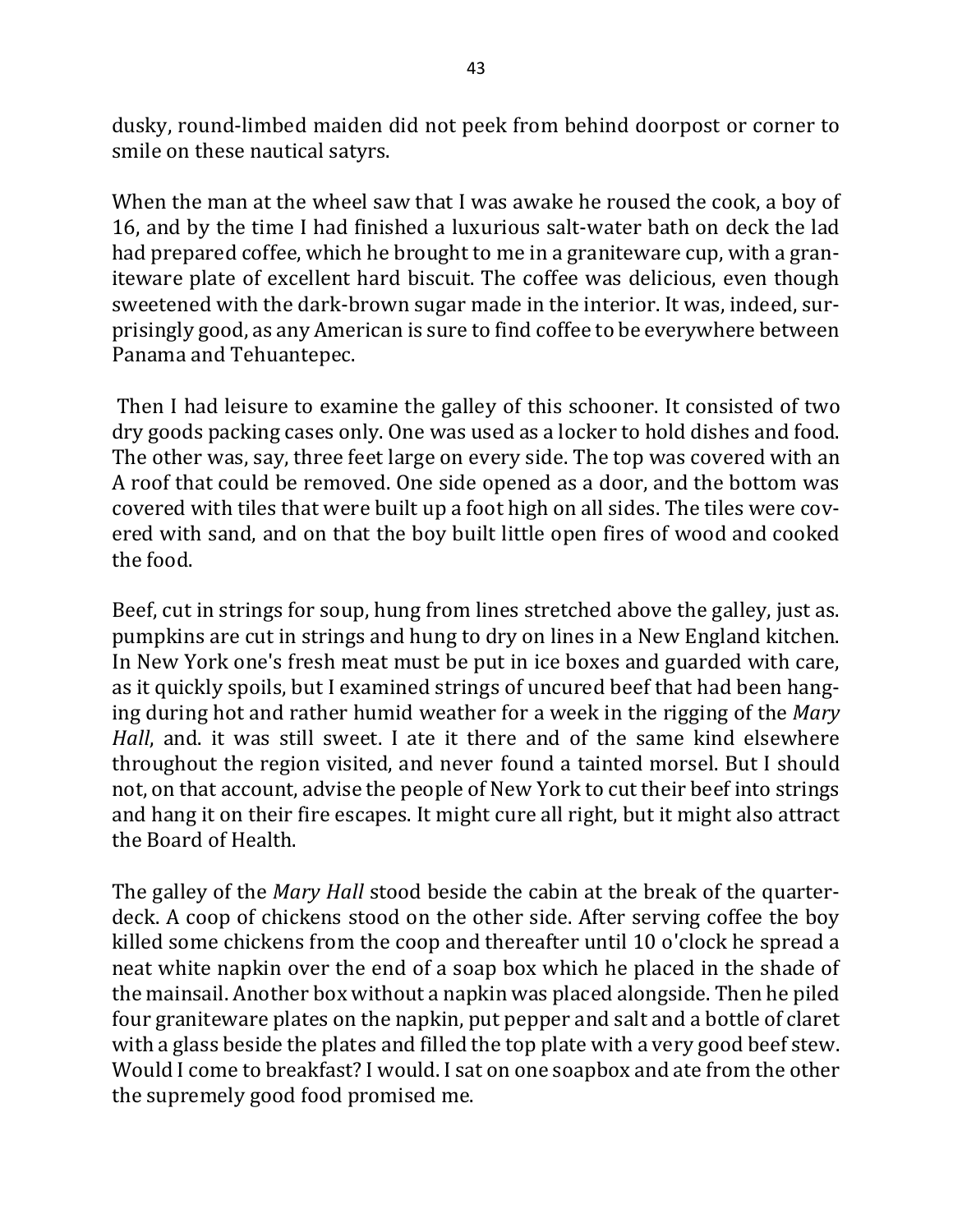After the stew he served onions and rice fried together, a very good dish; also boiled black beans. Next, I had boiled chicken with potatoes on the side, and after that fried bananas, with a good black coffee last of all. Clean silver-plated knives, forks, and spoons were served with each course.

When I had reached coffee and cigarettes the lad stacked up plates for the second-class passengers on the corner of the cabin roof, in the sunshine. They had no soapbox to sit on, no wine, no tablecloth, and no napkins. But they got the same food that I did, though the boy was rather careless in serving them. They observed that I did not drink my wine, and so had their eyes on the boy when he carried the bottle away after serving the soup.

"*Give us the wine*," said one.

"There is no wine for the second class," said the boy.

"*Yes, good. But that bottle is his*," said the man, nodding his head toward me. So, the boy took the bottle to them. They had no glasses, but they were not proud. They drank out of the bottle, holding it up toward me, bowing, and saying "*health, sir!"* before the first drink.

After a little these passengers got to coffee and cigarettes, and then the boy began to yell:

"*Ah-h, Oo-o-o! Ah-h, Oo-o-o! Ah-h, O0-o-o*!"

The crew answered enthusiastically in chorus. It was a startling but effective call to breakfast, for so the midday meal is named in that country. The crew all gathered aft and sat on the rail, the cabin roof, and the deck. Then the boy gave to each a big plate of stew and another big plate heaped high with all the varieties of food the passengers had had. They had the silver-plated knives, forks, and spoons to eat with, too. Captain and foremast hand sat side by side, and all fed with equal gusto and lack of ceremony. I have never seen sailors who got better food than was served to these Ladinos, nor any who enjoyed their eating more. I do not believe that any sailor Jack of the world is quite so well off certainly none is so well contented—as the *Juanito marinero* of the Ladino coaster.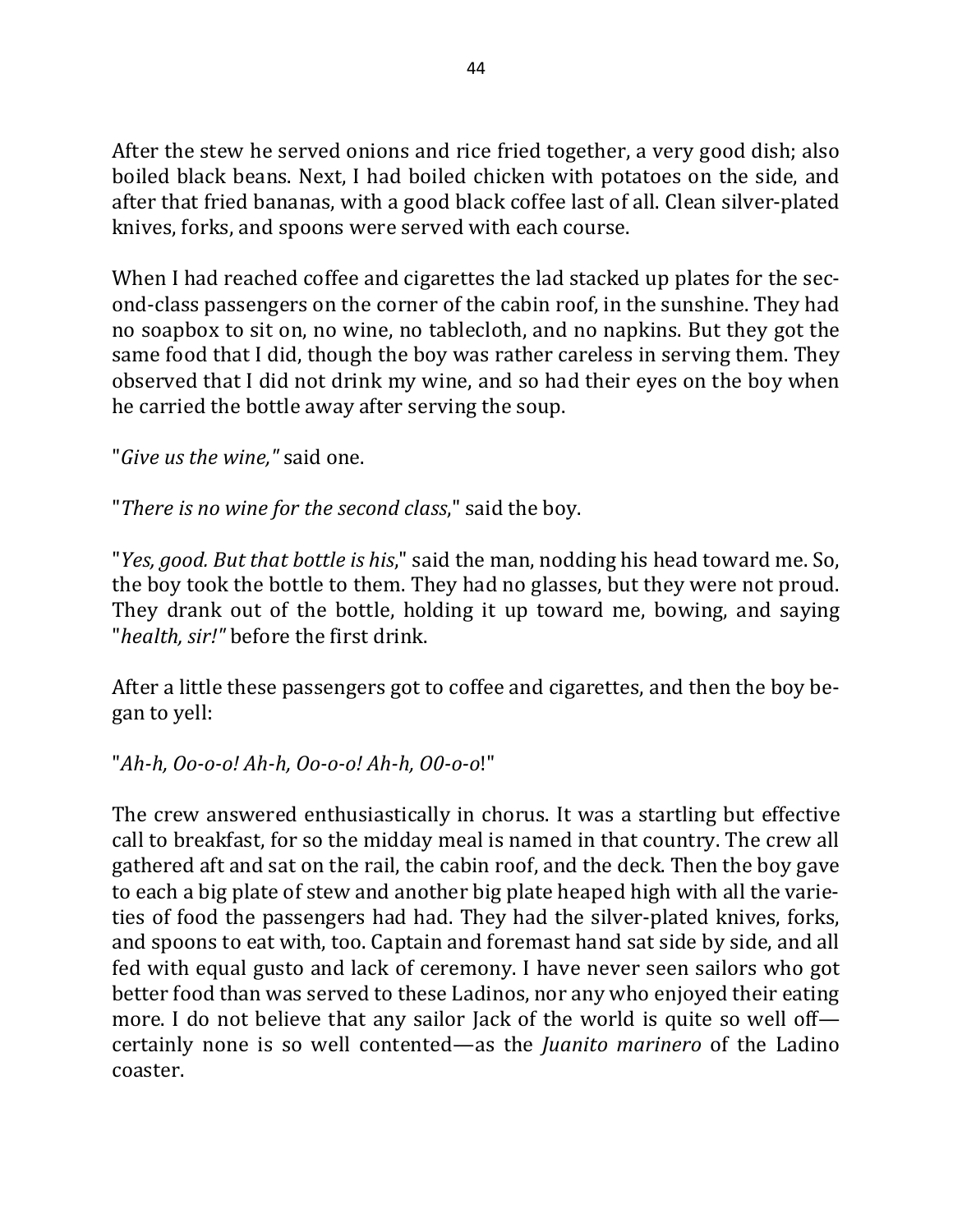Until 4:30 in the afternoon we drifted along almost steadily. The northerly breeze failed us before 9 o'clock, but one from the sea came a little later. In the early hours another schooner was to be seen two or three miles astern. We left her steadily, but no one noticed her besides myself. The sailors had no thought of a race. We idly gazed at the brush-covered lowlands near the sea; the mountains, for the most part barren, further inland; the dark rain squalls that hung about the mountain peaks all day long; the islands in whose shoals "the shellfish *gather* the flame of sunlight, and wave crest, and by magic turn them into jewels *pearls—for crown and necklace and armlet.*"

And then a sand bar was found lying across our bows, and with shifting sails we sped through a tortuous channel, where fish in shoals leaped from the water on either side, until a dead water path opened through the solid green forest of the swamp before us, and we entered in—into the mouth of the Aguadulce River. For a half hour we had our way, seeing a fisherman's thatched huts and a brush wolf here and there, and unoccupied savannas further on. White and gray herons and gray and black hawks watched us curiously from mud banks and the dead limbs of trees, or flew screaming away, as if frightened. Unfamiliar notes of birds were heard in the depth of the forest, and now and then a strange fish leaped from the dead water.

After a little the wind failed and we anchored between a sandy, grassy savanna and a dense forest growing from a black muck. A dinner, much like the breakfast, was served, and then the sailors went hunting iguanas and iguana eggs on the savanna and found them in abundance. They let those on the ship know of their success with ecstatic yowls, to which the natives on board replied no less ecstatically. They came on board with a dozen of the ugly lizards and a half peck of eggs, which they at once broiled on the coals and boiled in a pot. There was not enough for a taste all round, but the second-class passengers from the capital could not bear the sight of the reptiles, not to mention eating them. Having no qualms, I tried both flesh and eggs and found them good, the eggs tasting exactly like the yolk of a hen's egg.

Then night came, and no fair wind arising with it, the crew got out the sweeps, poles fifteen feet long, with pieces of board cut in the outline of a spear, two feet long, nailed to the end. Hoisting the anchor, they began to row the schooner up the stream, yowling at every stroke, and carrying her along as their ancestors, the buccaneers, may have swept the long, low craft of ancient days, laden with